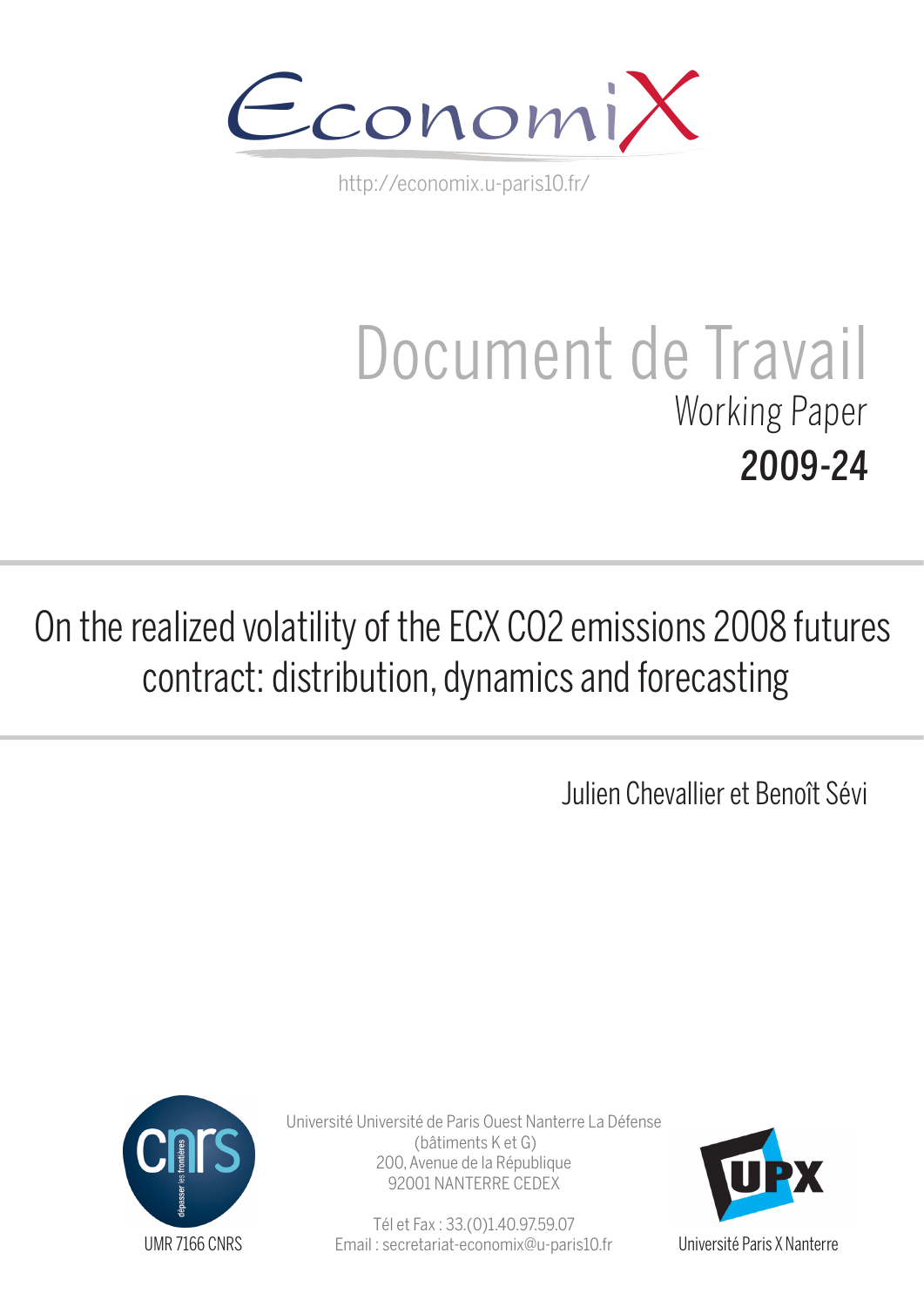## On the realized volatility of the ECX  $CO<sub>2</sub>$  emissions 2008 futures contract: distribution, dynamics and forecasting<sup>1</sup>

Julien Chevallier<sup>2</sup>

Imperial College London (Grantham Institute for Climate Change) and University of Paris 10 (EconomiX-CNRS)

Benoît Sévi<sup>3</sup>

University of Angers (GRANEM) and LEMNA

May 2009

Abstract: The recent implementation of the EU Emissions Trading Scheme (EU ETS) in January 2005 created new financial risks for emitting firms. To deal with these risks, options are traded since October 2006. Because the EU ETS is a new market, the relevant underlying model for option pricing is still a controversial issue. This article improves our understanding of this issue by characterizing the conditional and unconditional distributions of the realized volatility for the 2008 futures contract in the European Climate Exchange (ECX), which is valid during Phase II (2008-2012) of the EU ETS. The realized volatility measures from naive, kernel-based and subsampling estimators are used to obtain inferences about the distributional and dynamic properties of the ECX emissions futures volatility. The distribution of the daily realized volatility in logarithmic form is shown to be close to normal. The mixture-of-distributions hypothesis is strongly rejected, as the returns standardized using daily measures of volatility clearly departs from normality. A simplified HAR-RV model (Corsi, 2009) with only a weekly component, which reproduces long memory properties of the series, is then used to model the volatility dynamics. Finally, the predictive accuracy of the HAR-RV model is tested against GARCH specifications using one-step-ahead forecasts, which confirms the HAR-RV superior ability. Our conclusions indicate that  $(i)$  the standard Brownian motion is not an adequate tool for option pricing in the EU ETS, and  $(ii)$  a jump component should be included in the stochastic process to price options, thus providing more efficient tools for risk-management activities.

JEL Classification: C5, G1, Q4.

Keywords: CO<sup>2</sup> Price, Realized Volatility, HAR-RV, GARCH, Futures Trading, Emissions Markets, EU ETS, Intraday data, Forecasting.

 $^{\rm 1}$  Acknowledgments to be added following the publication process.

<sup>2</sup>Address for correspondence: Imperial College of Science, Technology and Medicine, South Kensington Campus, London SW7 2AZ, UK. Email: j.chevallier@imperial.ac.uk

<sup>&</sup>lt;sup>3</sup>Address for correspondence: Faculty of Law, Economics and Management, University of Angers, 13 allée François Mitterrand, BP 13633, 49036 Angers cedex 01, France. Email: benoit.sevi@gmail.com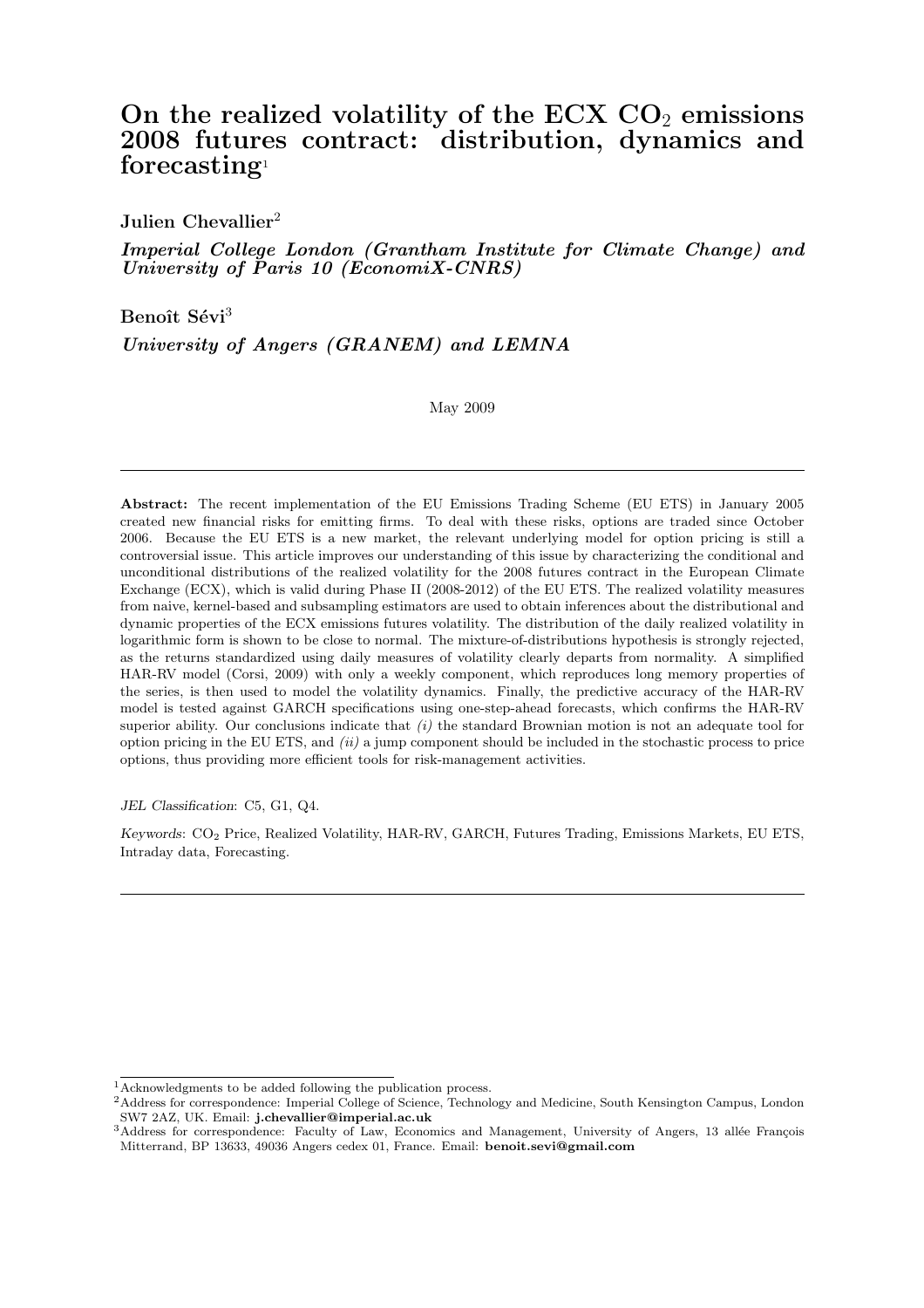## 1 Introduction

The distribution of financial asset returns is often modeled following mixtures of normal distributions that have different parameters (Dacorogna et al., 2001). The distributional and dynamic properties of volatility appear especially important for risk-management purposes, since different specifications will yield to various pricing structures (Guillaume *et al.*, 1997). The investigation of such properties has been revivified by the recent literature on realized volatility, which relies on the use of intraday data. Since the seminal contributions of Andersen, Bollerslev, Diebold and Labys (henceforth ABDL, 2001), Andersen, Bollerslev, Diebold and Ebens (henceforth ABDE, 2001), and Barndorff-Nielsen and Shephard (henceforth BNS, 2002), among others, the literature on realized volatility measures has been very prolific<sup>4</sup>.

This article uses tick-by-tick data of  $CO<sub>2</sub>$  emissions allowances, valid for compliance under the EU Emissions Trading Scheme (EU ETS), exchanged on the European Climate Exchange (ECX) based in London. More particularly, we use the futures contract of maturity December 2008 to examine the unconditional and conditional (dynamic) distributions of the ECX  $CO<sub>2</sub>$  emissions futures volatility. This new analysis appears important on such an emerging market, where the understanding of the volatility properties of  $CO<sub>2</sub>$  prices will allow a better characterization of the relevant stochastic process to price derivatives (Tucker  $(2001)$ , Chevallier *et al.*  $(2009)$ ). It appears also of primary importance to hedge against various kinds of institutional, economic or financial risks (see Busch and Hoffman, 2007). Hence, the research question developed in this article may be of precious use for risk-management purposes, which requires a careful understanding of the volatility of  $CO<sub>2</sub>$  prices.

The statistical properties of daily realized volatilities in futures markets has been investigated, among others, in Thomakos and Wang (2003). Their analysis of D-Mark, E-Dollar, S&P500 and T-bonds shows that standard deviations exhibit long memory, while standardized returns are serially uncorrelated. They also found that the unconditional distributions of daily returns' volatility are leptokurtic and highly skewed to the right, while the distributions of standardized returns and logarithmic standard deviations are close to a Gaussian distribution.

Luu and Martens (2003) test the mixture-of-distributions-hypothesis (MDH) (Clark (1973), Tauchen and Pitts (1983)) by comparing volatility models using daily and intraday data. Our approach consists in applying this research question to the study of  $ECX CO<sub>2</sub>$  emissions futures. The first use of intraday data for  $CO<sub>2</sub>$  emissions markets may be related to Benz and Klar (2008), who investigate the price discovery between various exchanges. To our best knowledge, our article constitutes the first attempt to derive the volatility properties of  $CO<sub>2</sub>$  emissions futures using realized measures.

Our data set contains one year of tick-by-tick data from ECX  $CO<sub>2</sub>$  emissions futures, corresponding to the 2008 futures contract. The choice to restrain our analysis to the 2008 contract is motivated by  $(i)$  the erratic behavior of spot prices during 2005-2007 due to banking restrictions (Alberola and Chevallier, 2009), which proved to be less robust than futures for price signalling in the medium-term; and  $(ii)$  the validity of the 2008 contract during Phase II (2008-2012), which offers the "bankability"

<sup>4</sup>Surveys may be found in Zivot (2005), McAleer and Medeiros (2008), Andersen and Benzoni (2009).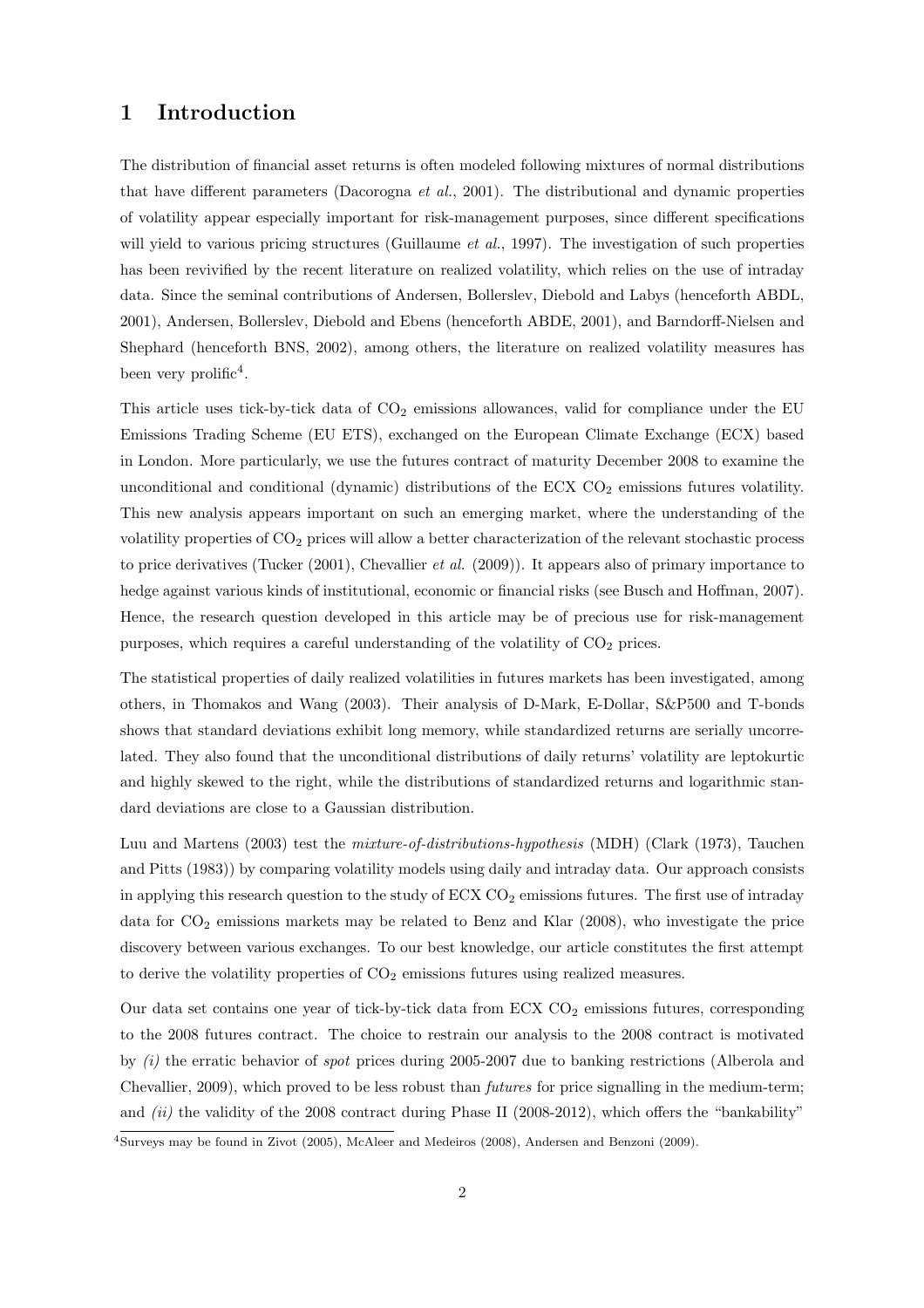of CO<sup>2</sup> emissions allowances until the end of Phase III (2013-2020).

Since the end of 2007, both the liquidity of the EU ETS and the availability of high-frequency data have been increasing. ECX emissions futures are indeed the most heavily traded emissions contracts, followed by spot and option prices. The volume of intraday transactions recorded on the ECX  $CO<sub>2</sub>$ emissions futures market is approximately equal to one tenth of Foreign Exchange (FX) markets, which are opened 24 hours. With an average of 700 trades per day and 50 seconds between each transaction, the tick-by-tick data gathered for ECX  $CO<sub>2</sub>$  emissions futures is somewhat comparable to the values found on other financial markets, such as the level of daily transactions for the D-Mark as documented in Thomakos and Wang (2003).

This article provides the first empirical application of the methodology by ABDL (2001) and ABDE  $(2001)$  to ECX CO<sub>2</sub> emissions futures. We use one year of 15-minute returns<sup>5</sup> from the futures contract to estimate the daily realized volatility, and hence to describe the distribution and timeseries properties of  $ECX CO<sub>2</sub>$  emissions futures. Compared to previous literature, the estimates of intraday volatility based on realized measures are more accurate than the estimates based on daily data which are used in Paolella and Taschini (2008), Benz and Truck (2009), Daskalakis et al. (2009) and Oberndorfer (2009), among others.<sup>6</sup>

Our methodology consists in dealing with the distributional, dynamic, and forecasting properties of realized volatility for  $ECX CO<sub>2</sub>$  emissions futures. We study the unconditional distributions of realized volatility measures, while testing for several transformations to approach normality. We also test whether the MDH holds for  $ECX CO<sub>2</sub>$  emissions futures. Then, we investigate the dynamics of realized volatility measures using an Heterogeneous Autoregressive Model of the Realized Volatility (HAR-RV) developed in Corsi (2009) versus GARCH specifications. We finally propose a forecasting exercise, by testing the predictive accuracy of the HAR-RV model versus other models of conditional volatility based on daily data.

Our main results may be summarized as follows. We first document the near normality of the logarithmic form of realized volatility measures for the ECX 2008 futures contract. This is standard in financial literature, as the "spot volatility" which governs the Brownian motion is generally assumed to be lognormally distributed. Nevertheless, the standardized returns (using realized volatility) are not normally distributed, which stands against the MDH. Standardized returns using GARCH volatilities are more normally distributed, which is not usual for financial series. Finally, the HAR-RV model with a daily and a weekly component outperforms unambiguously GARCH specifications in terms of dynamic modeling and forecasting accuracy. The latter result is due to the superiority of realized measures in estimation using intraday data over lower frequency variations.

Several directions may be pursued in extension of our work. The investigation of jump components in realized volatility measures appears of primary interest, by using standardized bi-power and tripower

 $5$ The optimal sampling frequency is chosen so as to limit the impact of market microstructure effects.

<sup>6</sup>Our analysis remains univariate. Using high-frequency data, a multivariate analysis such as Cartea *et al.* (2007) or Bunn and Fezzi (2007) does not seem appropriate, because of the complex relationships linking  $CO_2$  emissions and energy markets. Thus, the study of realized covariance and realized correlations of ECX  $CO<sub>2</sub>$  emissions futures with other high-frequency energy futures price series is not considered here.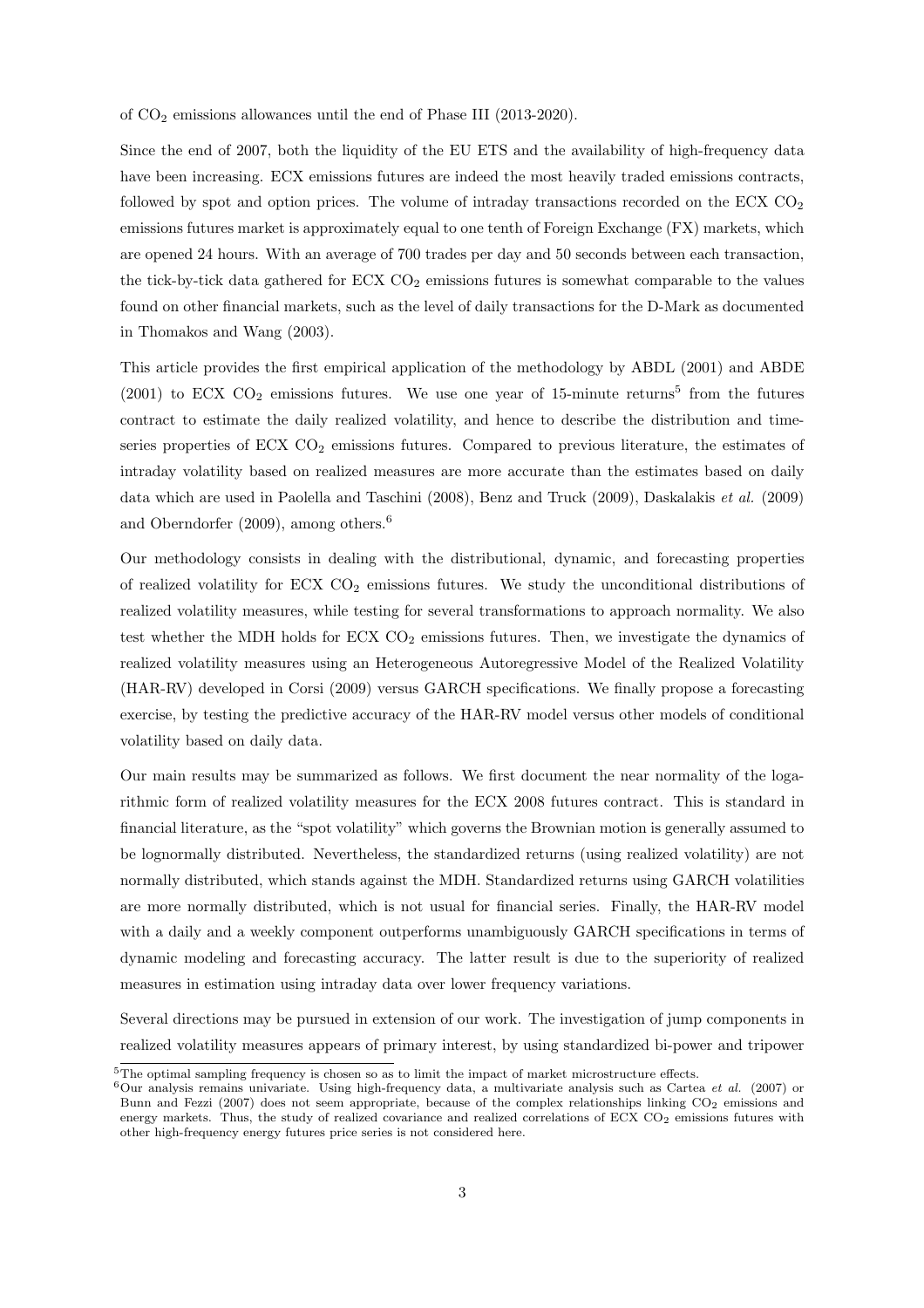variation (Andersen, Bollerslev and Diebold, henceforth ABD, 2007). The formal determination of the optimal sampling frequency also appears as a promising area for future research using specific microstructure noise detection tests (see Awartani et al., 2009).

The remainder of the article is organized as follows. Section 2 provides an overview of futures trading on the EU ETS. Section 3 reviews estimation methods for realized volatility, discusses optimal sampling frequency issues and maturity effects characteristic of futures contracts. Section 4 studies the unconditional distribution of  $ECX CO<sub>2</sub>$  emissions futures returns and realized volatility, as well as the distributional properties of returns and standardized returns, using several transformations for realized volatility measures. Section 5 investigates realized volatility dynamics, and especially long memory components using the HAR-RV model. Section 6 provides a forecasting exercise to test the accuracy of the HAR-RV model against the predictive power of daily GARCH forecasts. Section 7 concludes.

## 2 The European  $CO<sub>2</sub>$  emissions futures market

In this section, we present first the key design issues on the European  $CO<sub>2</sub>$  emissions futures market, second we discuss the main characteristics of futures trading on ECX, and third we proceed with a preliminary analysis of the intraday data used.

#### 2.1 Design and transactions growth

Let us discuss first some key design issues, as well as the growth of transactions recorded on the European CO<sup>2</sup> emissions market since its creation on January 1, 2005.

#### 2.1.1 Key design issues

The European Union Emissions Trading Scheme (EU ETS) has been created by the Directive 2003/87/CE. Across its 27 Member States, the EU ETS covers large plants from  $CO<sub>2</sub>$ -intensive emitting industrial sectors with a rated thermal input exceeding 20 MWh. One allowance exchanged on the EU ETS corresponds to one ton of  $CO<sub>2</sub>$  released in the atmosphere, and is called an European Union Allowance (EUA). 2.2 billion allowances per year have been distributed during Phase I (2005-2007). 2.08 billion allowances per year will be distributed during Phase II (2008-2012). With a value of around  $\epsilon$ 20 per allowance, the launch of the EU ETS thus corresponds to a net creation of wealth of around  $\text{\textsterling}40$ billion. In January 2008, the European Commission extended the scope of the EU trading system to other sectors such as aviation and petro-chemicals by 2013, and confirmed its functioning for a third Phase until 2020.

#### 2.1.2 Transactions growth

During Phase I of the EU ETS (2005-2007), the total volume of allowances exchanged has been steadily increasing. The number of transactions has been multiplied by a factor four between 2005 and 2006,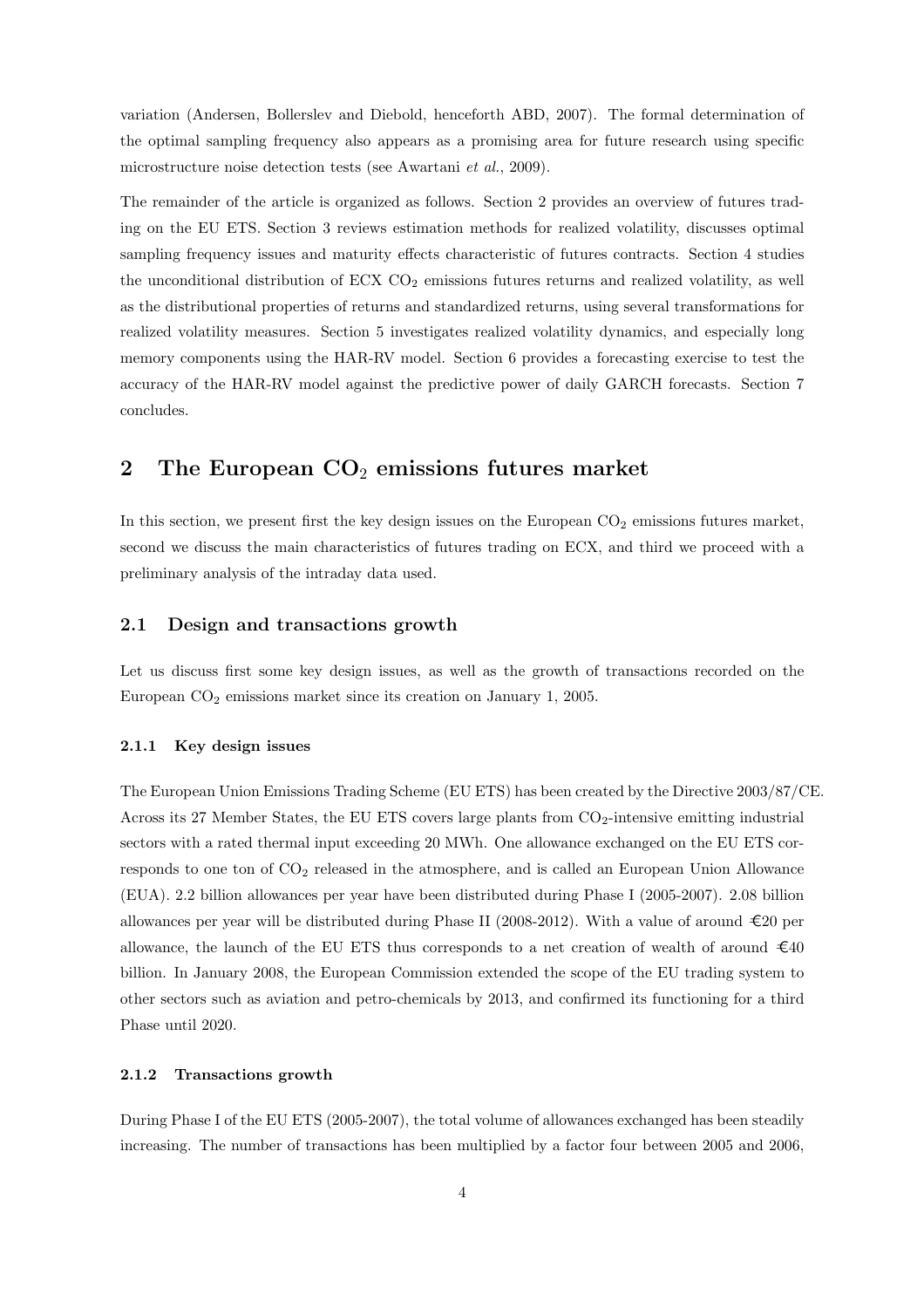going from 262 to 809 million tons. This increasing liquidity of the market has been confirmed in 2007, where the volume of transactions recorded is equal to 1.5 billion tons. This peak of transactions may be explained by the growth of the number of contracts with delivery dates from December 2008 to December 2012, which represented 4% of total exchanges in 2005, and 85% in 2007. These transactions reached  $\epsilon$ 5.97 billion in 2005,  $\epsilon$ 15.2 billion in 2006, and  $\epsilon$ 24.1 billion in 2007, thereby confirming the status of the EU ETS as the largest emissions trading scheme to date in terms of transactions.

In 2008, the carbon market was worth between  $\epsilon$ 89 billion and  $\epsilon$ 94 billion, up more than 80% yearon-year, according to analysts (Reuters). The launch of secondary certified emission reduction  $(CER)^7$ contracts on ECX certainly fostered this growth rate of transactions.

#### 2.2 Futures trading

As discussed below, due to the non-reliable behavior of spot prices during Phase I (2005-2007), we decide to use *futures* prices valid for Phase II (2008-2012). More specifically, we choose to investigate in this article the volatility dynamics of the December 2008 futures contract traded in  $\epsilon$ /ton of CO<sub>2</sub> on ECX.

#### 2.2.1 Price development

ECX futures trading started on April 22, 2005 with varying delivery dates going from December 2005 to December 2012. Futures contracts with vintages December 2013 and 2014 were introduced on April 8, 2008. Daily closing prices trade at  $\text{\textsterling}13.32/\text{ton}$  of CO<sub>2</sub> as of January 15, 2009, and have reached a maximum price of  $\text{\textsterling}32.90/\text{ton}$  of CO<sub>2</sub> in 2008<sup>8</sup>.

#### Insert Figure 1 about here

Figure 1 shows the futures price development for contracts of maturities December 2005 through 2014 from April 22, 2005 to January 16, 2009. We may observe that futures prices for delivery during Phase II (2008-2012) proved to be much more reliable than futures prices for delivery during Phase I (2005-2007), due to the banking restrictions enforced between the two Phases (Alberola and Chevallier (2009)). Market observers noticed a divergence between Phase I spot and futures prices - which decreased towards zero - and Phase II futures prices - which conveyed a medium-term price signal around  $\epsilon_{20}/\text{ton}$  of  $\text{CO}_2$  throughout the historical data available for the second phase of the scheme. The price development for Phase II futures comprises a lower bound around  $15 \in \text{\textbackslash}$  for  $\text{CO}_2$ in April 2007, and an upper bound around  $35 \cdot \text{\textsterling}/\text{ton}$  of  $CO_2$  in November 2008.

<sup>7</sup>According to the article 12 of the Kyoto Protocol, Credit Development Mechanism (CDM) projects consist in achieving GHG emissions reduction in non-Annex B countries. After validation, the UNFCCC delivers credits called CERs that may be used by Annex B countries for use towards their compliance position. CERs are fungible with EU ETS allowances with a maximum limit of around 13.4% on average.

<sup>&</sup>lt;sup>8</sup>In the longer term, analysts forecast EUA prices of €20-25/ton of CO<sub>2</sub> over Phase II and €25-30/ton of CO<sub>2</sub> over Phase III, which will run from 2013-20 (Reuters).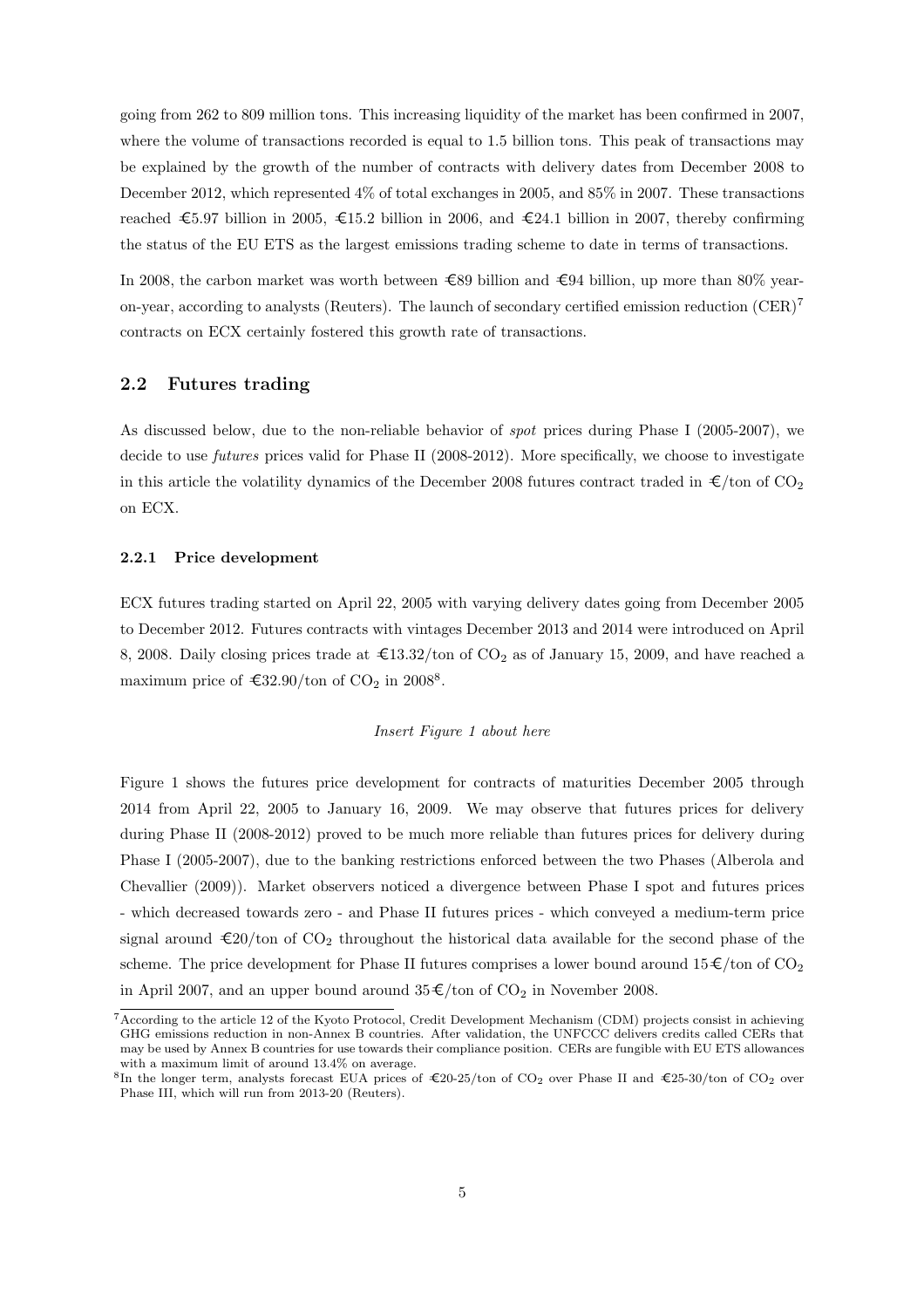#### 2.2.2 Contract specifications

The ECX  $CO<sub>2</sub>$  emissions futures contract is a deliverable contract where each member with a position open at cessation of trading for a contract month is obliged to make or take delivery of emission allowances to or from national registries. The unit of trading is one lot of 1,000 emission allowances. Each emission allowance represents an entitlement to emit one tonne of carbon dioxide equivalent gas. Market participants may purchase consecutive contract months to March 2008, and then December contract months from 2008 to 2012<sup>9</sup> . Trading occurs from 07:00AM to 05:00PM GMT. Allowances delivery typically occurs by mid-month of the expiration contract date. The ECX December 2008 futures contracts expired on December 15, 2008. The first delivery of the underlying  $CO<sub>2</sub>$  allowance occurred on December 16, 2008, and the last delivery on December 18, 2008.

## 2.3 Preliminary analysis of the intraday data

Our sample contains one year of tick-by-tick transactions for the ECX futures contract of maturity December 2008, going from January 2 to December 15, 2008. This is equivalent to 240 days of trading after cleaning the data for outliers, and until the expiration of the contract. Intraday data with a oneyear time horizon have been studied, for instance, by Taylor and Xu (1997) for the DM/\$ exchange rate. The total amount of intraday observations in our sample is equal to  $167,004$ . The ECX CO<sub>2</sub> emissions futures tick data thus corresponds to one tenth of the transactions recorded on FX markets - which are opened 24 hours and reach more than 15,000 trades per day. However, this level of transactions appears comparable to the values found for other markets. For instance, Thomakos and Wang (2003) note that the average number of price changes per day is 163 for the Eurodollar, 3,366 for the S&P500, and 1,710 for T-bonds. The average amount of transactions for the ECX  $CO_2$  emissions futures tick-by-tick data is equal to 700 trades per day. This corresponds to an average of 50 seconds between each transaction.

In the next section, we detail how to compute realized volatility measures.

## 3 Estimation of realized volatility

In this section, first we review the theoretical background to derive realized volatility measures from intraday data, second we present different estimation methods, third we discuss the issue of optimal sampling frequency choice and the maturity effect in the futures contract.

#### 3.1 Theory

Let  $p(t)$  denote a logarithmic asset price at time t. Abstract from a jump process, the continuous-time diffusion process generally employed in asset and derivatives pricing may be expressed by a stochastic differential equation as:

<sup>9</sup>Note *spreads* between two futures contracts may also be traded.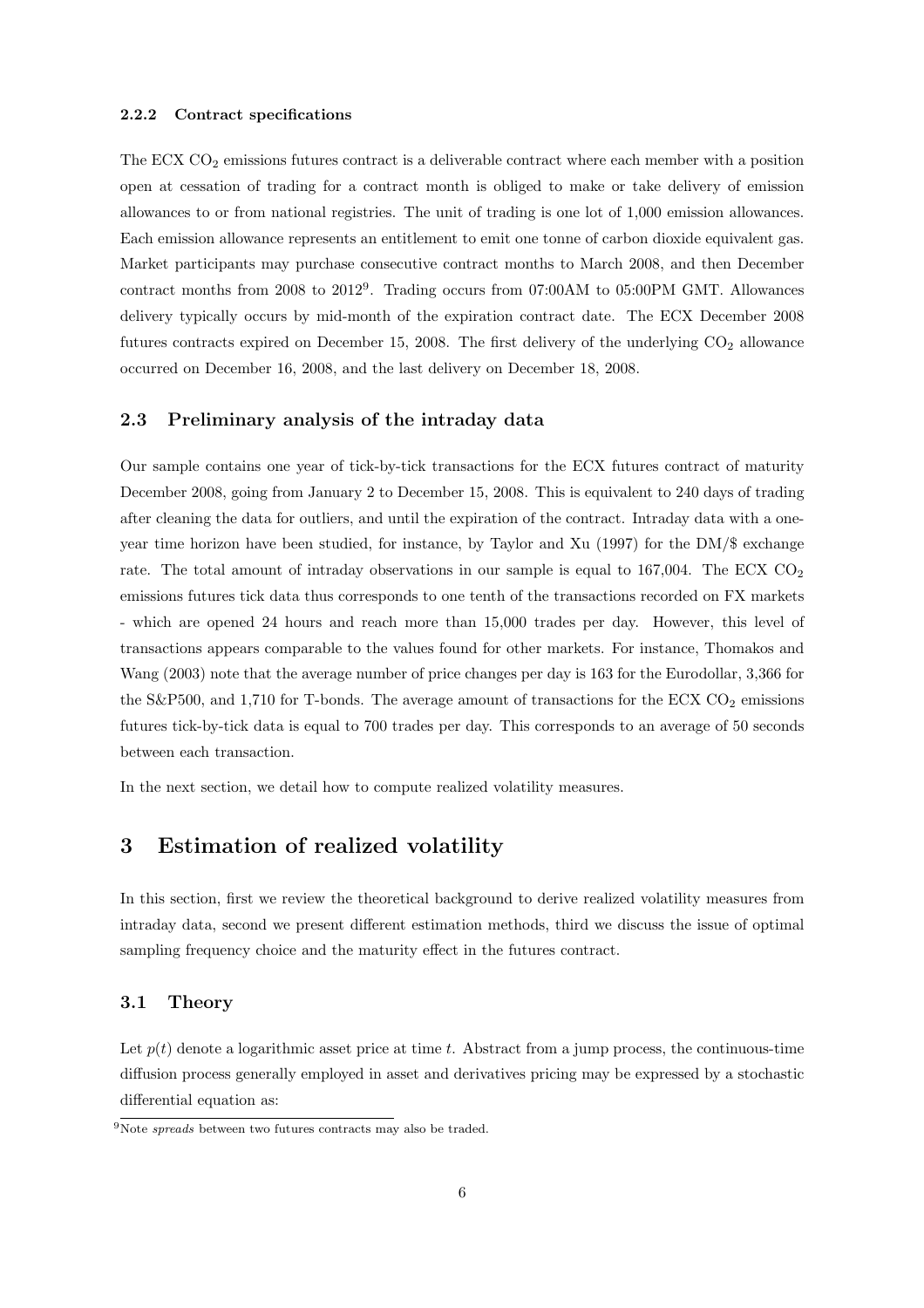$$
dp(t) = \mu(t)dt + \sigma(t)dW(t) \quad \text{with} \quad 0 \le t \le T \tag{1}
$$

with  $\mu(t)$  a continuous and locally bounded variation process,  $\sigma(t)$  a strictly positive càdlàg (right continuous with left limits) stochastic volatility process, and  $W(t)$  a standard Brownian motion. Note that the formulation in equation (1) is very general, includes most of the processes generally used in standard asset pricing theory (see ABDL (2001)) and may accommodate for long memory components. Next, let us consider the quadratic variation (QV) for the cumulative return process  $r(t) \equiv p(t) - p(0)$ :

$$
[r,r]_t = \int_0^t \sigma^2(s)ds\tag{2}
$$

The QV simply equals the integrated volatility of the process described in equation (1). Now, assume that returns are sampled on a  $\Delta$ -period yielding  $r_{t,\Delta} \equiv p(t) - p(t - \Delta)$ . The *realized variance*<sup>10</sup> (RV) is defined as the sum of the corresponding  $1/\Delta$ , which is assumed to be an integer for simplicity, high-frequency intraday squared returns, or:

$$
RV_{t+1}(\Delta) \equiv \sum_{j-1}^{1/\Delta} r_{t+j,\Delta,\Delta}^2
$$
\n(3)

Andersen and Bollerslev (1998) followed by ABDL (2001) and BNS (2002) among others demonstrated that, as the sampling frequency of the underlying returns increases, the RV converges uniformly in probability to the increment of the QV process, or:

$$
RV_{t+1}(\Delta) \to \int_0^t \sigma^2(s)ds
$$
\n(4)

when  $\Delta \to 0$ . Thus, RV is a consistent estimator for the integrated volatility used throughout asset pricing theory. In other words, as the sampling frequency increases, the estimation error of the RV diminishes.

#### 3.2 Estimation methods

Theory suggests that optimal sampling corresponds to sampling at the highest possible frequency. In practice, this is far from being true as shown in a series of articles starting with Andersen and Bollerslev (1998). In fact, the logarithmic return process which is truly observed does not comply with the hypothesis of a semimartingale for the underlying process, which is a necessary hypothesis for deriving results discussed in the previous section. This issue is discussed in ABDL (2001) and Zhang et al. (2005) for instance. The latter authors describe this phenomenon as emerging from market microstructure problems, whose main examples are the existence of a bid-ask spread, nonsynchronous trading, etc.

<sup>&</sup>lt;sup>10</sup>Some authors refer to this as *realized volatility*, but we reserve this term for the square root of realized variance that is also considered in this article.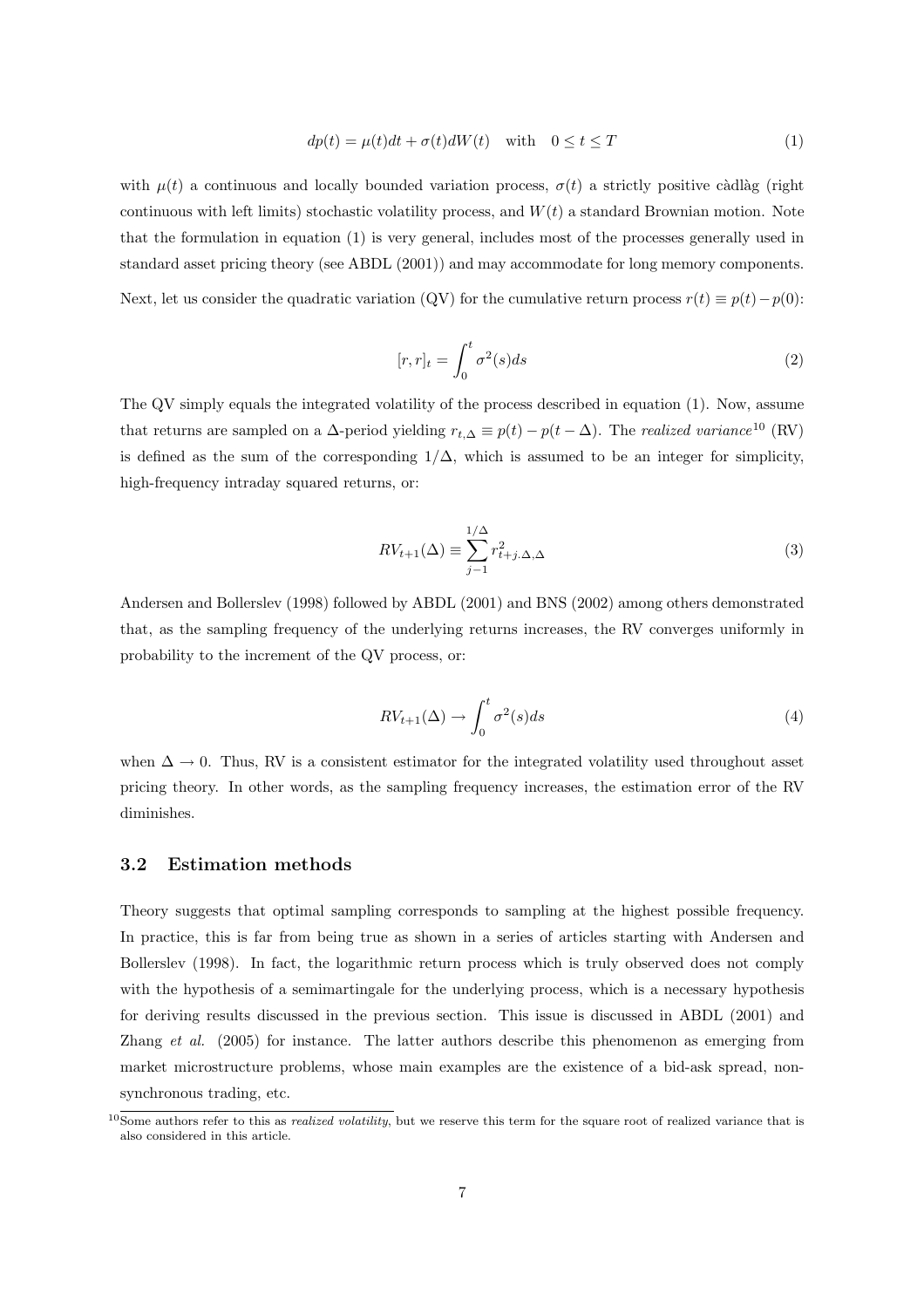To mitigate the impact of microstructure noise, various methodologies have been employed in the empirical financial literature. These include the determination of the optimal  $\Delta$  as described in Aït-Sahalia *et al.* (2005) after the noise has been modelled, the use of subsampling schemes as in Zhang et al. (2005), resorting to pre-filtering methods as in Andreou and Ghysels (2002) or kernel-based methodologies as in Zhou (1996) or Hansen and Lunde (2006). In order to investigate the relevance of different sampling methods for the analysis of the ECX emissions futures 2008 contract, we do not only follow ABDL (2001) as is the case in most of the existing empirical literature, but we also consider two other methodologies.

First, we consider the traditional un-weighted estimator used for instance in ABDL (2001) and BNS (2002). This estimator is the natural estimator in view of theoretical developments in quadratic variation and perfectly fits equation (3), as it is the sum of squared realized returns on a given sampling frequency. For each day d and sampling frequency  $1/m$ , we compute:

$$
RV^{d,m} = \sum_{i=1}^{m} r_{i,m}^2
$$
 (5)

Second, we estimate realized volatility following Zhang *et al.* (2005). Their sub-sampling method appears particularly relevant for use with the ECX emissions futures intraday data, because of the limited number of daily transactions compared to other more actively traded financial assets. The idea behind sub-sampling is that when a given sampling frequency, say  $1/m$ , is chosen in light of the microstructure noise limited impact, a large share of the data is ignored. To fully account for the available information, Zhang et al. (2005) propose to average the measure of realized volatility at  $1/m$ frequency but for different starting times. Let:

$$
RV^{d,m,p} = \sum_{i=1+p}^{m+p} r_{i,m}^2
$$
 (6)

be the realized variance measure at sampling frequency  $1/m$ , but with the first observation chosen at  $1+p$  with  $p < \frac{1}{m}$ . By evaluating  $RV^{d,m,p}$  for starting times  $1, 1+p, 1+2p, ..., 2$  and keeping the sampling frequency  $1/m$ , we move our estimation window, and thus exploit a larger part of the data set. Zhang *et al.* (2005) then propose to average the measure considering all starting values.

Third, we retain a kernel-based estimator as first proposed in Zhou (1996). After testing for various kernel estimates, such as the modified Tukey-Hanning kernel, our choice goes to the Bartlett kernelbased estimator, which shows better performance with respect to the variability of the estimators with respect to their inputs<sup>11</sup>.

We then consider, as is now common in the literature<sup>12</sup>, three different proxies for volatilities. First, we study the realized variance as defined in equation (3) with a sampling frequency of 15 minutes, in view of the volatility signature plots in Figure 3 (see more on this below). Second, following ABDL (2001)

 $11$ Hansen and Lunde (2006) discuss this issue, and provide more details on the practical application of kernel-based methods.

<sup>12</sup>See ABD (2007) and references therein.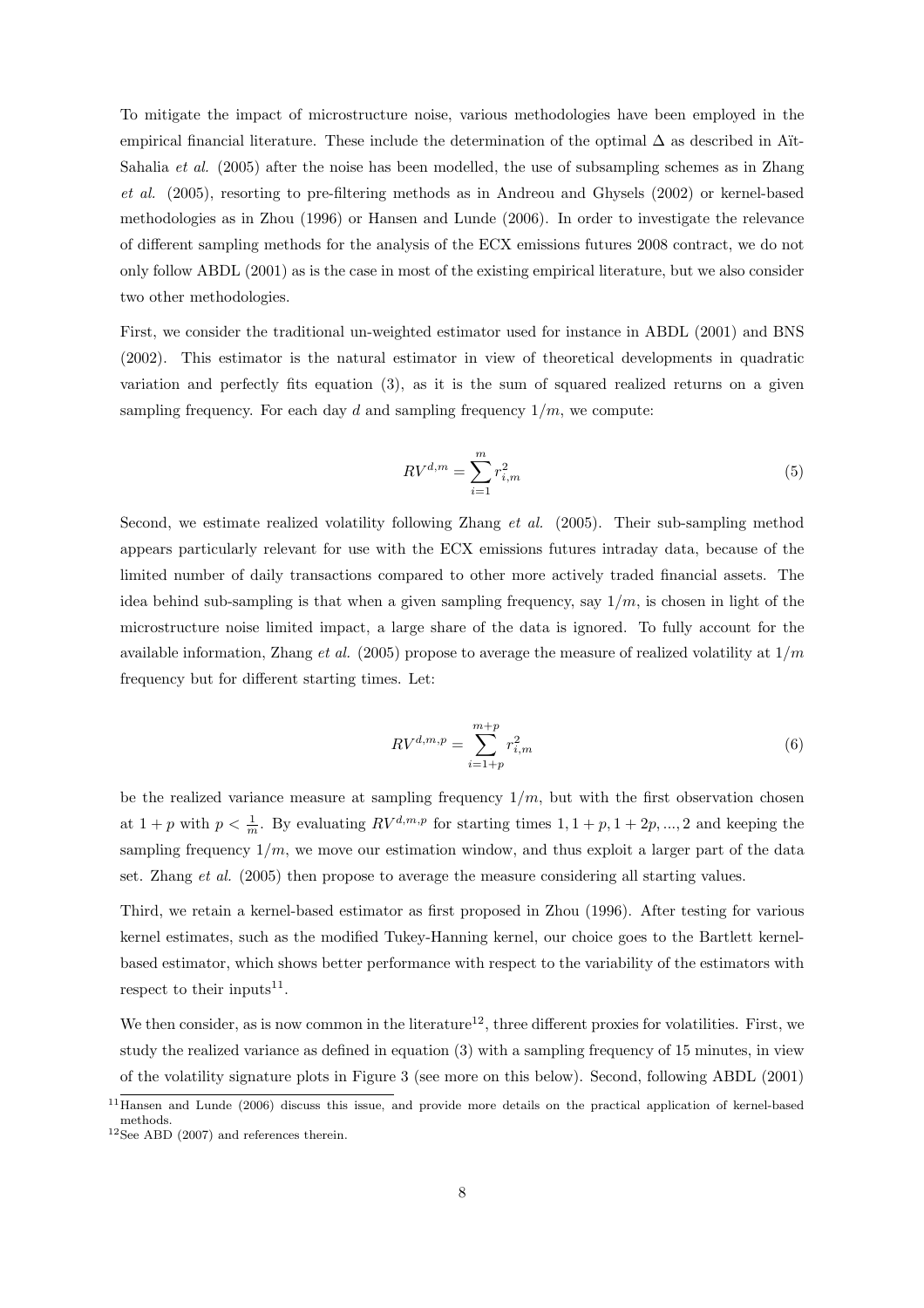we examine the square root of the realized variance, denoted realized volatility, or  $RV_t^{1/2}$ . Third, we consider the logarithm of the realized volatility, or  $log(RV_t^{1/2})$ , also known for its convenient properties in small samples<sup>13</sup>. As will be discussed below, the logarithmic transformation represents one among other power transformations. A better choice may emerge following Gonçalves and Meddahi (2008).

#### Insert Figure 2 about here

Figure 2 plots the three proxies of volatilities (left, middle and right panels) for the three estimation methods selected (top, middle and bottom panels). The time-series reveal the presence of jumps and structural breaks that may be taken into account using multipower variation measures.<sup>14</sup> Note also that the time-series on the left panel reflect the exclusion of the "once-in-a-generation" (Cai et al. (2001), ABDL (2003)) anomalous carbon price movement detected on October 13, 2008 which seems to coincide with the depressing effect of the "credit crunch" crisis on the prices of global commodity markets.

#### Insert Table 1 about here

Table 1 reports the descriptive statistics for the three proxies of volatility with the three estimation methods. We observe that the daily realized variance and the daily realized volatility in standard deviation form present nonzero skewness and excess kurtosis<sup>15</sup>. These descriptive statistics therefore reveal a "fat tailed" leptokurtic distribution for the ECX  $CO<sub>2</sub>$  emissions futures contract of maturity December 2008, except for the daily realized volatility in logarithmic form.

#### 3.3 Optimal sampling frequency and maturity effect

As is usual, we need to estimate the highest frequency at which the microstructure noise can be neglected. To this purpose, we use volatility signature plots, where the realized volatility measure described in equation (5) is computed and plotted at different sampling frequencies.

#### Insert Figure 3 about here

Figure 3 shows the volatility signature plot for the full (top) and November-December (bottom) samples. As in ABDL (2001) and ABDE (2001), we use these volatility signature plots to estimate the range of sampling frequencies where the volatility is strongly increasing, indicating the increasing presence of microstructure noise.

For the full sample, it appears that the choice of 15-minute returns should allow to minimize the impact of the microstructure noise, while ensuring for each day a sufficient number of observations. The use of 15-minute returns for the ECX carbon tick data also appears as a conservative choice compared to

<sup>&</sup>lt;sup>13</sup>Some articles (*e.g.* ABD (2007)) consider the series of the logarithm of the realized variance instead of the logarithm of the standard deviation of the realized variance. This is of course equivalent up to a scalar.

 $\rm ^{14}This$  aspect is left for further research.

<sup>15</sup>Note for a normally distributed random variable skewness is zero, and kurtosis is three.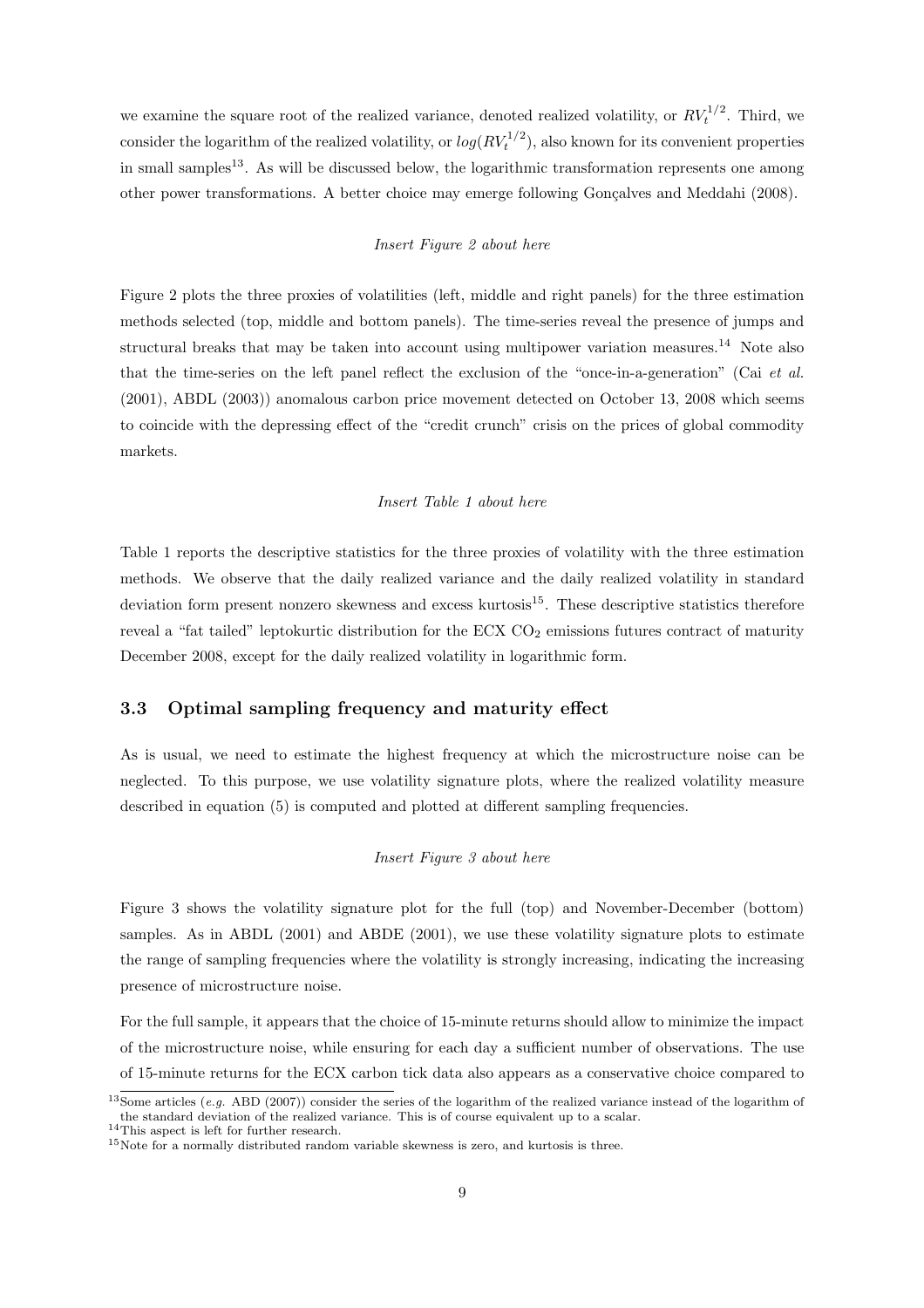5-minute returns usually chosen for FX markets. Of course, the use of volatility signature plot as a simple graphical tool to determine the optimal frequency is questionable. To overcome this difficulty, Awartani et al. (2009) propose a statistical test allowing to assess the incremental impact of the microstructure noise between two possible frequencies. As such, a rolling version of their procedure can be viewed as a statistically robust implementation of the volatility signature plot method in ABDL (2001). Because our contribution remains more empirically-oriented, we choose to proceed with the graphical method.

Looking at Figure 3 reveals different patterns between the full sample and the end-of-year sub-sample. We observe that the level of volatility is slightly higher at the end of the year. This is a quite standard effect on commodity futures markets, also known as the "Samuelson effect". Samuelson (1965) advocated in his seminal article that volatility is increasing near the maturity of futures contract as a response to an increasing flow of information.<sup>16</sup> Thus, to verify the Samuelson hypothesis, we should observe that the futures price volatility increases as the futures contract approaches its expiration date. This characteristic of financial assets has been recently proven to be valid using intraday data for a wide range of futures market, including agricultural futures (Duong and Kalev, 2008).

The inspection of the volatility signature plots for the last months of 2008 tends to confirm this hypothesis. The effects of microstructure noise seem visually more important. More importantly, the dispersion of the estimator is larger due to the low level of observations used to compute the realized variance. For the November-December period, the realized volatility estimate can lie anywhere between 0.01 and 0.025 using a sampling frequency around 15 minutes. This variability is lower for the full sample, which goes from 0.015 to 0.020 for the same sampling frequency. Nevertheless, in view of the moderate effect that we observe at the end of the sample, we choose to keep a 15-minute interval between two observations as being representative of the optimal frequency for the entire sample.

In the next section, we explain the empirical results obtained.

## 4 Unconditional distribution of futures returns and realized volatility

In this section, we study the unconditional distribution of realized volatilities and returns for the ECX December 2008 futures contract. We first focus on the unconditional distribution of our three proxies for realized volatility. We then study the distributional properties of daily raw returns, RVstandardized and GARCH-standardized-returns.

## 4.1 Distribution of realized variance and volatility

#### Insert Figure 4 about here

<sup>16</sup>See also Illueca and Lafuente (2006) for an application of the realized volatility measure to the investigation of the expiration-day effect.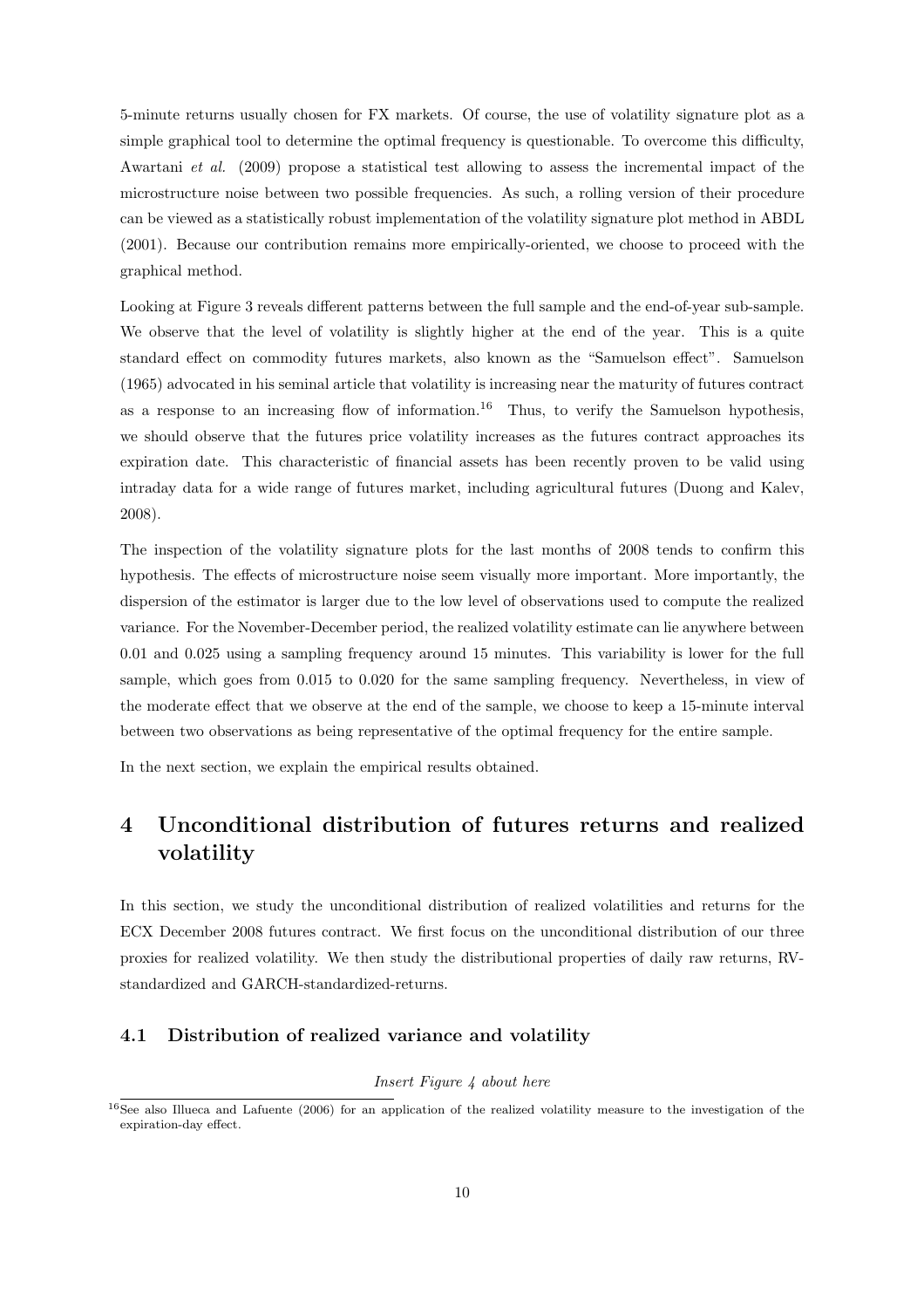We first plot unconditional distribution of realized variances and realized volatilities in the left and middle panels of Figure 4. The distribution of these volatility measures appears strongly right-skewed.

#### Insert Table 2 about here

This is confirmed by normality test statistics in Table 2. The kurtosis of the series indicates fat tails compared to a Gaussian distribution.

#### Insert Figure 5 about here

Quantile-Quantile (QQ) plots against normality in Figure 5 unambiguously reject normality for realized variance and volatility. Next, we turn to the logarithmic transformation, which is common practice since ABDL (2001), to near normality.

## 4.2 Distribution of the logarithmic transformation of volatility

We begin our analysis by using the logarithmic transformation as in most of the existing literature. The kernel-based distributions plotted in the right panel of Figure 4 indicate a less skewed density than for realized variance or its square root. Indeed, in view of the plotted distributions and quantile-quantile plots in the right panel of Figure 5, it appears that the logarithmic transformation of the realized volatility, while remaining left-skewed, does a better job in nearing normality. It should be noted that our kernel-based distributions are only based on 240 trading days. This limited data availability may explain the departure from normality, which is expected in small sample experiments.

To sum up, our analysis shows that the logarithmic transformation of the daily realized volatility is closer to normality than other forms of volatility. This result is in line with previous literature on the modeling of stochastic volatility (see ABDL (2001, 2003) among others), which has practical applications in option pricing.

#### 4.3 Alternative transformations

The logarithmic transformation is only one transformation among others. Alternative transformations have been proposed to improve the normal approximation in small samples. Chen and Deo (2004)'s transformation is based on a power transformation, from which the exponent is then estimated. Unfortunately, the exponent has to be estimated knowing the asymptotic variance of realized volatility, which is not the case in practice. Gonçalves and Meddahi (2008) thus coin this statistic as "infeasible", and rely on Edgeworth expansions to determine the optimal parameter  $\beta$  of the Box-Cox transformation to retain in order to eliminate the skewness. We tested various values of  $\beta$  to better take into account the residual skewness in our series. We did not find better transformations compared to the initial logarithmic transformation<sup>17</sup>.

 $17$ The results of these tests are no reported here due to space constraints, but are available from the authors upon request.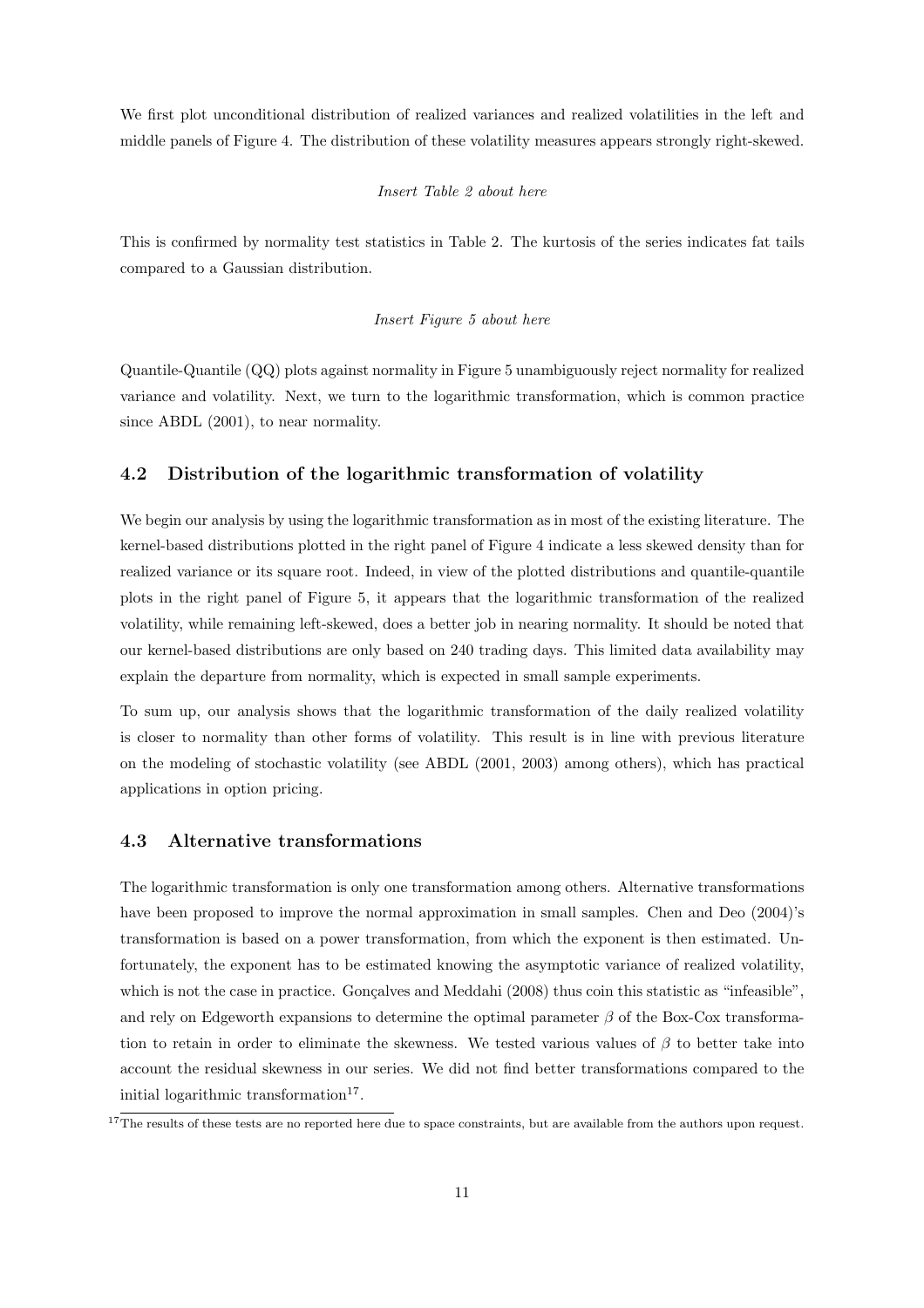#### 4.4 Distributional properties of returns and standardized returns

Let  $R_t$  be the daily open-to-close continuously compounded return of the futures contract for day t.

#### Insert Figure 6 about here

Daily raw returns are plotted in Figure 6. As is common for financial time-series, returns exhibit volatility clustering.

#### Insert Table 3 about here

Descriptive statistics of daily returns are provided in Table 3. We observe that the unconditional distribution of returns is close to normality with a sample skewness of -0.047 and a sample kurtosis of 3.24, thus resulting in a Jarque-Bera statistic value of 0.69 corresponding to a p-value of 0.70.

Next, we compute the series of daily standardized returns. Following Clark's (1973) seminal contribution for cotton futures returns, the standardized returns should follow a normal distribution if the process governing the realized volatility is log-normal and the process governing returns is normal. According to Clark's vocable, the volatility process is the "directing process", and the distribution of standardized returns is said to be "subordinated" to the distribution of returns. The resulting process is thus a lognormal-normal mixture, so-called the "mixture-of-distribution hypothesis" (MDH) in the  $\rm{literature}^{18}$ .

#### Insert Figure 7 about here

For the ECX  $CO<sub>2</sub>$  emissions 2008 futures data, it is obvious that standardized returns are not normally distributed (see Figure 7). Table 3 indicates a sample skewness of 0.89 and a sample kurtosis of 8.84. Gaussianity is clearly rejected at all confidence levels, and does not need further investigation. As in Areal and Taylor (2002), the rejection of the MDH may be due to  $(i)$  the imperfect estimation of the logarithmic volatility through the realized estimator<sup>19</sup>, and *(ii)* the extreme outlier occurring on October 13, 2008, which strongly deforms our distribution. Another explanation for non-normality may be found in Fleming and Paye (2005), who argue that microstructure noise biases kurtosis estimates for standardized returns. The intuition behind this result is that microstructure noise is less likely to occur for large absolute returns, because large absolute returns are often associated with larger volumes. As such, the realized volatility is underestimated for large absolute return days, thus inflating the tails of the standardized returns distribution. Because of the limited number of observations in the present work, it appears difficult to verify this assumption. This would necessitate many large absolute return days and a thorough analysis of the microstructure bias conditionally on the presence of a large absolute return.

<sup>18</sup>A very clear presentation of the MDH is given in Jondeau *et al.* (2007), sections 3.3 and 3.4. This hypothesis is investigated for futures returns in Areal and Taylor (2002) and Martens and Luu (2003), among others.

 $19$ Note we did not introduce the possibility of jumps in our analysis through more robust estimators as bipower or tripower estimators (see ABD (2007)). Indeed, the presence of jumps may distort the distribution of standardized returns. This area is left for further research.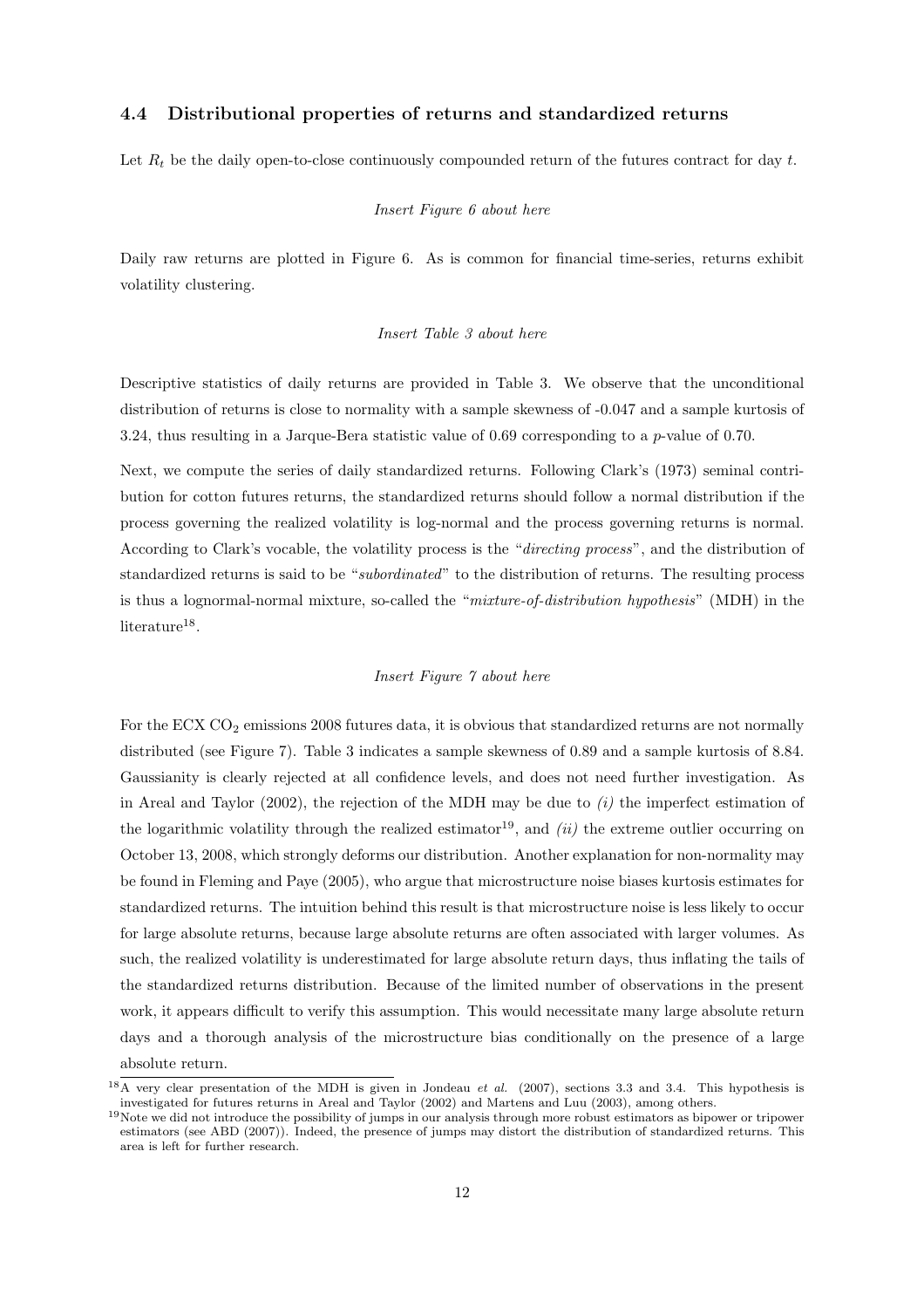The rejection of the MDH for the ECX  $CO<sub>2</sub>$  emissions 2008 futures contract has strong implications for derivatives pricing in these markets<sup>20</sup>. The jump-free diffusion process which is commonly assumed for option pricing does not seem suitable for the  $CO<sub>2</sub>$  emissions allowance market. There may be two different explanations for that. First, the process may include jumps. Options would then be better priced using jump-diffusion models. Second, the independence assumption between the Brownian motion and the volatility process may be violated. This also has some consequences for the pricing of derivatives, as more complex models need to be considered.

We also investigate graphically the presence of leverage, *i.e.* an increase in volatility following negative returns. Such an asymmetry may have consequences in terms of volatility modeling, because a good working knowledge of returns would help to model volatility.

#### Insert Figure 8 about here

By contrast, the absence of asymmetric effect seems apparent in Figure 8, which provides a scatterplot of realized volatility in logarithmic form against lagged standardized returns. This conclusion has, of course, to be taken with care in light of the limited number of daily observations in our study.

It is common in the financial literature to examine the parametric modeling of volatility through GARCH or stochastic volatility (SV) models. More precisely, GARCH volatilities may be used to standardize daily returns, and may be compared with realized volatility results. Following Benz and Truck  $(2009)$ , we specify the AR(1)-GARCH $(1,1)$  model:

$$
R_t = \beta_0 + \beta_0 R_{t-1} + \epsilon_t \tag{7}
$$

$$
h_t = \alpha_0 + \alpha_1 \epsilon_{t-1}^2 + \alpha_2 h_{t-1}
$$
\n(8)

with  $R_t$  the daily returns, and  $\epsilon_t$  the error term in equation (7). Equations (7) and (8) are estimated by Quasi Maximum Likelihood (QML) (Gourieroux et al. (1984)) using the BHHH algorithm (Berndt et al. (1974)).

#### Insert Table 4 about here

Estimation results of the  $AR(1)-GARCH(1,1)$  model are presented in Table 4. Residual tests for the chosen specification provide evidence that any autocorrelation in the residuals and squared residuals has been removed<sup>21</sup>. The distribution of GARCH-standardized returns is more normal than the distribution of realized volatility-standardized returns (see Table 3 and Figure 7). This result is unusual in the financial economics literature, as GARCH-standardized returns are generally more fattailed than realized volatility-standardized returns. The natural leptokurticity of GARCH models is

<sup>20</sup>European options with various strike prices have indeed been introduced in October 2006 on ECX (see Chevallier *et al.* (2009)).

 $21$ To conserve space, the autocorrelation and partial autocorrelation functions of the residuals and squared residuals are not reproduced here, and may be obtained upon request to the authors.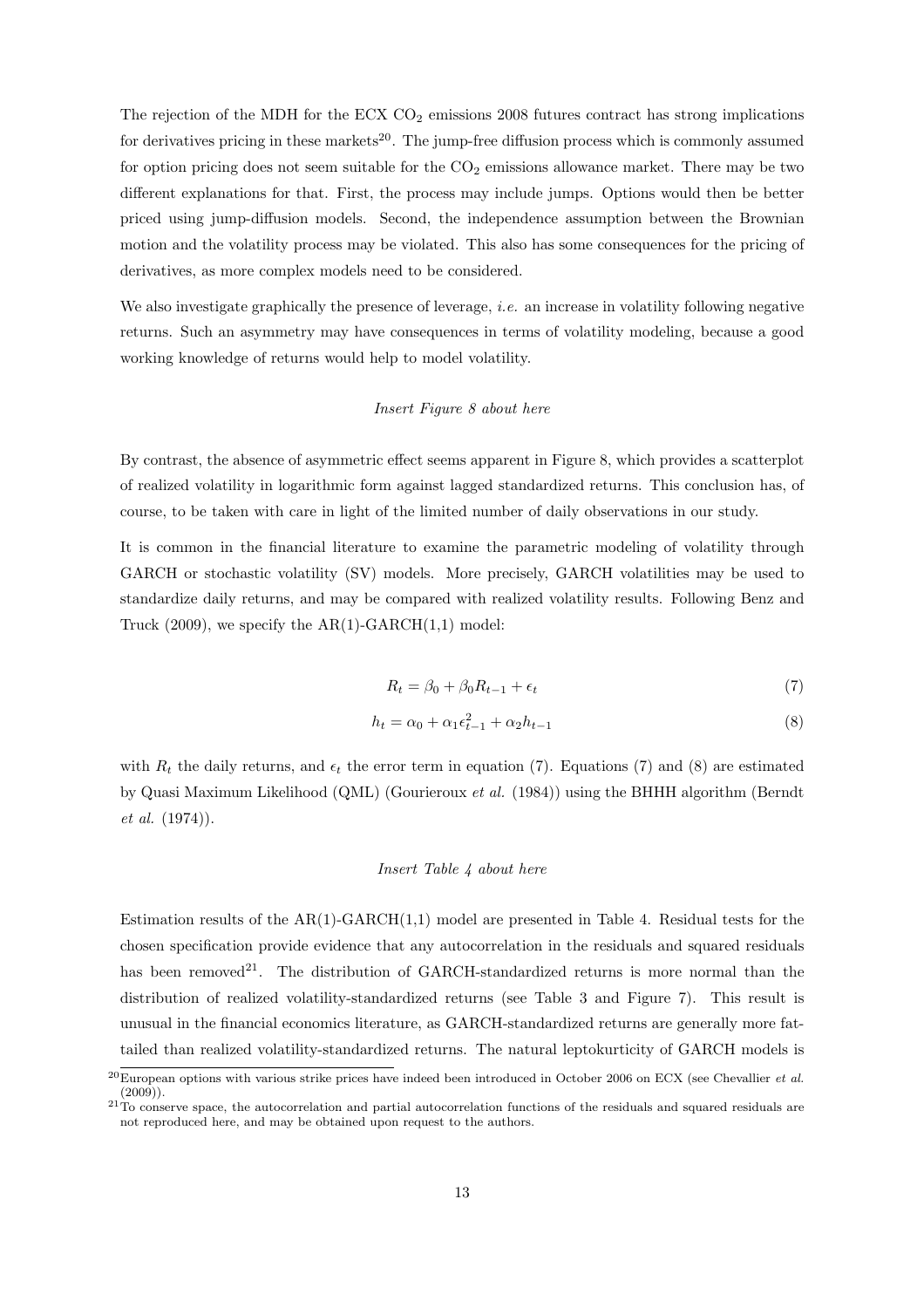generally argued to be insufficient to accommodate the empirical excess kurtosis of financial time $s$ eries<sup>22</sup>.

#### Insert Figure 9 about here

Figure 9 plots the time series of the  $AR(1)$ -GARCH $(1,1)$  model. We observe that GARCH estimates are significantly smoother than realized estimates. In light of our empirical study, GARCH modeling appears more suitable to reach normality once returns have been standardized. This result highlights the critical role which may be played by jumps in the time-series of  $ECX$   $CO<sub>2</sub>$  emissions 2008 futures.

In the next section, we investigate the properties of the conditional distribution of futures returns and realized volatility.

## 5 Modeling realized volatility dynamics

In this section, we are interested in modeling the conditional distribution of volatility. This investigation has practical applications for forecasting purposes, and may also be of interest for traders who need accurate volatility estimates for derivatives pricing.

We first investigate the autocovariance in the realized variance, the realized volatility, and the logarithm of volatility series.

#### Insert Figure 10 about here

Figure 10 plots the autocorrelation function (ACF) and partial autocorrelation function (PACF) estimated for the naive estimator<sup>23</sup>. We detect the presence of serial correlation for realized variance and realized volatility at least with one lag. For the log-transformation of the volatility series, the estimated autocorrelation does not appear to decay exponentially, but rather hyperbolically. This may be an indication of the presence of an unit root.

#### Insert Table 5 about here

The test statistics provided in the first column of Table 5 indicate the rejection of the unit-root hypothesis in all cases. In what follows, we focus on the existence of long memory in the data generating process.

Because the tick-by-tick time-series of ECX  $CO<sub>2</sub>$  emissions futures is very short to investigate the presence of long memory, we consider two estimation procedures for the fractional integration coefficient, as in ABDL (2001) and Areal and Taylor (2002). First, let  $S_T$  be the variance of the sum of

 $^{22}$ Log-likelihood based on fat-tailed distributions (generalized error distribution (GED), Student, etc.) is commonly used to accommodate this high degree of kurtosis. We did not find however any improvement in our estimation by using a similar approach.

<sup>23</sup>Similar plots were obtained for the two other estimators, and thus are not reported here to conserve space.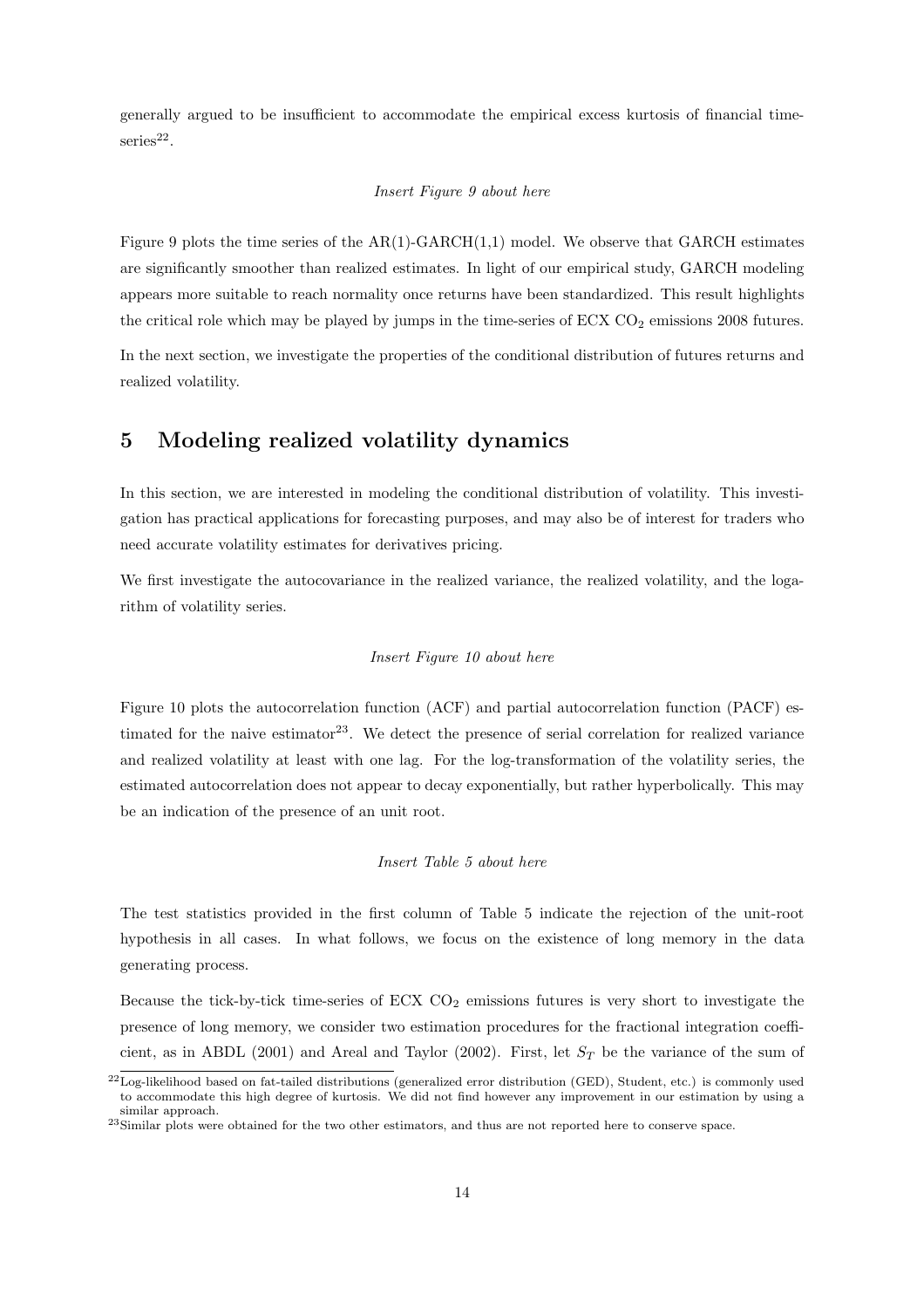T consecutive observations of, say, logarithm of the realized volatility  $log(RV_t^{1/2})$ . For long memory processes, the variances  $S_T$  follow a scaling law such that:

$$
T^{-(2d+1)}S_T \to C \tag{9}
$$

as  $T \to \infty$  with  $d > 0$ , and C is a constant<sup>24</sup>.

#### Insert Figure 11 about here

Figure 11 plots the sample variances  $S_T$  of the partial sums of the realized logarithmic standard deviations against the logarithm of the aggregation level for T. The regression coefficient corresponds to  $2d+1$ , and thus leads to an implicit value of the fractional integration coefficient reported in Table 5.

The second methodology to estimate this coefficient is the Geweke-Porter-Hudak's (henceforth GPH, 1983) method (see Brockwell and Davis (1991) for a formal presentation, or Corsi (2009) for a discussion). The GPH estimate is based on the regression of the logarithm of the periodogram estimate of the spectral density against  $ln(\omega)$  over a range of frequencies  $\omega$  with:

$$
w^{2d} f(\omega) \to C \tag{10}
$$

as  $T\omega \to 0$  and C a constant. Again, the estimates are comprised in the range of [0,0.5], which indicates the presence of long memory.

In view of these strong indications of long memory in the log time-series, we choose to rely on Corsi's (2009) parsimonious HAR-RV model for at three main reasons. First, recall that our dataset contains only 240 trading days. This is clearly too few for ARFIMA modeling, despite the presence of long memory<sup>25</sup>. Second, Pong et al. (2008) show that long memory may not be distinguished from short memory below 250 trading days. Second, the HAR-RV model succeeds in reproducing the long memory features of the time-series, while being easier to estimate particularly on a shorter time-horizon. Third, the heterogeneous behavior assumed between economic agents may be justified by the fact that traders, utilities and financial institutions operating on the EU ETS have different investment horizons. The HAR-RV model is used in ABD (2007), Corsi et al. (2008), and Liu and Maheu (2009) among others. The economic intuition behind this model is that different groups of investors have different investment horizons, and consequently behave differently (see Müller *et al.* (1997) for the presentation of the HARCH original model relying on the Heterogeneous Hypothesis).

The original HAR-RV model by Corsi (2009) is formally a constrained AR(22) model, slightly different from ABDL (2001) and Corsi et al.  $(2008)^{26}$ . The HAR-RV model using daily, weekly and monthly

<sup>&</sup>lt;sup>24</sup>In comparison, setting  $d = 0$  is a feature of short memory.

<sup>25</sup>Note that ARFIMA estimation does not appear suitable alternatives for the one-year ECX emissions futures with tick-by-tick data, since the estimation of formal long memory models would require several years of data.

 $^{26}$ ABDL (2001) formally use an AR(5). In this article, we adopt an intermediate specification by selecting a simplified HAR-RV model with only a weekly component, thus leading to a constrained AR(5) specification. Note that our choice is also econometrically motivated by the  $Q(20)$  test statistics reported in Table 3.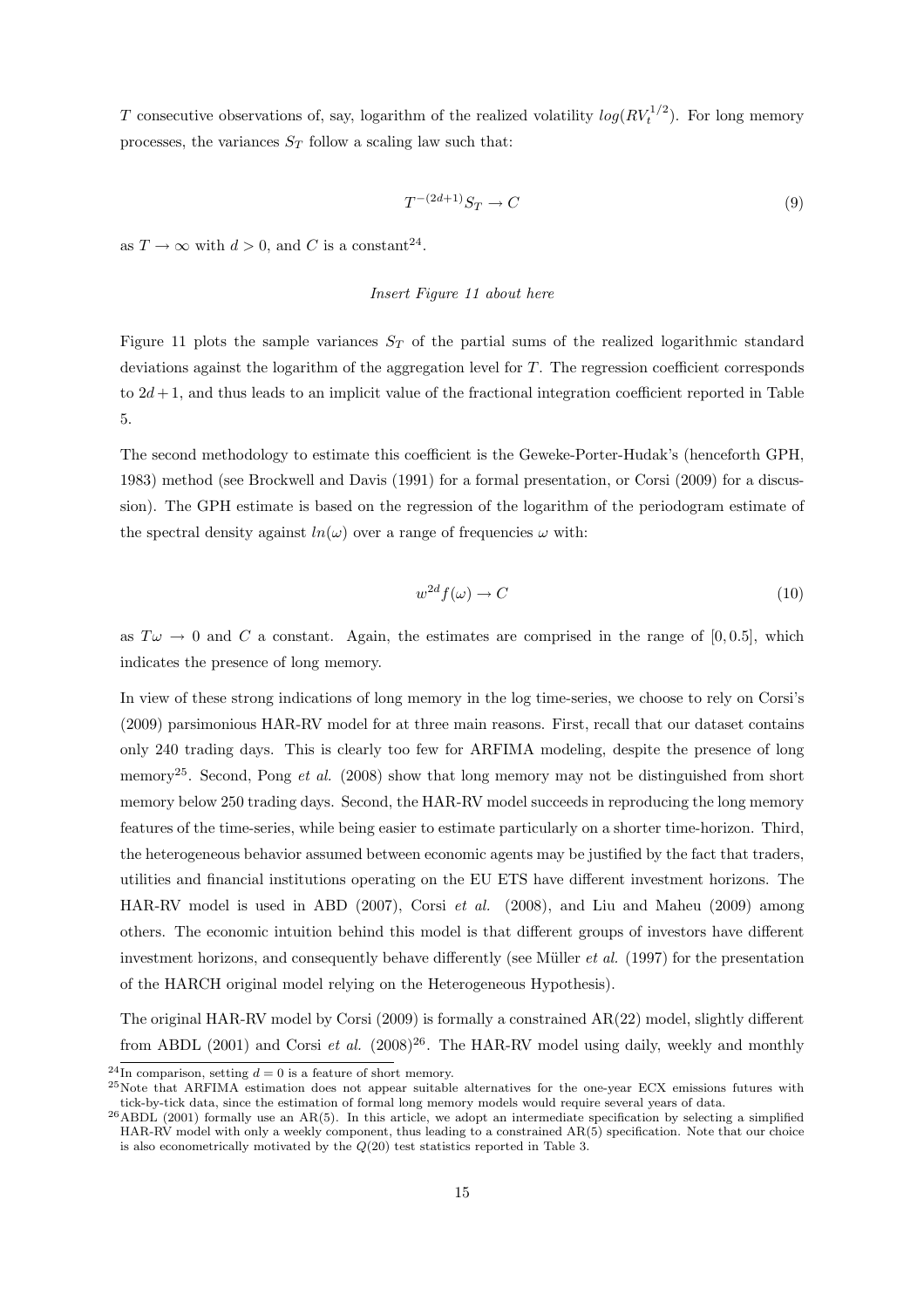realized-volatility components may be defined as follows:

$$
\sqrt{RV_t} = \alpha_0 + \alpha_d \sqrt{RV_{t-1}} + \alpha_w (\sqrt{RV})_{t-5:t-1} + \alpha_m (\sqrt{RV})_{t-22:t-1} + u_t
$$
\n(11)

or in logarithmic form:

$$
\log RV_t = \alpha_0 + \alpha_d \log RV_{t-1} + \alpha_w (\log RV)_{t-5:t-1} + \alpha_m (\log RV)_{t-22:t-1} + u_t \tag{12}
$$

Following ABD (2007), the HAR-RV model for forecasting with the horizon  $h$  may be defined in general form by using the multiperiod realized variation (the sum of the corresponding one-period measures):

$$
RV_{t,t+h} = h^{-1}[RV_{t+1} + RV_{t+2} + \dots + RV_{t+h}]
$$
\n(13)

and by definition,  $RV_{t,t+1} \equiv RV_{t+1}$ . The HAR-RV model proposed by Corsi (2009) is a specific case of equation (13) for which  $h = 1$ , thereby assuming that traders have investment horizons corresponding to one-day ahead, one-week ahead, and one-month ahead forecasts.

As demonstrated below, the ECX  $CO<sub>2</sub>$  emissions 2008 futures contract only requires a weekly component, thus simplifying Corsi's initial model. For each estimator and for  $RV$ ,  $RV^{1/2}$  and  $log(RV^{1/2})$ , we estimate the following specification:

$$
RV_{t,t+h} = \beta_0 + \beta_1 RV_t + \beta_2 RV_{t-5,t} + u_t \tag{14}
$$

Insert Table 6 about here

Insert Table 7 about here

Insert Table 8 about here

Estimates are reported in Tables 6 to 8. From Table 6, we may observe that the HAR-RV model performs poorly in fitting the daily realized variance, as shown by the low  $R^2$  from 0.0003 (regression (9)) to 0.0109 (regression (1)). These results are in line with previous literature on realized volatility, where the "raw" realized variance is difficult to model. The results displayed in Table 7 show the same pattern for the daily realized volatility, where the values obtained for the  $R^2$  range from 0.0653 (regression  $(8)$ ) to 0.1211 (regression  $(1)$ ). This improvement from realized variance to realized volatility is common in other empirical studies (see for instance ABDL (2001, 2003)). The best results are generally achieved using the logarithmic transformation. Table 9 shows indeed a dramatic improvement in the results obtained. The  $R^2$  values obtained for the daily realized volatility in logarithmic form range from 0.2798 (regression (2)) to 0.3691 (regression (4)). These values are comparable to ABD (2007) for FX markets and S&P 500 futures. We may conclude that the fit of the HAR-RV model for the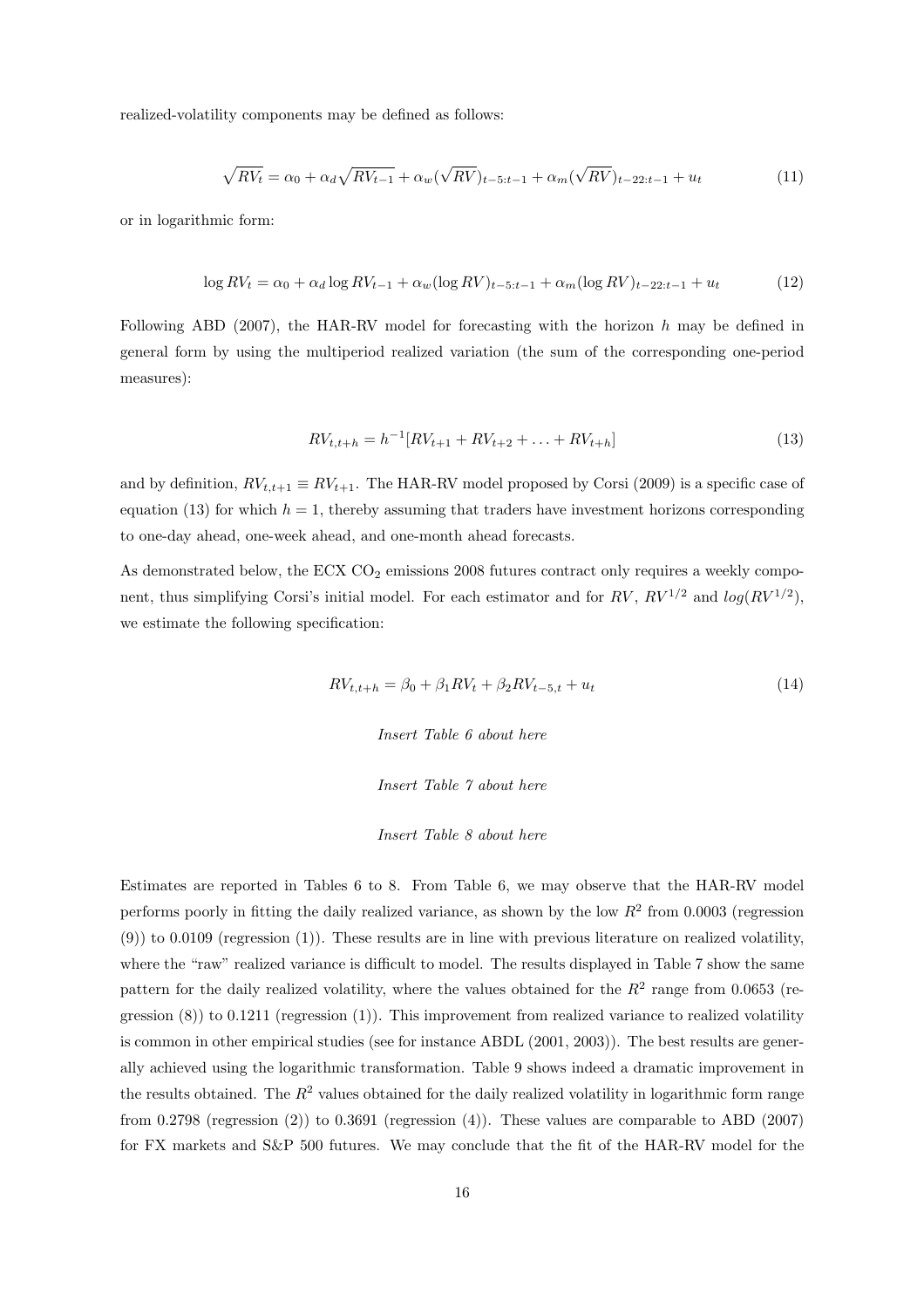log-series of the ECX CO<sub>2</sub> emissions 2008 futures data is much better than the fit for realized variance or realized volatility. The dramatic improvement in the fit of realized volatility models when using the log-transformation is well documented in the literature (see ABDL (2001, 2003), ABD (2007), and Corsi (2009) among others). A better in-sample fit leads to a better out-of-sample forecasting accuracy.

In the next section, we provide a forecasting exercice using the HAR-RV model versus the GARCH specification.

## 6 Forecasting

In this section, we use Mincer-Zarnowitz regression techniques, as in ABD (2003, 2005), to investigate the forecasting power of our competing models<sup>27</sup>. To compare the forecasting accuracy of the HAR-RV model versus the GARCH model estimated in the previous section, we run the following regressions:

$$
(v_{t+1}) = b_0 + b_1(v_{t+1|t, HAR-RV}) + b_2(v_{t+1|t, GARCH}) + u_{t+1}
$$
\n
$$
(15)
$$

$$
(v_{t+1})^{1/2} = b_0 + b_1 (v_{t+1|t, HAR-RV})^{1/2} + b_2 (v_{t+1|t, GARCH})^{1/2} + u_{t+1}
$$
\n(16)

$$
\log(v_{t+1})^{1/2} = b_0 + b_1 \log(v_{t+1|t, HAR-RV})^{1/2} + b_2 \log(v_{t+1|t, GARCH})^{1/2} + u_{t+1}
$$
 (17)

Due to the limited historical dataset for ECX  $CO<sub>2</sub>$  emissions futures, we only consider *one-step-ahead* forecasts<sup>28</sup>. The HAR-RV model is estimated with a daily and a weekly component for the three estimators.

#### Insert Figure 12 about here

The corresponding forecasts for the daily realized variance, the daily realized volatility, and the daily realized volatility in logarithmic form versus actual observations are displayed in Figure  $12^{29}$ .

If the forecasting properties of the HAR-RV model are satisfactory, the  $b<sub>0</sub>$  coefficient should be equal to zero, the  $b_1$  coefficient should be equal to one, and the introduction of an alternative model (here a GARCH model) through the coefficient  $b_2$  should not increase significantly the  $R^2$  of the regression. Thus, we are especially interested in the stability of the  $b_0$  and  $b_1$  coefficients, as well as in the increase of the  $R^2$  between models. The  $b_2$  coefficient depends on the scaling of the different variables, and thus is subject to a wide variability.

#### Insert Table 9 about here

 $27$ These are also known as "encompassing regressions".

<sup>&</sup>lt;sup>28</sup>*i.e.* at each period t we use the data observed until t−1, and base our forecasts on the parameters of the model estimated over the period  $[0, t-1]$ . The first forecast is made using 100 observations, the second forecast 101 observations, and so on.

<sup>&</sup>lt;sup>29</sup>Note that contrary to Figure 2, we decided to keep in our forecasting exercise the outlier on October 13, 2008, possibly due to the "credit crunch" effect as discussed in Section 3.2.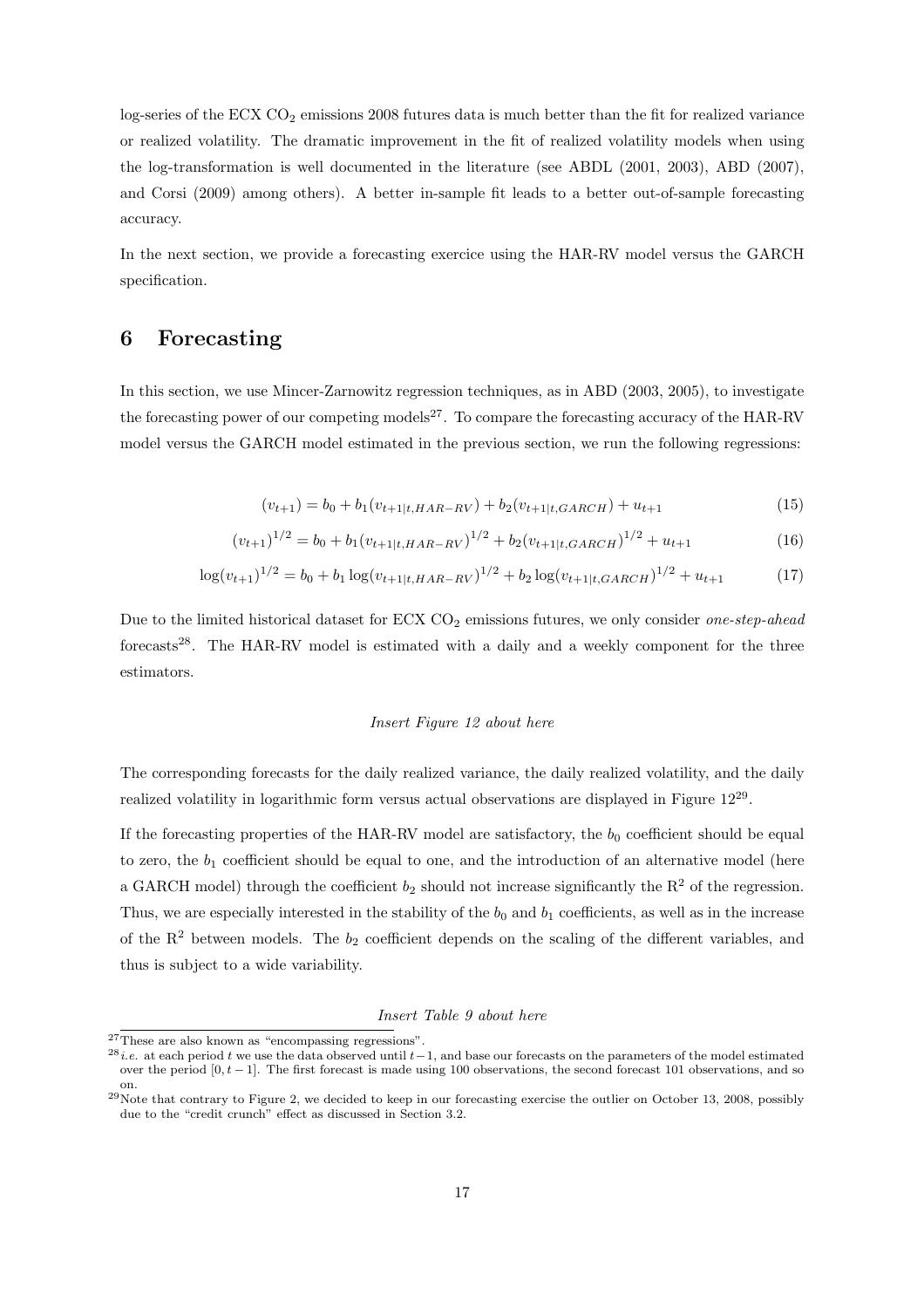The main results of our forecasting exercise are presented in Table 9. The model which provides the best results is the logarithmic model. This result is not surprising, since the logarithmic model estimates were characterized by the highest values for the  $R^2$  in Table 8. Our results confirm the robustness of the HAR-RV model. As predicted, we observe that the  $b_0$  coefficients are close to zero, while the  $b_1$  coefficients are close to one in all regressions  $(RV_t, RV_t^{1/2}, \log(RV_t^{1/2}))$ . Besides, the GARCH estimates do not seem to improve significantly the  $R<sup>2</sup>$  of the regressions, especially in the case of  $RV_t$ . For  $RV_t^{1/2}$  and  $\log(RV_t^{1/2})$ , we only observe a slight increase of the R<sup>2</sup>, but the GARCH coefficient is only significant at the 10% level for the log-series. This property of GARCH models is widely documented in previous literature. Indeed, GARCH forecasts track much better the broad temporal movements in the volatilities for lower frequency variations, and their accuracy tends to perform poorly at higher frequencies.

Accordingly, our forecasting results do not seem to indicate that the mixture of the HAR-RV and GARCH models improves significantly the forecast accuracy of our estimates. For all regressions, the  $b_1$  coefficients are lower than one, and the values of the  $R^2$  do not seem significantly higher.

Overall, we demonstrate in this section the accuracy of the HAR-RV model, as well as the inaccuracy of GARCH forecasts and their inability to adapt to high-frequency movements. As noted in ABDL  $(2003)^{30}$ , this is due to the superiority of realized measures in estimation. As such, superior estimates of present conditions translate into superior forecasts of the future<sup>31</sup>.

## 7 Conclusion

This article constitutes the first attempt to use realized measures of volatility for a specific energy commodity, namely the ECX  $CO<sub>2</sub>$  emissions futures contract of maturity December 2008. We proceed as is standard in the realized volatility literature to assess the distributional and dynamic properties of realized volatility for this contract. Besides, this article constitutes one of the first attempts to analyze the properties of  $CO<sub>2</sub>$  prices in the EU ETS using high-frequency data.

Our main findings may be summarized as follows:  $(1)$  the unconditional distribution of daily returns are near normal;  $(2)$  any attempt to standardize these returns using realized measures and to a lesser extent GARCH estimates does not lead the distribution to Gaussianity;  $\langle 3 \rangle$  we thereby strongly reject the *mixture-of-distribution-hypothesis* developed by Clark (1973) and Tauchen and Pitts (1983);  $(4)$ the dynamics of realized volatility is well captured using the HAR-RV model with a daily and a weekly component, which outperforms significantly the GARCH specification; and (5) the predictive accuracy of the HAR-RV model outperforms unambiguously other models of conditional volatility based on daily data.

This work may be extended in several directions. First, the ECX  $CO<sub>2</sub>$  emissions futures tick-by-tick

<sup>30</sup>"*We have identified the quadratic variation and its empirical counterpart, the realized volatility, as the key objects of interest for volatility measurement, and we consequently assess our various volatility forecasts relative to this measure. It is perhaps not surprising that models built directly for the realized volatility produce forecasts superior to those obtained from less direct methods*, [...]" (ABDL, 2003, p. 613).

 $31$ Note the forecasts presented here only constitute a statistical metrics, and not an economic metrics such as the value of CO2 allowances used for option pricing or portfolio management.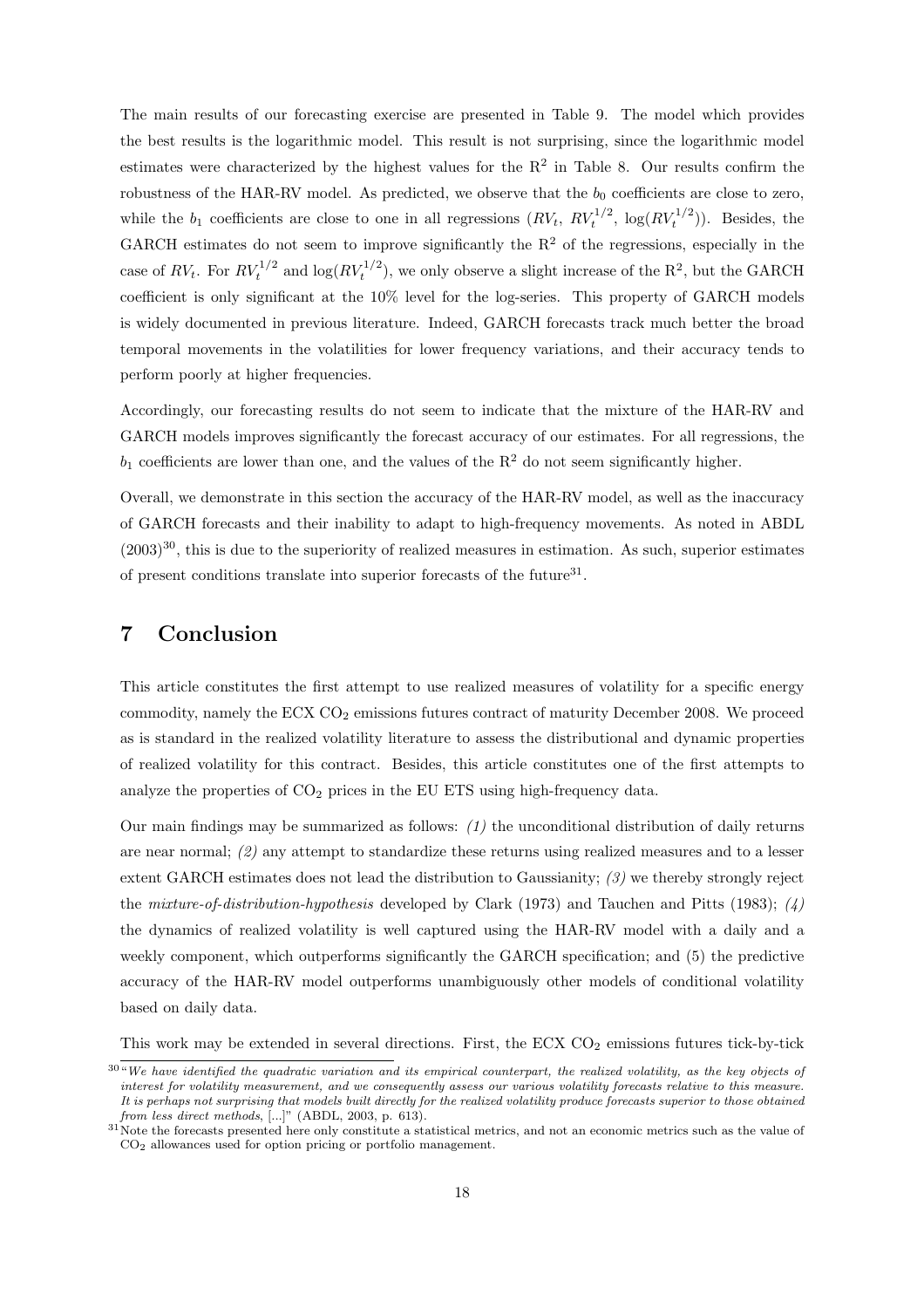data set considered here only covers one-year with about 240 trading days and 700 transactions per day, thereby multiplying parameter and model uncertainties. These uncertainties could be reduced using bootstrap methods as developed very recently in Gonçalves and Meddahi (2009). These authors mainly resort to the wild bootstrap method to increase the number of available intraday data each day, without suffering from the so-called "microstructure-noise" bias.

Second, the inclusion of jumps within realized volatility measures appears necessary to fit the characteristics of  $CO<sub>2</sub>$  futures highlighted in previous literature. Daskalakis *et al.* (2009) use a jump-diffusion model to approximate the random behavior of  $CO<sub>2</sub>$  prices. Benz and Truck (2009) analyze the spot price behavior with a Markov-switching model. Lin and Lin  $(2007)$  model  $CO<sub>2</sub>$  prices as a result of mean-reversion with varying trends, combined with state-dependent price jumps and volatility structure, and show that mean-reversion fares better in forecasting futures prices.

Third, the use of realized volatility for  $ECX CO<sub>2</sub>$  emissions futures contracts may be useful for option pricing (see Stentoft (2008) for a first application to option stock markets) with a high-frequency measure of volatility. This may be of great help on such an emerging commodity market, as on the EU ETS any attempt to price derivatives is subject to strong uncertainties.

Fourth, the "maturity effect" encountered when selecting the sampling frequency here may be checked on other markets for more robust conclusions, and statistical tests may be used to determine the optimal sampling frequency. Indeed, if realized volatility is significantly different at different moments in the life of a futures contract, hedge ratios should be modified accordingly.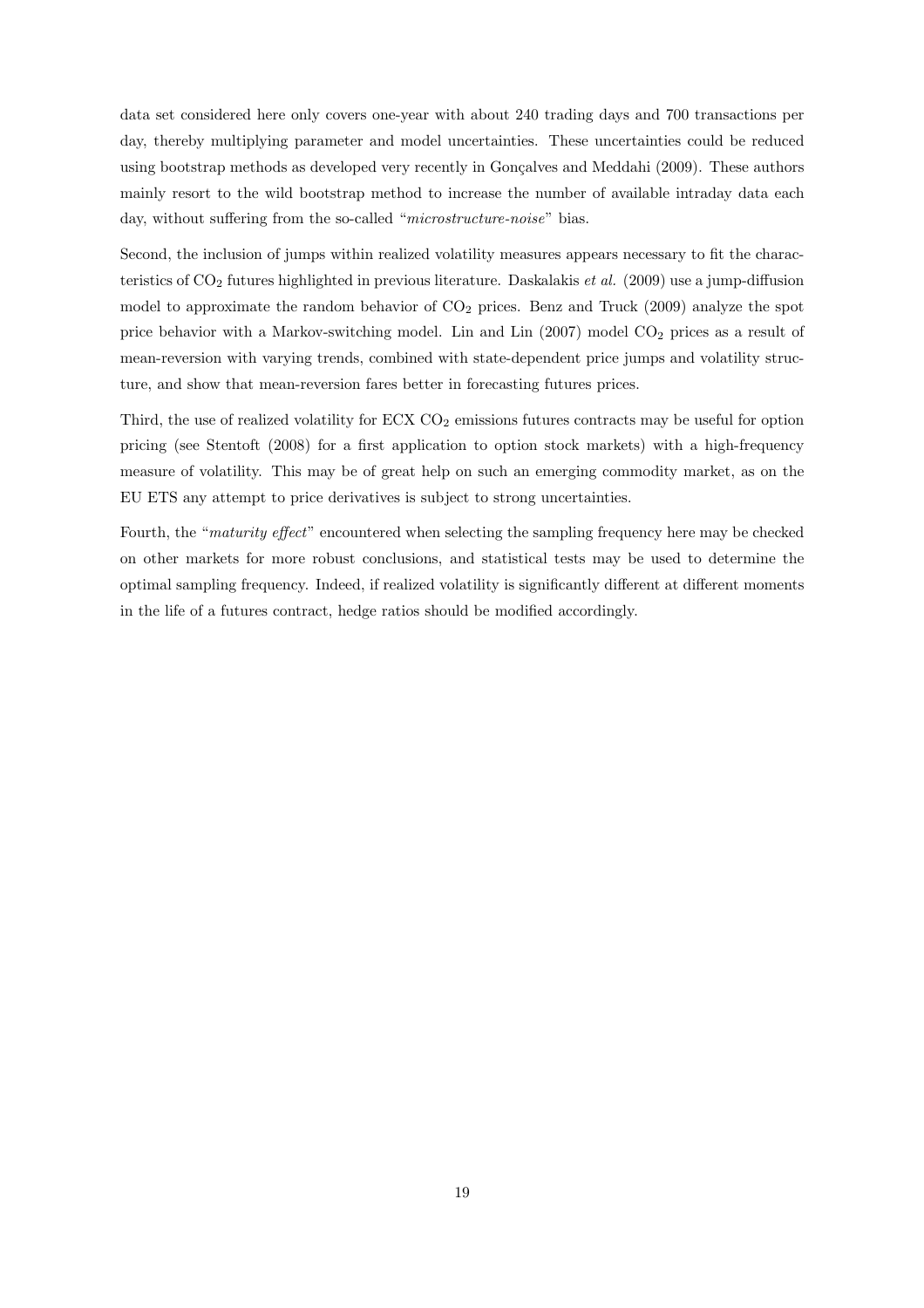## References

- AÏT-SAHALIA, Y., MYKLAND, P., ZHANG, L., 2005. How often to sample a continuous-time process in the presence of market microstructure noise. *Review of Financial Studies* 18, 351-416.
- Alberola, E., Chevallier, J., 2009. European carbon prices and banking restrictions: Evidence from Phase I (2005-2007). *The Energy Journal* 30, 107-136.
- ALBEROLA, E., CHEVALLIER, J., CHÈZE, B., 2008. Price drivers and structural breaks in European carbon prices 2005-2007. *Energy Policy* 36, 787-797.
- Andersen, T.G., Benzoni, L., 2009. Realized volatility. In: Andersen, T.G., Davis, R.A., Kreiß, J.-P., Mikosch, Th. (Eds.) *Handbook of Financial Time Series*, Springer.
- Andersen, T.G., Bollerslev, T., 1998. Answering the skeptics: yes, standard volatility models do provide accurate forecasts. International Economic Review 39, 885-905.
- Andersen, T.G., Bollerslev, T., Diebold, F.X., 2007. Roughing it up: including jump components in the measurement, modeling and forecasting of return volatility. *Review of Economics and Statistics* 89, 701-720.
- Andersen, T.G., Bollerslev, T., Diebold, F.X., Ebens, H., 2001. The distribution of stock return volatility. *Journal of Financial Economics* 61, 43-76.
- Andersen, T.G., Bollerslev, T., Diebold, F.X., Labys, P., 2001. The distribution of exchange rate volatility. *Journal of the American Statistical Association* 96, 42-55.
- Andersen, T.G., Bollerslev, T., Diebold, F.X., Labys, P., 2003. Modeling and forecasting realized volatility. *Econometrica* 71, 579-625.
- ANDERSEN, T.G., BOLLERSLEV, T., MEDDAHI, N.,, 2005. Correcting the errors: volatility forecast evaluation using highfrequency data and realized volatilities. *Econometrica* 73, 279-296.
- Andreou E, Ghysels E., 2002. Detecting multiple breaks in financial market volatility dynamics. *Journal of Applied Econometrics* 17, 579-600.
- Areal, N., Taylor, S.J., 2002. The realized volatility of FTSE-100 futures prices. *Journal of Futures Markets* 22, 627-648.
- Awartani, B.M.A., Corradi, V., Distaso, W., 2009. Testing market microstructure effect with an application to the Dow Jones Industrial Average stocks. *Journal of Business and Economic Statistics*, forthcoming.
- BARNDORFF-NIELSEN, O., SHEPHARD, N., 2002. Econometric analysis of realized volatility and its use in estimating stochastic volatility models. *Journal of the Royal Statistical Society, Series B* 64, 253-280.
- BENZ, E., KLAR, J., 2008. Liquidity and price discovery in the European CO<sub>2</sub> futures market: an intraday analysis. Working Paper, Bonn Graduate School of Business.
- Benz, E., Truck, S., 2009. Modeling the Price Dynamics of CO2 Emission Allowances. *Energy Economics* 1, 4-15.
- BERNDT, E.K., ROBERT, E.,HALL, B.H., HAUSMAN, J.A., 1974. Estimation and Inference in Nonlinear Structural Models. An*nals of Economic and Social Measurement* 3, 653–665.
- Brockwell, P.J., Davis, R.A., 1991. *Time Series: Theory and Methods*. Springer Series in Statistics, Springer-Verlag, New York.
- Busch, T., Hoffman, V.H., 2007. Emerging carbon constraints for corporate risk management. *Ecological Economics* 62, 518-528.
- Bunn, D., Fezzi, C., 2007. Interaction of European Carbon Trading and Energy Prices. *Fondazione Eni Enrico Mattei* Working Paper 123.
- Cai, J., Cheung, Y.L., Lee, R.S.K., Melvin, M., 2001. "Once-in-a-generation" yen volatility in 1998: fundamentals, intervention, and order flow. *Journal of International Money and Finance* 20, 327-347.
- CARTEA,  $\acute{A}$ ., BÖRGER, R.H., KIESEL, R., SCHINDLMAYR, G., 2007. A multivariate commodity analysis and applications to risk management. Birkbeck Working Papers in Economics and Finance BWPEF 0709, Birkbeck, University of London.
- Chen, W.W., Deo, R.S., 2004. Power transformations to induce normality and their applications. *Journal of the Royal Statistical Association B* 66, 117-130.
- Chevallier, J., Ielpo, F., Mercier, L., 2009. Risk aversion and institutional information disclosure on the European carbon market: a case-study of the 2006 compliance event. *Energy Policy* 37, 15-28.
- Clark, P.K., 1973. A subordinated stochastic process model with finite variance for speculative prices. *Econometrica* 41, 135-156.
- Christiansen, A.C., Arvanitakis, A., Tangen, K., Hasselknippe, H., 2005. Price determinants in the EU emissions trading scheme. *Climate Policy* 5, 15-30.
- Corsi, F., 2009. A simple approximate long-memory model of realized volatility. *Journal of Financial Econometrics* 7,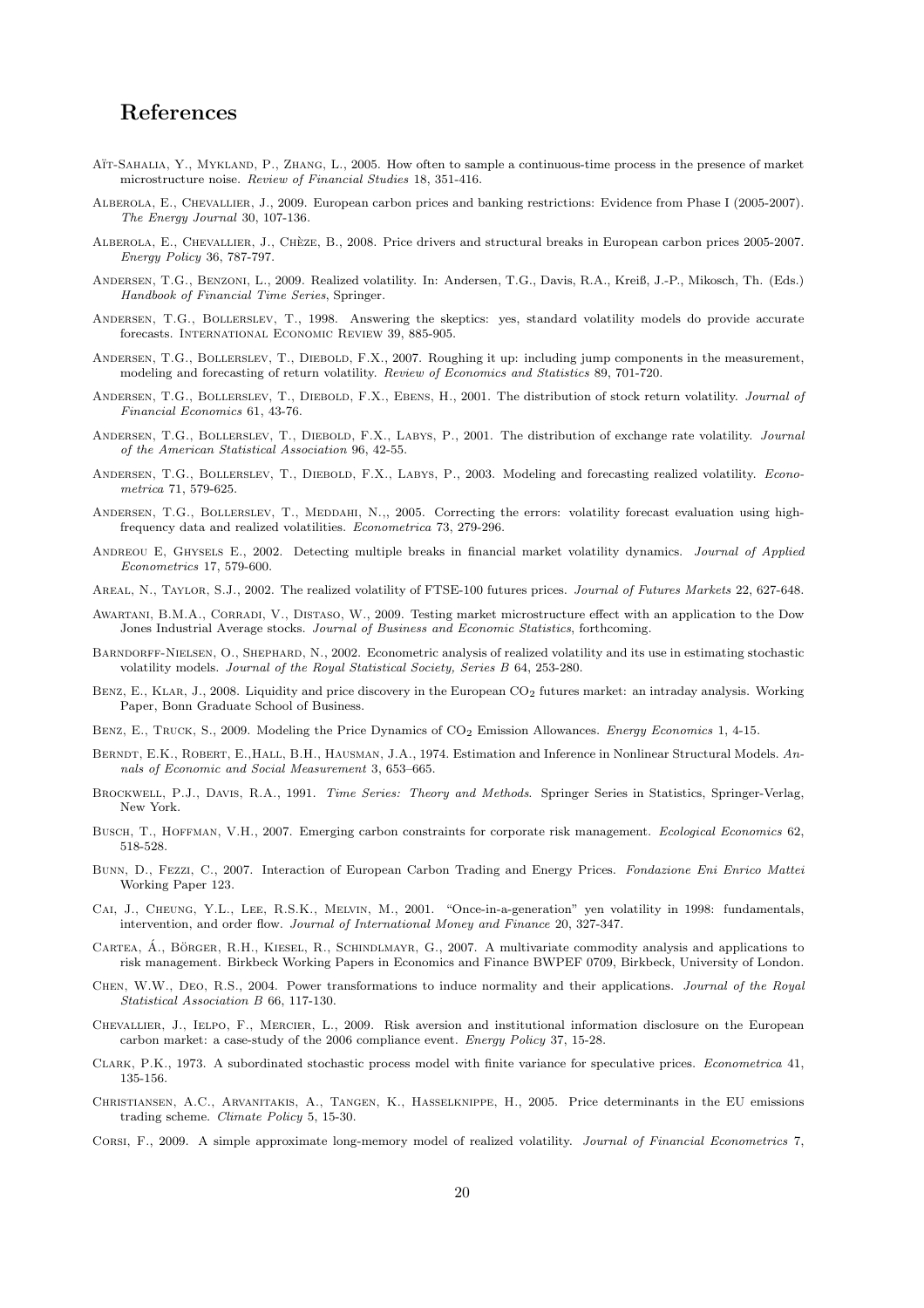174-196.

- Corsi, F., Mittnik, S., Pigorsch, C., Pigorsch, U., 2008. The volatility of realized volatility. *Econometric Reviews* 27, 46-78.
- DACOROGNA, M.M., GENÇAY, R., MÜLLER, U.A., OLSEN, R.B., PICTET, O.V., 2001. *An Introduction to High-Frequency Finance*. Academic Press, San Diego, CA.
- DASKALAKIS, G., PSYCHOYIOS, D., MARKELLOS, R.N., 2009. Modeling CO<sub>2</sub> emission allowance prices and derivatives: evidence from the European trading scheme. *Journal of Banking and Finance*, forthcoming.
- Duong, H.N., Kalev, P.S., 2008. The Samuelson Hypothesis in futures markets: an analysis using intraday data. *Journal of Banking and Finance* 32, 489-500.
- Fleming, J., Paye, B.S., 2005. High-frequency returns, jumps and the mixture of normals hypothesis. Unpublished manuscript.
- Geweke, J., Porter-Hudak, S., 1983. The estimation and application of long memory time series models. *Journal of Time Series Analysis* 4, 221-238.
- GONÇALVES, S., MEDDAHI, N., 2008. Box-Cox transforms for realized volatility. Unpublished manuscript.
- GONÇALVES, S., MEDDAHI, N., 2009. Bootstrapping realized volatility. *Econometrica* 77, 283-306.
- Gourieroux, C., Monfort, A., Trognon, A., 1984. Pseudo Maximum Likelihood Methods: Theory. *Econometrica* 52, 680– 700.
- GUILLAUME, D.M., DACOROGNA, M.M., DAVÉ, R.R., MÜLLER, U.A., OLSEN, R.B., PICTET, O.V., 1997. From the bird's eve to the microscope: a survey of new stylized facts of the intra-daily foreign exchange markets. *Finance and Stochastics* 1, 95-129.
- Hansen, P.R., Lunde, A., 2006. Realized variance and market microstructure noise. *Journal of Business and Economic Statistics* 24, 127-218.
- Illueca, M., Lafuente, J.A., 2006. new evidence on expiration-day effects using realized volatility: an intraday analysis for the Spanish stock exchange. *Journal of Futures Markets* 26, 923-938.
- Jondeau, E., Poon, S.-H., Rockinger, M., 2007. *Financial Modeling Under Non-Gaussian Distributions*. Springer-Verlag, Springer.
- Liu, C., Maheu, J.M., 2008. Are there structural breaks in realized volatility? *Journal of Financial Econometrics* 6, 326-360.
- Lin, Y.N., Lin, A.Y., 2007. Pricing the Cost of Carbon Dioxide Emission Allowance Futures. *Review of Futures Markets* 16, 1-16.
- Luu, C.J., Martens, M., 2003. Testing the mixture-of-distributions hypothesis using "realized" volatility. *Journal of Futures Markets* 23, 661-679.
- McAleer, M., Medeiros, M.C., 2008. Realized volatility: a review. *Econometric Reviews* 27, 10-45.
- MÜLLER, U.A., DACOROGNA, M.M., DAVÉ, R.D., OLSEN, R.B., PICTET, O.V., 1997. Volatilities of different time resolutions – Analyzing the dynamics of market components. *Journal of Empirical Finance* 4, 213-239.
- Oberndorfer, U., 2009. EU emission allowances and the stock market: evidence from the electricity industry. *Ecological Economics* 68, 1116-1126.
- Paolella, M.S., Taschini, L., 2008. An Econometric Analysis of Emission Trading Allowances. *Journal of Banking and Finance* 32, 2022-2032.
- PONG, S., SHACKLETON, M.B., TAYLOR, S.J., 2008. Distinguishing short and long memory volatility specifications. *Econometrics Journal* 11, 617-637.
- Samuelson, P.A., 1965. Proof that Properly Anticipated Prices Fluctuate Randomly. *Industrial Management Review* 6, 41-49.
- Stentoft, L., 2008. Option pricing using realized volatility. CREATES Research Paper 2008-13, Aarhus Business School.
- Tauchen, G.E., Pitts, M., 1983. The price variability-volume relationship on speculative markets. *Econometrica* 51, 485-505.
- Thomakos, D.D., Wang, T., 2003. Realized volatility in the futures markets. *Journal of Empirical Finance* 10, 321-353.
- Tucker, M., 2001. Trading carbon tradable offsets under Kyoto's clean development mechanism: the economic advantages to buyers and sellers of using call options. *Ecological Economics* 37, 173-182.
- ZHANG, L., MYKLAND, P.A., AÏT-SAHALIA, Y., 2005. A tale of two time scales: determining integrated volatility with noisy high frequency data. *Journal of the American Statistical Association* 100, 1394-1411.
- Zhou, B., 1996. High frequency data and volatility in foreign-exchange rates. *Journal of Business and Economic Statistics* 14, 45-52.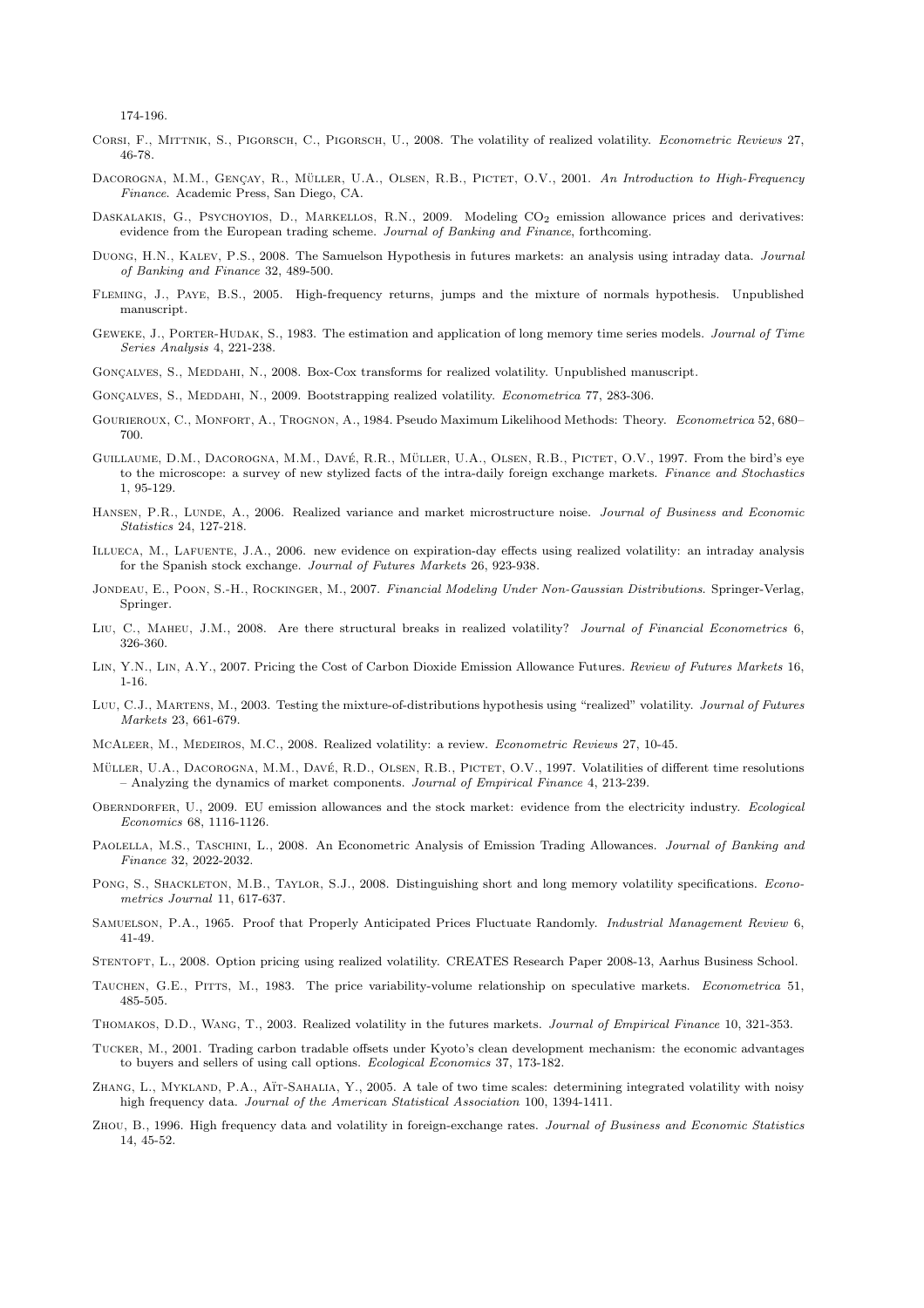ZIVOT, E., 2005. Analysis of High Frequency Financial Data: Models, Methods and Software. University of Washington, Unpublished Manuscript.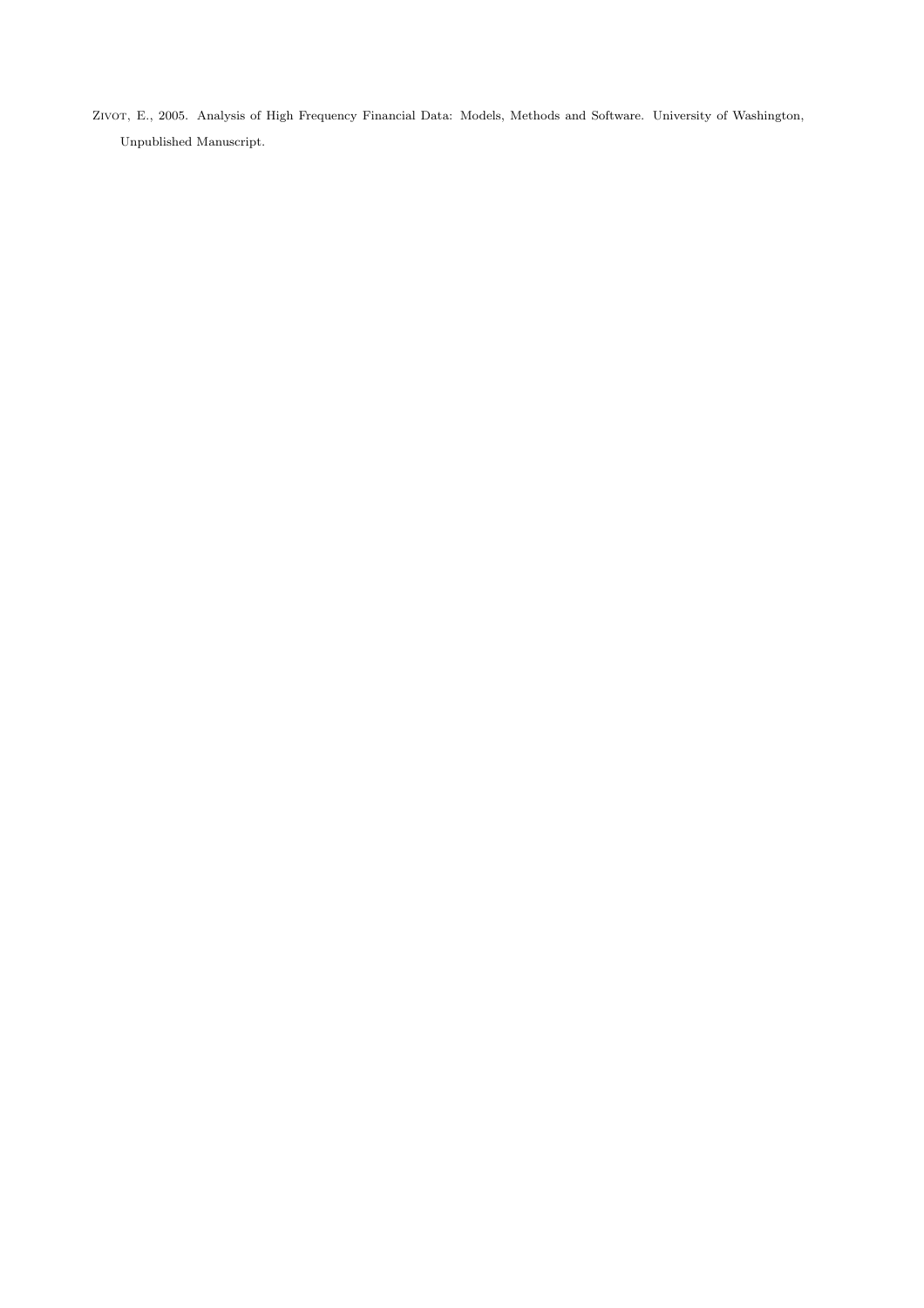

Figure 1: CO<sup>2</sup> futures prices of maturities December 2005 through 2014 from April 22, 2005 to January 16, 2009 Source: ECX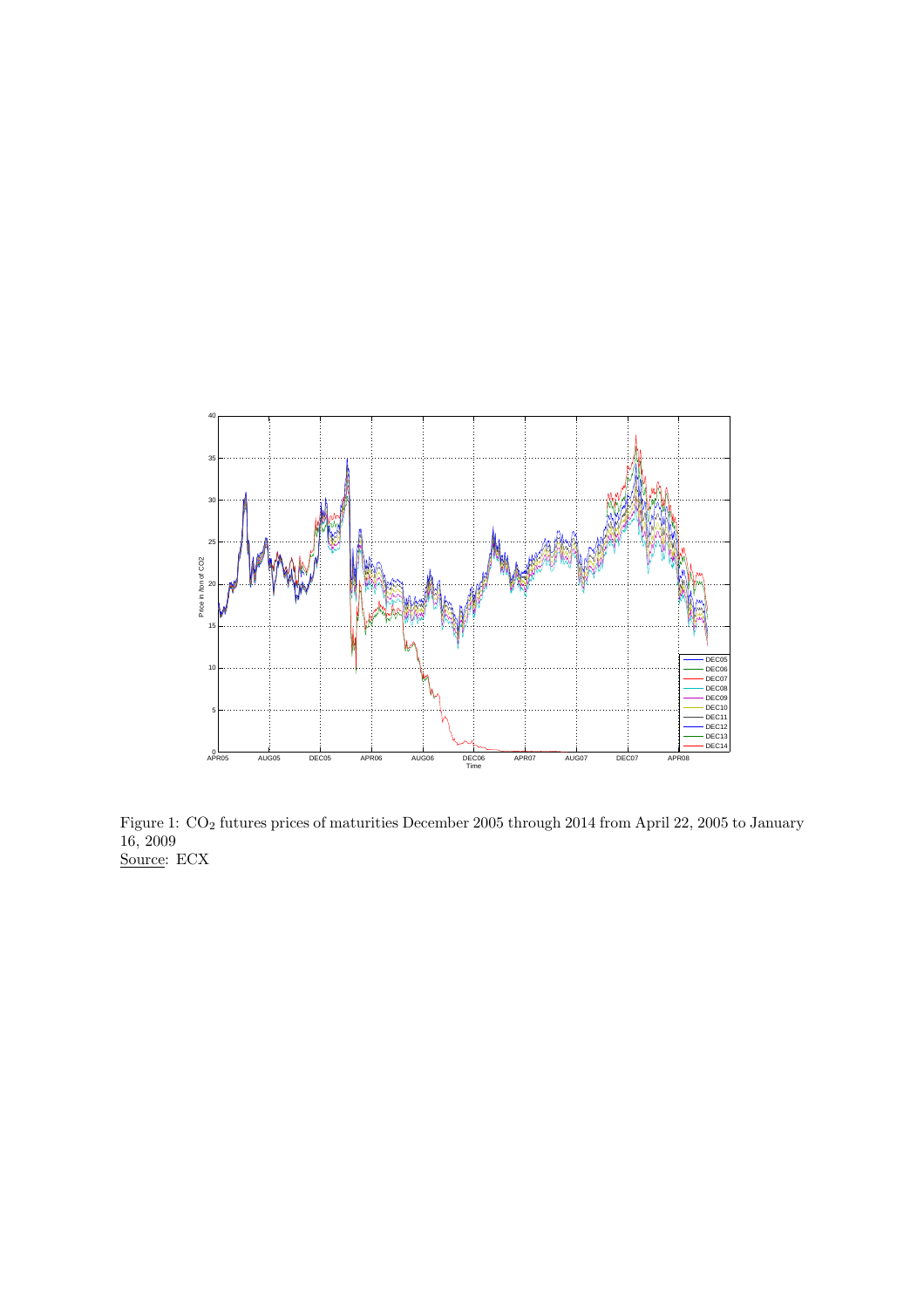

Figure 2: Daily realized variance  $(RV_t)$ , left panel), daily realized volatility in standard deviation form  $(RV_t^{1/2}$ , middle panel), and daily realized volatility in logarithmic form  $(log(RV_t^{1/2})$ , right panel) for the three estimators (naive on the first row, Zhang *et al.* (2005) sub-sampling estimator on the second row, and Bartlett kernel-based estimator on the third row).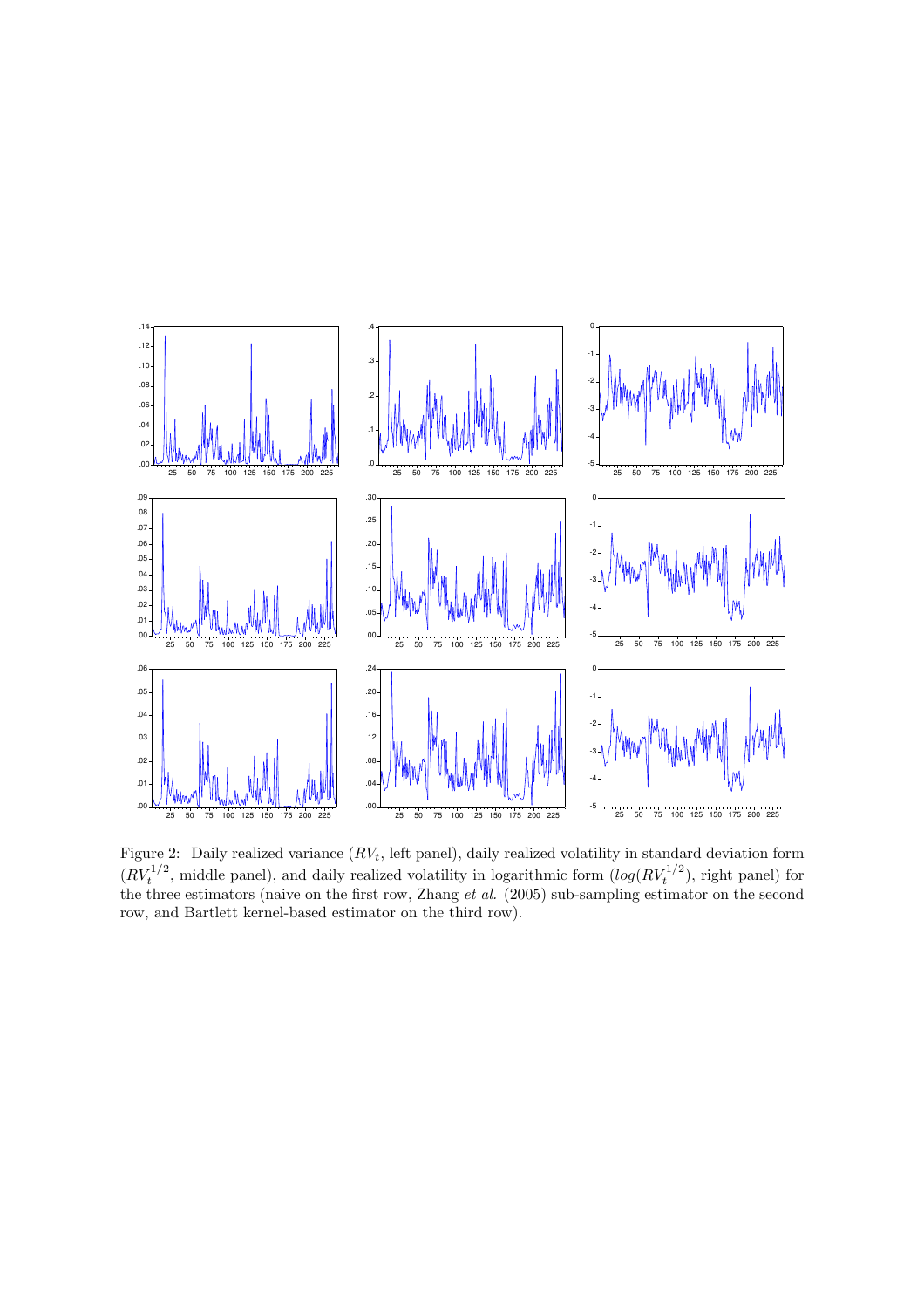

Figure 3: Volatility signature plots for the full (top) and November-December (bottom) samples using the naive estimator for realized variance.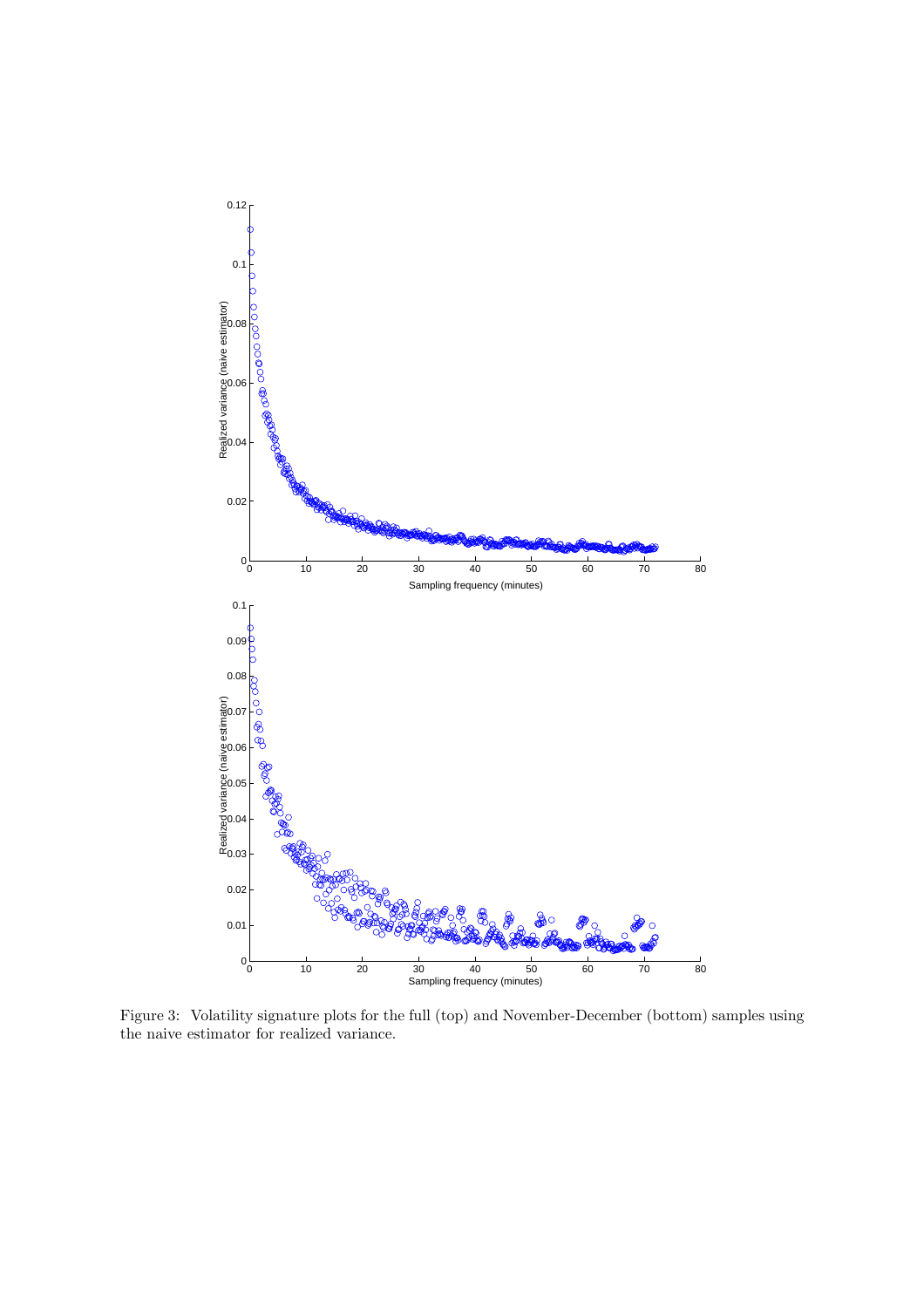

Figure 4: Centered kernel density estimates of the unconditional distribution for the daily realized variance  $(RV_t)$ , left panel), the daily realized volatility in standard deviation form  $(RV_t^{1/2}, \text{ middle})$ panel), and the daily realized volatility in logarithmic form  $(log(RV_t^{1/2})$ , right panel) based on 15minute returns. The first row is for the naive estimator, the second row is for the Zhang et al. (2005) sub-sampling estimator, and the third row is for the Bartlett kernel-based estimator.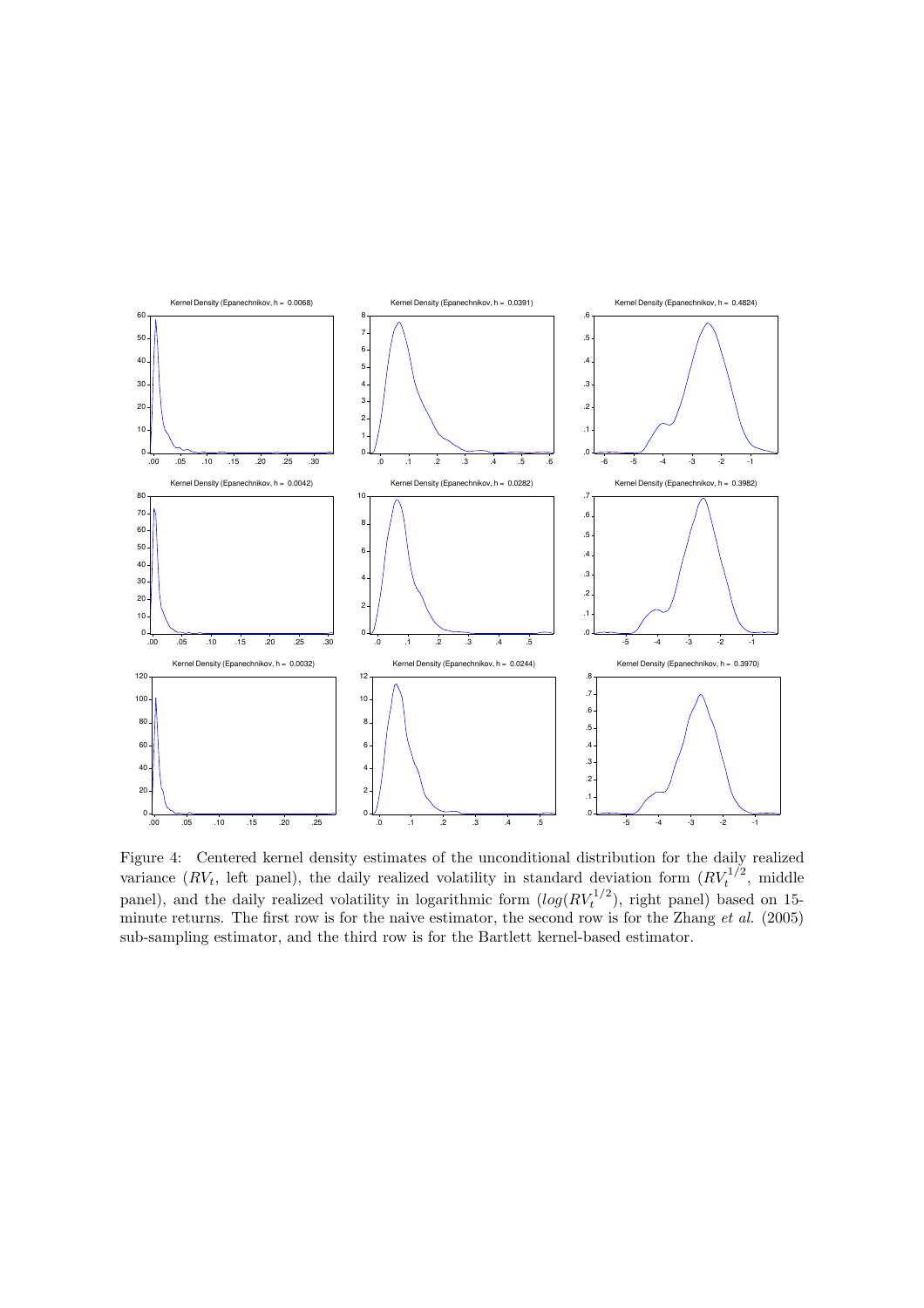

Figure 5: QQ plots for the realized variance (left panel), realized standard deviation (middle panel) and log of the standard deviation (right panel) for the three estimators (naive on the first row, Zhang et al. (2005) sub-sampling estimator on the second row, and Bartlett kernel-based estimator on the third row).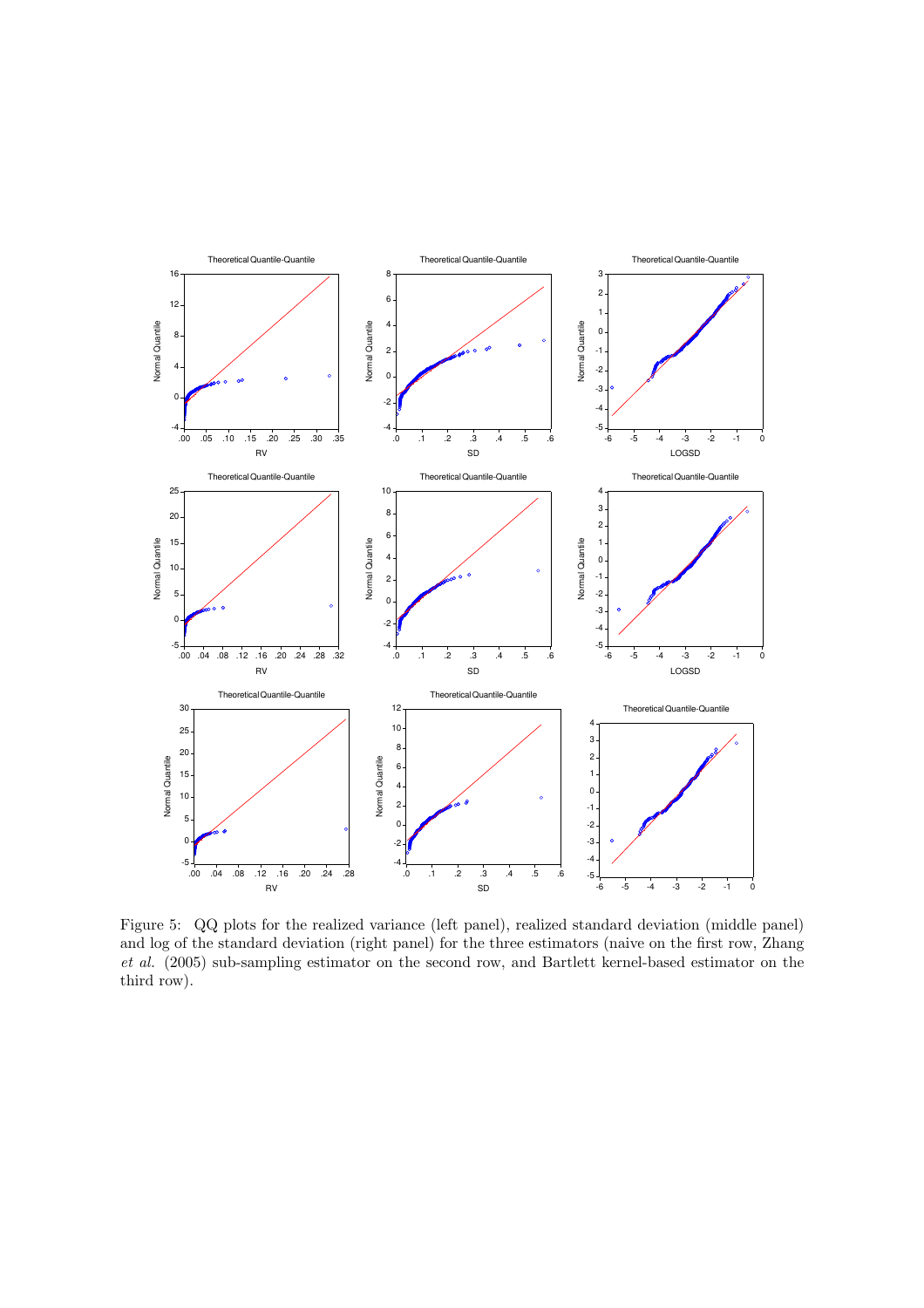

Figure 6: Time-series of daily raw returns.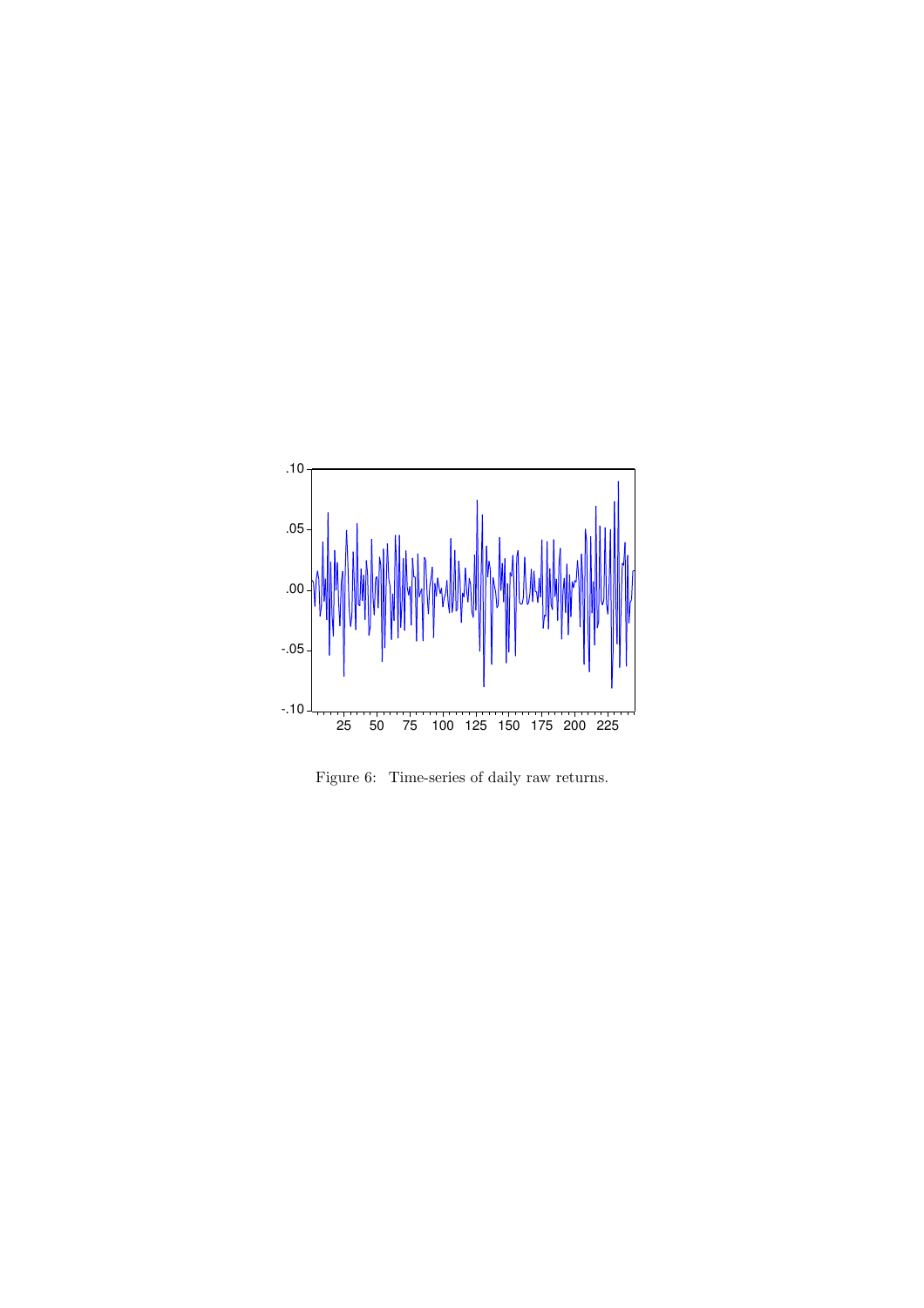

Figure 7: Smoothed Gaussian kernel distribution of daily returns (left panel), realized volatility (naive estimator) standardized returns (middle panel) and GARCH standardized returns (right panel).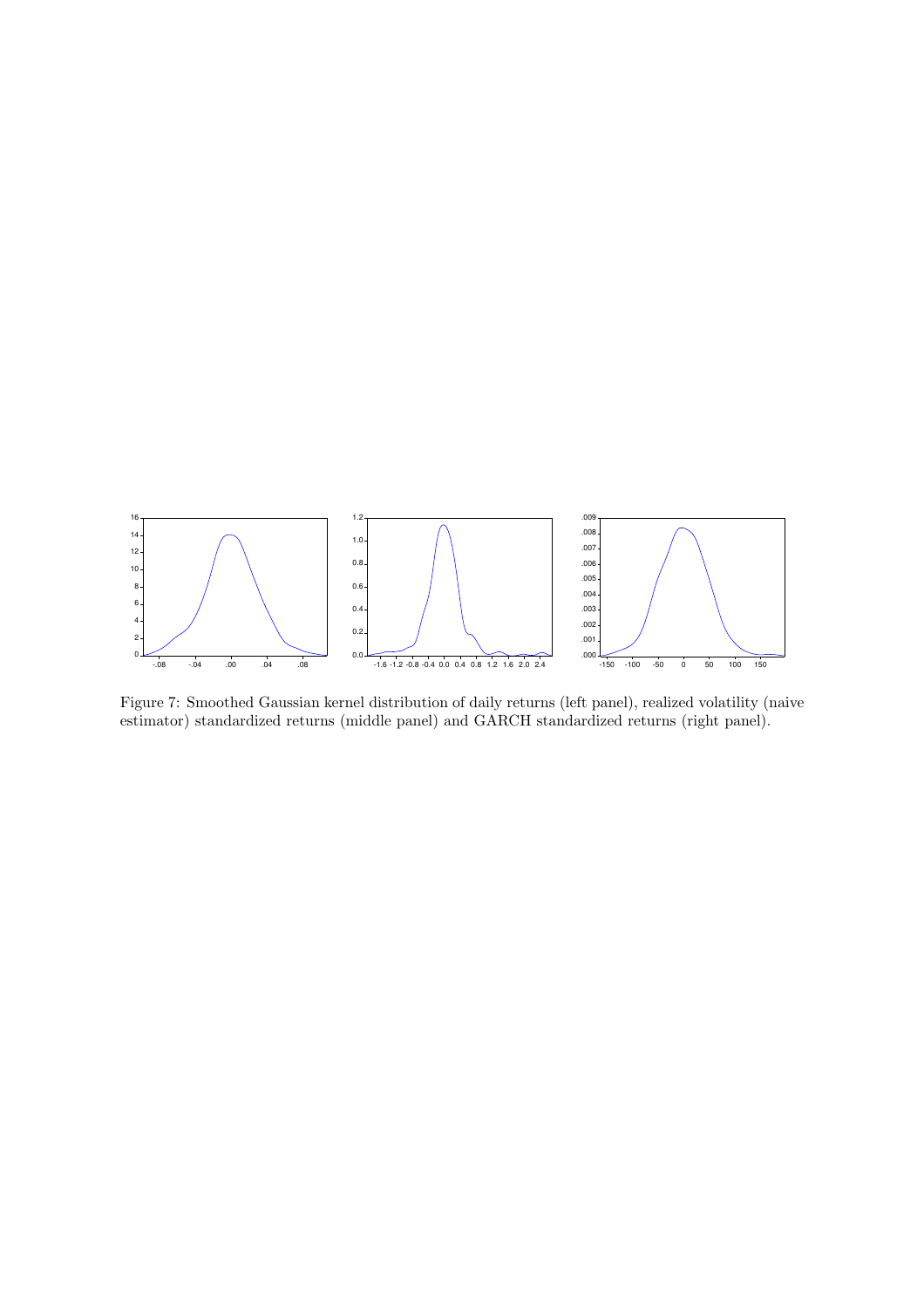

Figure 8: Scatterplot of the logarithmic realized volatility against lagged standardized returns.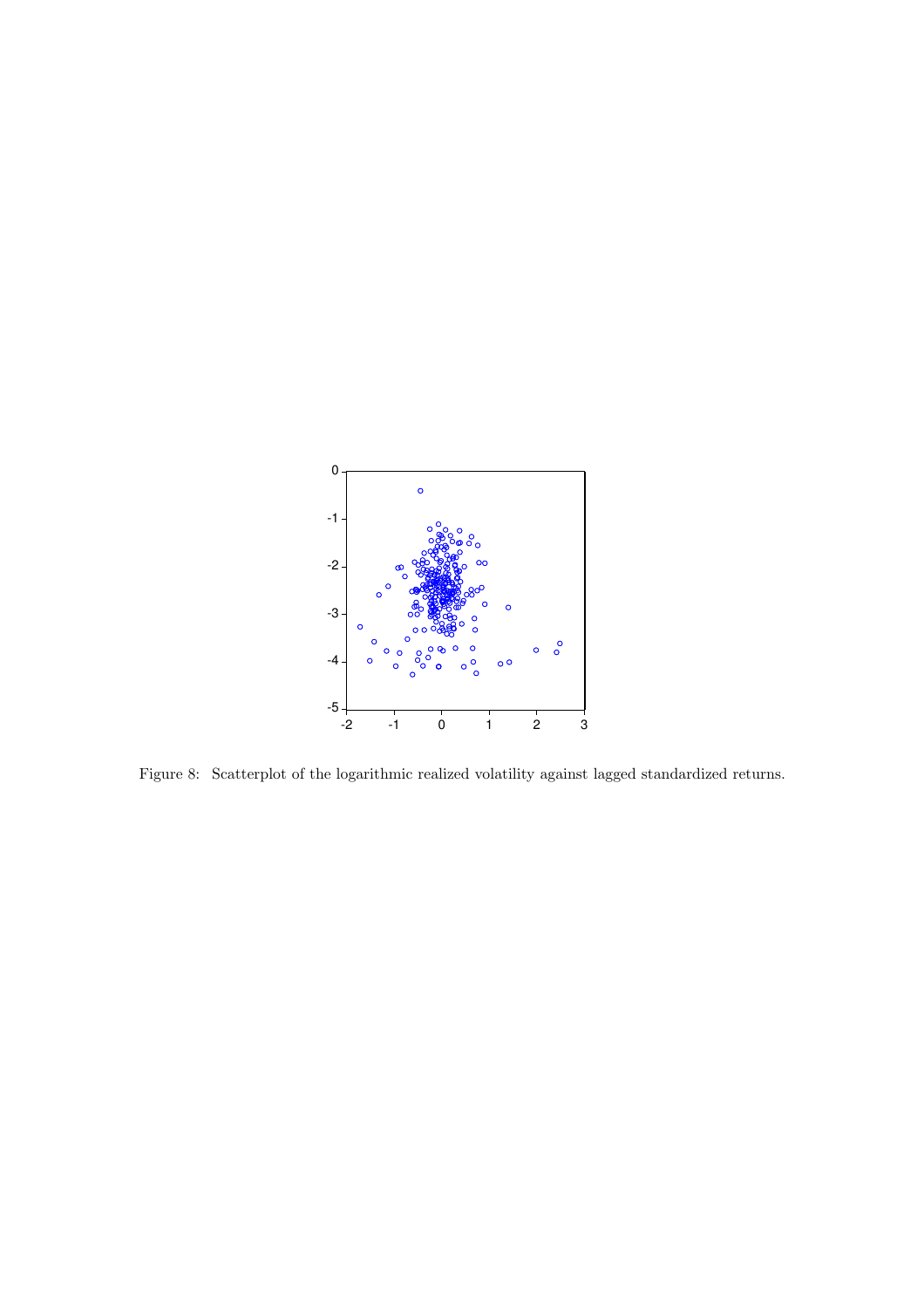

Figure 9: Time series of GARCH volatility measure.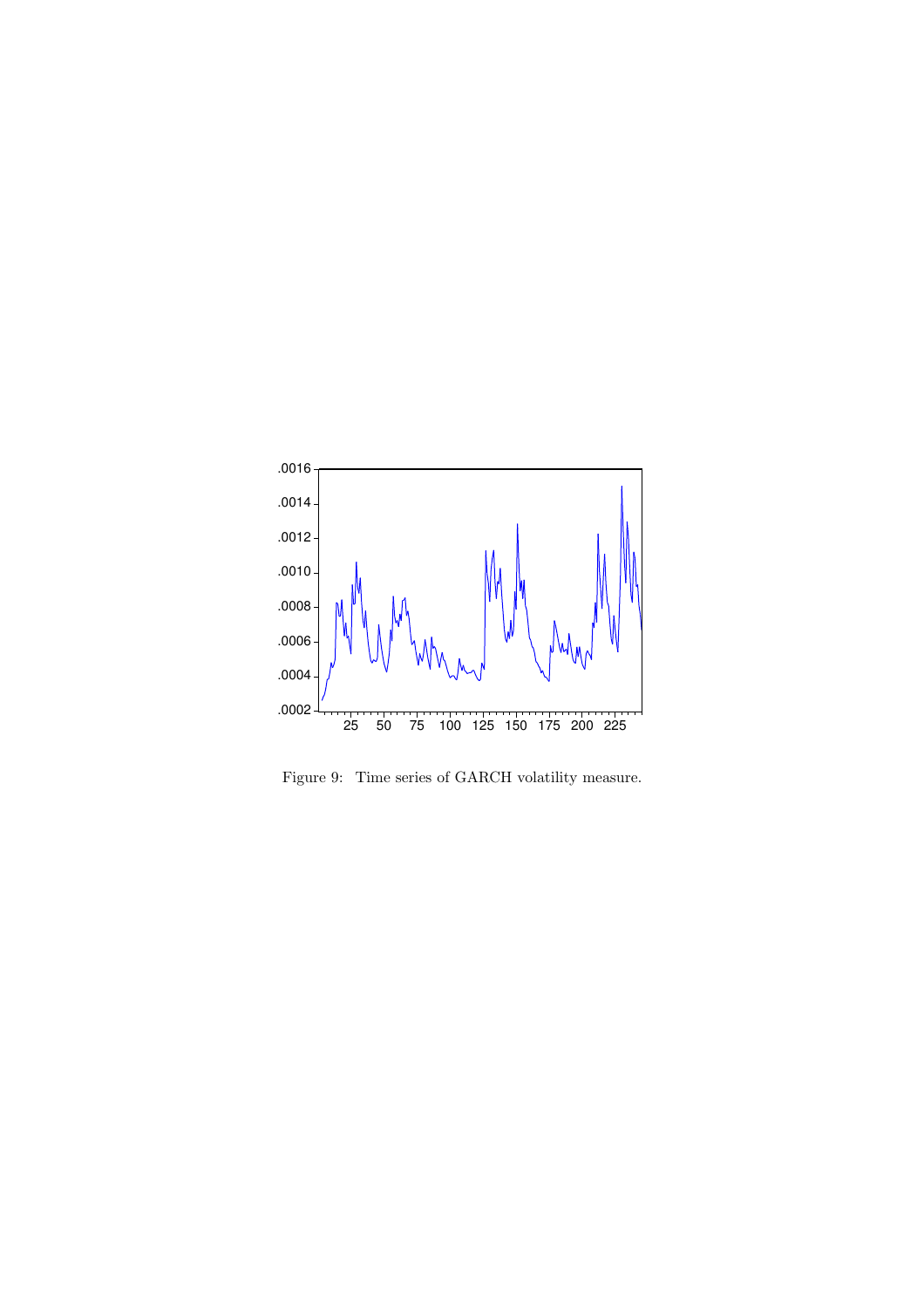

Figure 10: Autocorrelation and partial autocorrelation functions of the daily realized variance  $(RV_t,$ left panel), daily realized volatility in standard deviation form  $(RV_t^{1/2}$ , middle panel), and daily realized volatility in logarithmic form  $(log(RV_t^{1/2})$ , right panel) for the naive estimator.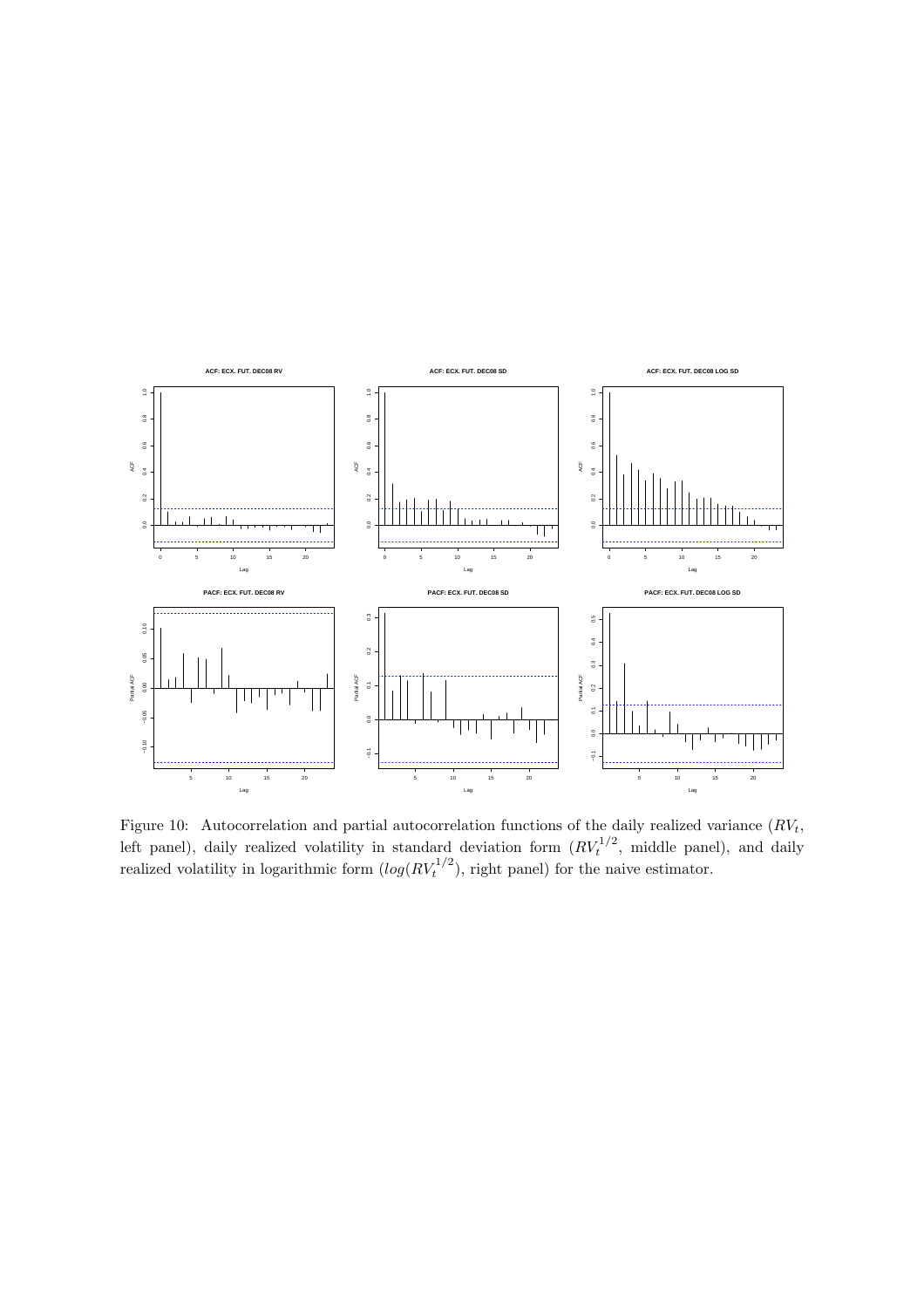

Figure 11: Scaling plot of the sample variances  $S_T$  of the partial sums of the realized logarithmic standard deviations against the logarithm of the aggregation level.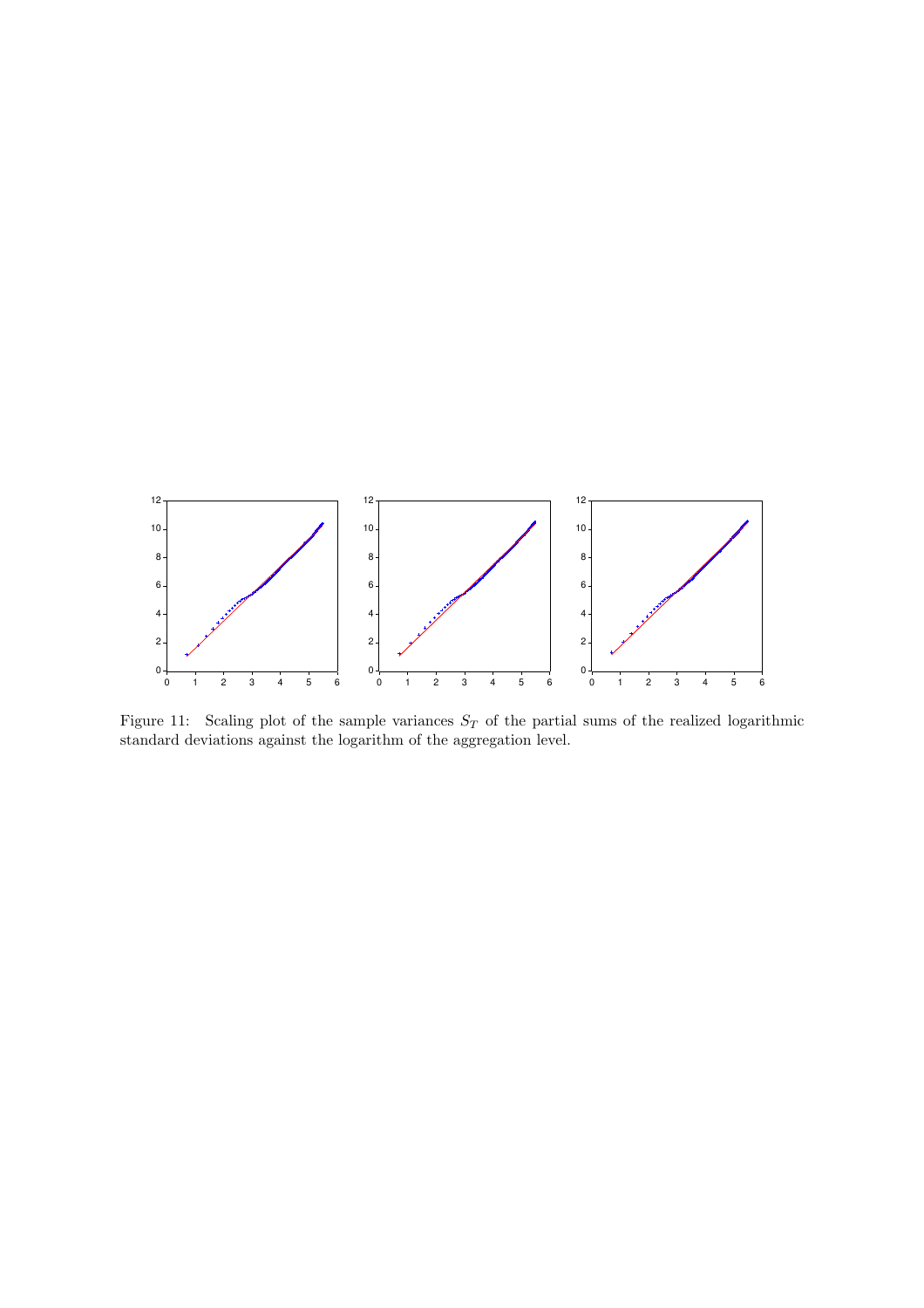

Figure 12: Forecasting of the daily realized variance  $(RV_t)$ , left panel), the daily realized volatility in standard deviation form  $(RV_t^{1/2}$ , middle panel), and the daily realized volatility in logarithmic form  $(log(RV_t^{1/2})$ , right panel) with the HAR-RV model for the three estimators (naive on the first row, Zhang et al. (2005) sub-sampling estimator on the second row, and Bartlett kernel-based estimator on the third row).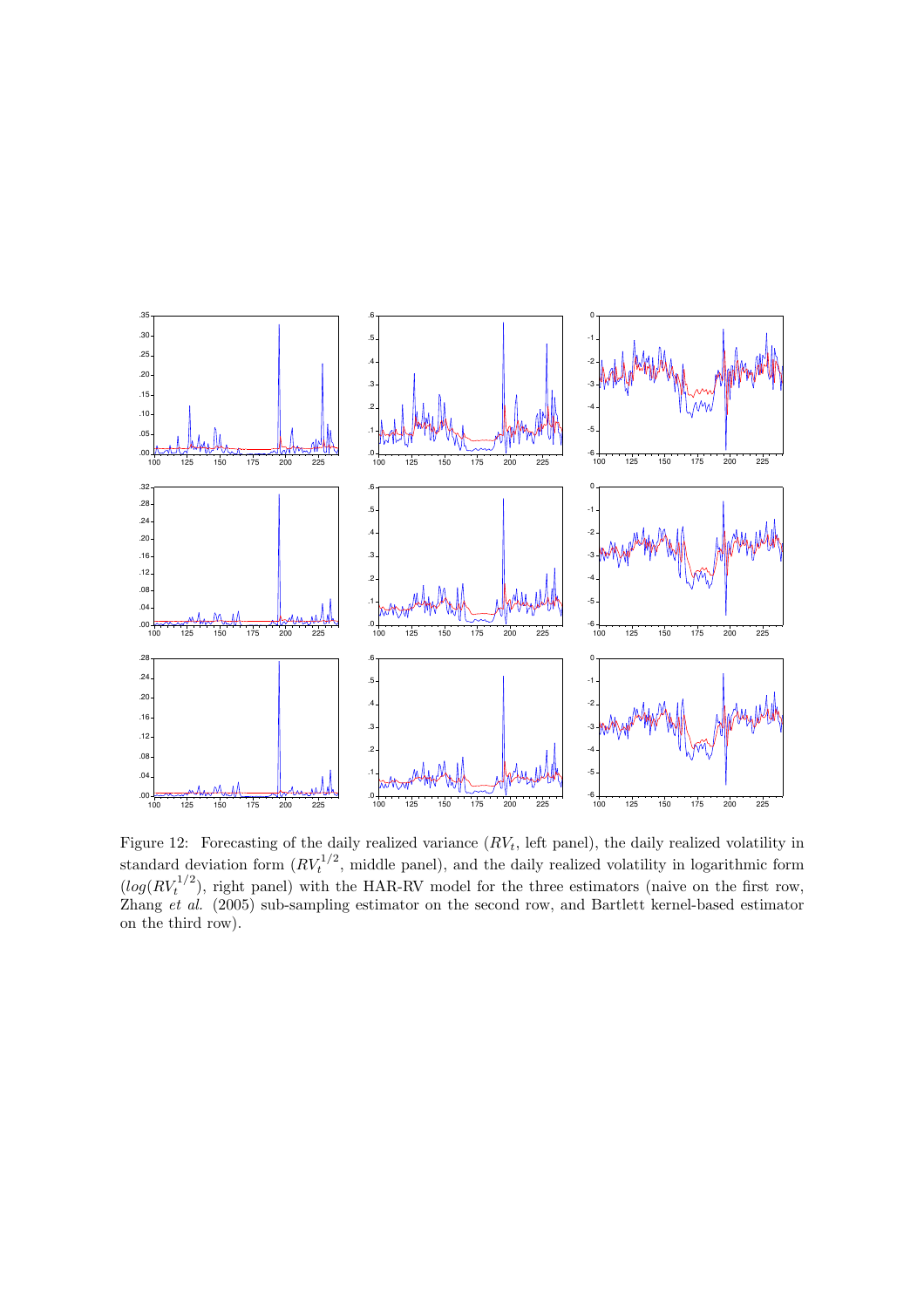|                                 | Mean      | SD                             | Median    | Min       | Max       | <b>Skewness</b> | Kurtosis | Ljung-Box<br>$\left( 20\right)$ |  |  |  |
|---------------------------------|-----------|--------------------------------|-----------|-----------|-----------|-----------------|----------|---------------------------------|--|--|--|
| Naive estimator                 |           |                                |           |           |           |                 |          |                                 |  |  |  |
| $RV_t$                          | 0.0130    | 0.0184                         | 0.0064    | 0.0001    | 0.1313    | 3.2097          | 16.6500  | 7.1942                          |  |  |  |
| $RV_t^{1/2}$                    | 0.0948    | 0.0636                         | 0.0800    | 0.0029    | 0.0636    | 1.2998          | 5.1144   | 82.886                          |  |  |  |
| $log(RV^{1/2}_*)$               | $-2.5652$ | 0.7369                         | $-2.5218$ | $-4.4419$ | $-0.5553$ | $-0.3279$       | 2.9927   | 420.63                          |  |  |  |
| Zhang et al.                    |           | $(2005)$ subsampling estimator |           |           |           |                 |          |                                 |  |  |  |
| $RV_t$                          | 0.0085    | 0.0104                         | 0.0052    | 0.0001    | 0.0804    | 2.9814          | 15.7588  | 3.3318                          |  |  |  |
| $RV_t^{1/2}$                    | 0.0798    | 0.0467                         | 0.0718    | 0.0037    | 0.2835    | 1.1008          | 4.7061   | 74.181                          |  |  |  |
| $log(RV^{1/2}_*)$               | $-2.6966$ | 0.6551                         | $-2.6313$ | $-4.4489$ | $-0.5944$ | $-0.4657$       | 3.4233   | 376.51                          |  |  |  |
| Bartlett kernel-based estimator |           |                                |           |           |           |                 |          |                                 |  |  |  |
| $RV_t$                          | 0.0065    | 0.0079                         | 0.0037    | 0.0001    | 0.0555    | 3.0012          | 15.4313  | 2.2043                          |  |  |  |
| $RV_t^{1/2}$                    | 0.0702    | 0.0403                         | 0.0609    | 0.0040    | 0.2356    | 1.1365          | 4.8489   | 59.803                          |  |  |  |
| $log(RV_t^{1/2})$               | $-2.8119$ | 0.6264                         | $-2.7932$ | $-4.4386$ | $-0.6454$ | $-0.3229$       | 3.3850   | 334.17                          |  |  |  |

Table 1: Descriptive statistics of the daily realized variance  $(RV_t)$ , daily realized volatility  $(RV_t)$  $t_t^{1/2}$ , and daily realized volatility in logarithmic form  $(log(RV_t$  $(t_t^{1/2})$ ) for the naive, subsampling, and kernel-based estimators.

Note: The number of trading days is 240. SD stands for standard deviation. Ljung-Box test statistics are computed for <sup>a</sup> maximum number of <sup>20</sup> lags.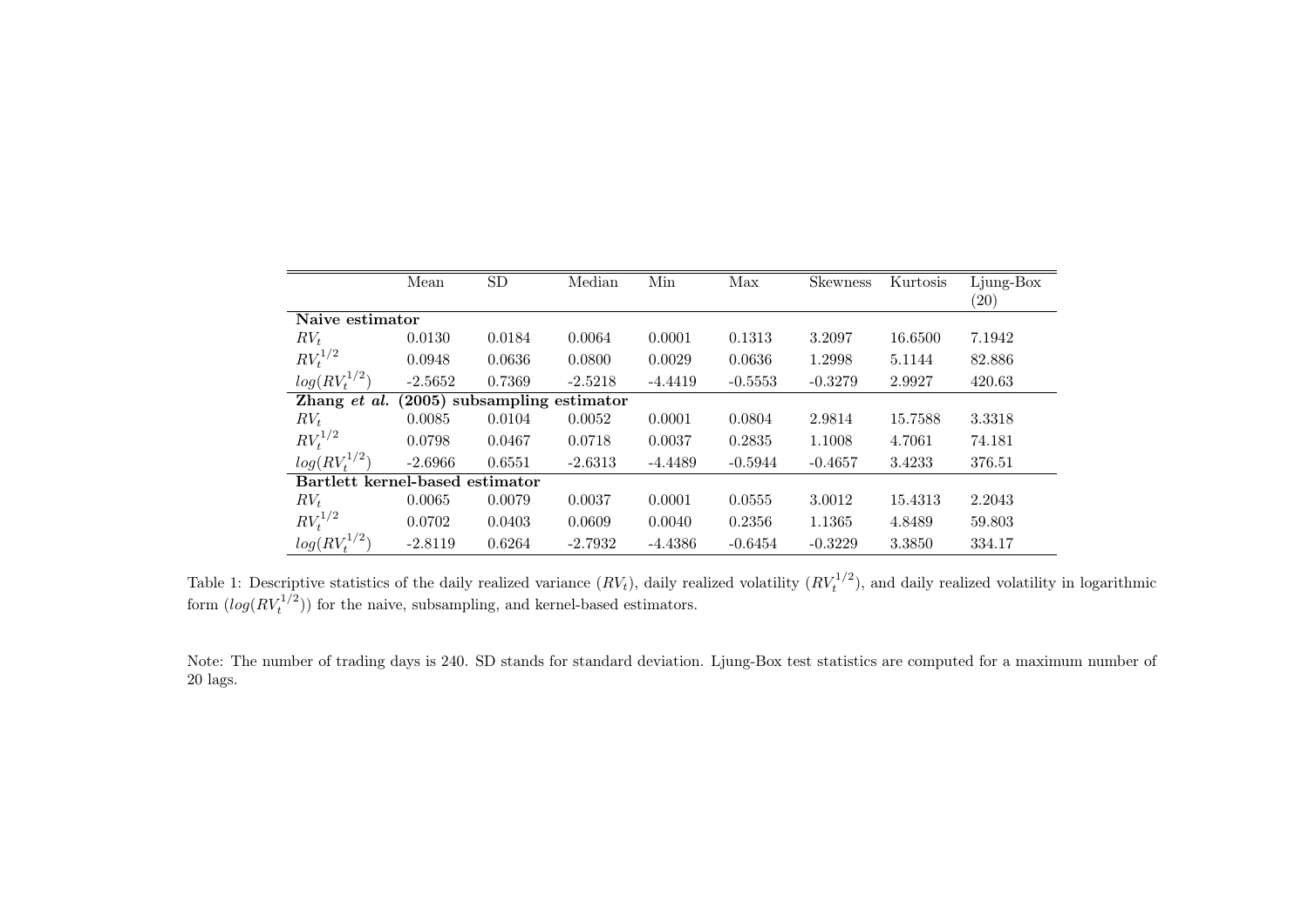|                                             | Lilliefors | Crámer-      | Jarque-     | Watson   | Anderson- |
|---------------------------------------------|------------|--------------|-------------|----------|-----------|
|                                             |            | Von          | <b>Bera</b> |          | Darling   |
|                                             |            | <b>Mises</b> |             |          |           |
| Naive estimator                             |            |              |             |          |           |
| $RV^{1/2}$                                  | 0.127955   | 1.350926     | 1080.817    | 1.089644 | 8.055166  |
|                                             | (0.0000)   | (0.0000)     | (0.0000)    | (0.0000) | (0.0000)  |
| $log(RV^{1/2})$                             | 0.062920   | 0.205757     | 22.16161    | 0.164762 | 1.347298  |
|                                             | (0.0522)   | (0.0045)     | (0.000015)  | (0.0095) | (0.0017)  |
| Zhang et al. $(2005)$ subsampling estimator |            |              |             |          |           |
| $RV^{1/2}$                                  | 0.128204   | 1.047318     | 4607.472    | 0.870926 | 9.000989  |
|                                             | (0.0000)   | (0.0000)     | (0.0000)    | (0.0000) | (0.0000)  |
| $log(RV^{1/2})$                             | 0.079671   | 0.353115     | 34.84085    | 0.286651 | 2.259627  |
|                                             | (0.0036)   | (0.0001)     | (0.0000)    | (0.0002) | (0.0000)  |
| Bartlett kernel-based estimator             |            |              |             |          |           |
| $RV^{1/2}$                                  | 0.120181   | 1.171580     | 8198.267    | 0.994852 | 9.903061  |
|                                             | (0.0000)   | (0.0000)     | (0.0000)    | (0.0000) | (0.0000)  |
| $log(RV^{1/2})$                             | 0.075590   | 0.264016     | 25.42408    | 0.219758 | 1.671065  |
|                                             | (0.0013)   | (0.0009)     | (0.0000)    | (0.0016) | (0.0003)  |

Table 2: Normality test statistics for the realized standard deviation and logarithmic transformation with the three estimators.

Note: The values reported in parentheses are the  $p$ -values.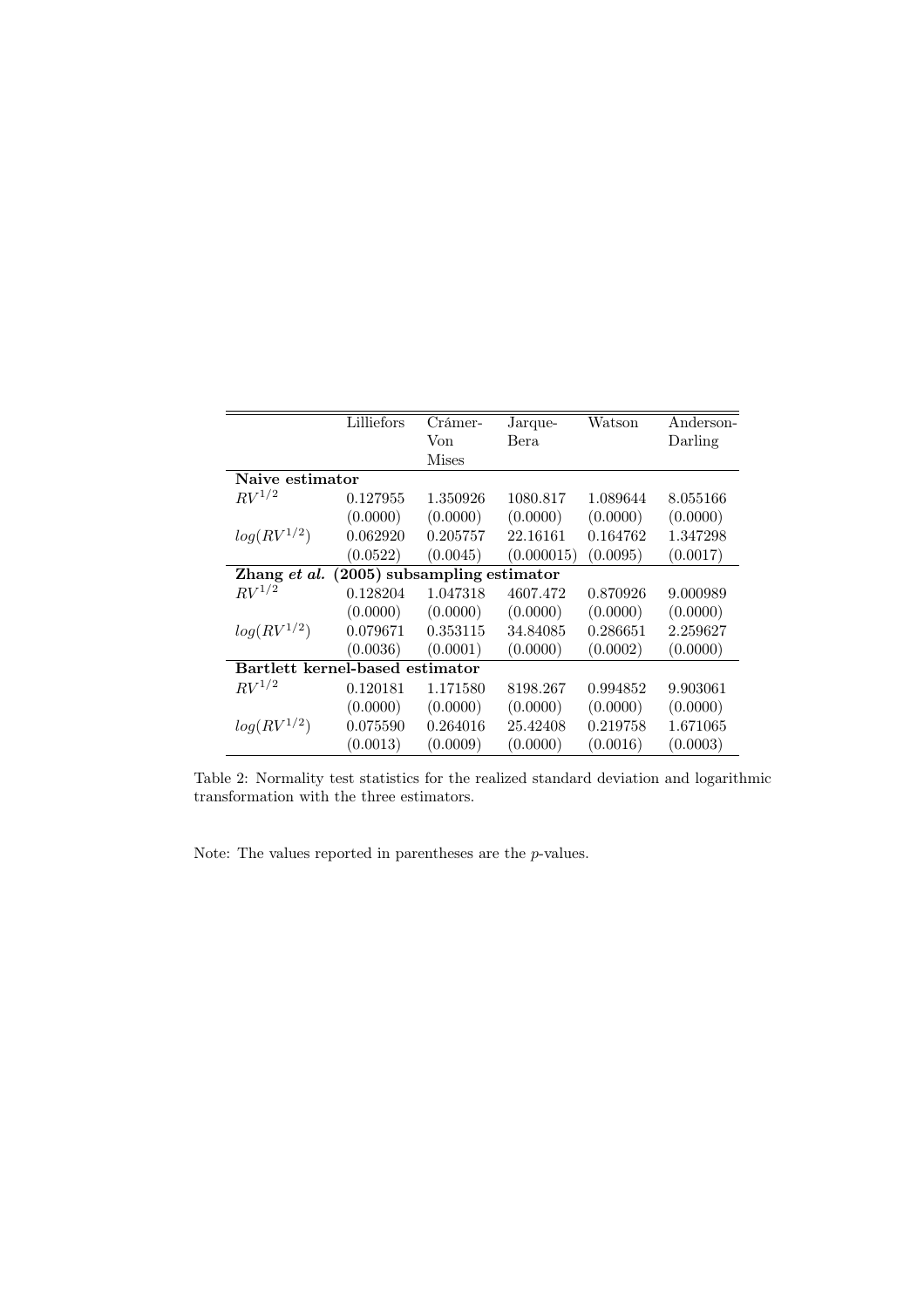|                                         | Mean      | <b>SD</b> | Skewness    | <b>Kurtosis</b> | Jarque-<br>Bera | Q(20)  | $Q^2(20)$ |
|-----------------------------------------|-----------|-----------|-------------|-----------------|-----------------|--------|-----------|
| Daily returns $R_t$                     | 0.0000337 | 0.029600  | $-0.047258$ | 3.242590        | 0.691953        | 75.609 | 51.660    |
| RV-<br>standardized<br>daily returns    | 0.001904  | 0.498409  | 0.893659    | 8.846009        | 381.4887        | 66.923 | 152.95    |
| GARCH-<br>standardized<br>daily returns | 0.3078    | 46.3145   | 0.1034      | 3.4476          | 2.4622          | 72.154 | 19.500    |

Table 3: Descriptive statistics of continuously compounded daily returns, realized volatility (naive estimator) standardized returns, and GARCH standardized daily returns.

Note: The number of trading days is 240. SD stands for standard deviation,  $Q(20)$  and  $Q^2(20)$ stand for the Ljung-Box  $Q$  test statistics and the Ljung-Box  $Q^2(20)$  test statistic computed up to 20 lags for returns and squared returns, respectively.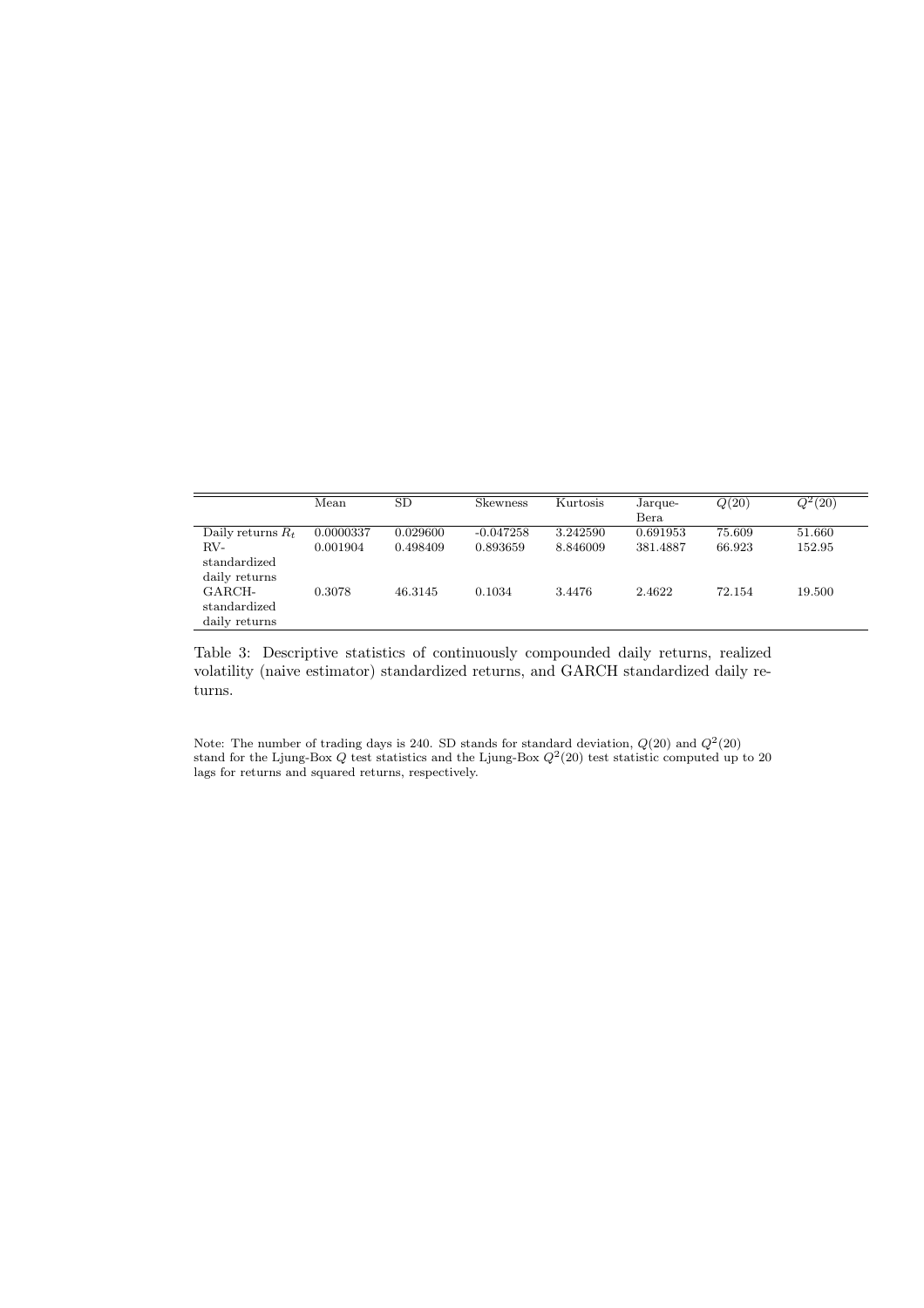|                     | Daily returns |
|---------------------|---------------|
| Mean equation       |               |
| $\beta_0$           | 0.000045      |
|                     | (0.0015)      |
| $\beta_1$           | $-0.3881***$  |
|                     | (0.0677)      |
| Variance equation   |               |
| $\alpha_0$          | 0.0000945     |
|                     | (0.0000668)   |
| $\alpha_1$          | $0.1839**$    |
|                     | (0.0945)      |
| $\alpha_2$          | $0.6973***$   |
|                     | (0.1572)      |
| $R^2$               | 0.1300        |
| Adj. $\mathbb{R}^2$ | 0.1155        |

Table 4:  $AR(1)-GARCH(1,1)$  model estimates for daily returns

Note: The dependent variable is the daily return. Robust standard errors in parenthesis. \*\*\* indicates significance at 1%, \*\* at 5% and \* at 10% levels.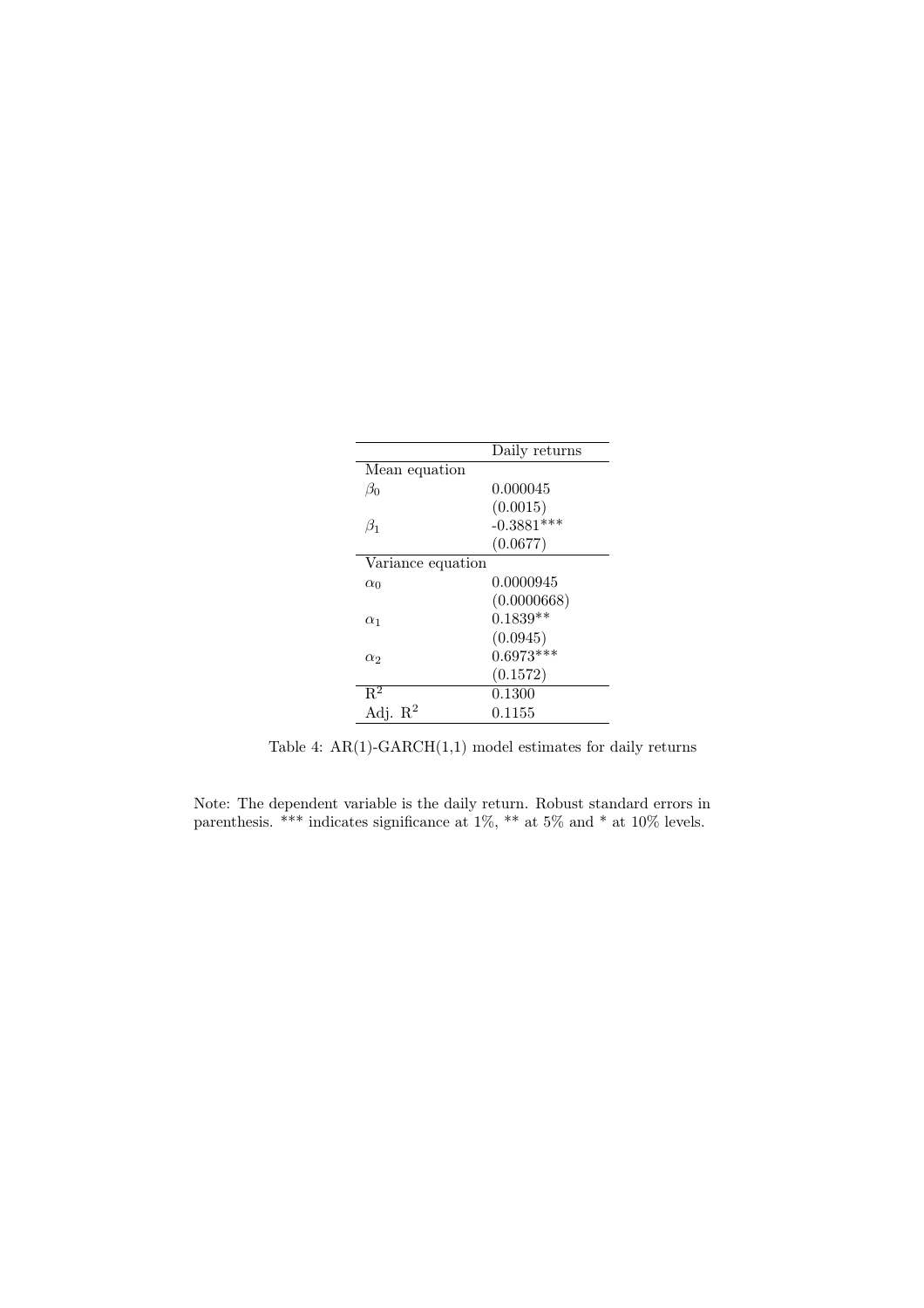|                                           | ADF test   | d(GPH) | $\bar{d}$ from regression |
|-------------------------------------------|------------|--------|---------------------------|
| Naive estimator                           |            |        |                           |
| $RV_t$                                    | $-13.9122$ | 0.4376 |                           |
| $RV_t^{1/2}$                              | $-11.1715$ | 0.3318 |                           |
| $log(RV_t^{1/2})$                         | $-4.2934$  | 0.6849 | 0.4634                    |
| Zhang et al. (2005) subsampling estimator |            |        |                           |
| $RV_t$                                    | $-14.6932$ | 0.4399 |                           |
| $RV_t^{1/2}$                              | $-11.3561$ | 0.3247 |                           |
| $log(RV_t^{1/2})$                         | $-4.4725$  | 0.6964 | 0.4588                    |
| Bartlett kernel-based estimator           |            |        |                           |
| $RV_t$                                    | $-15.0757$ | 0.4306 |                           |
| $RV_t^{1/2}$                              | $-11.8635$ | 0.3066 |                           |
| $log(RV_t^{1/2})$                         | $-3.7696$  | 0.6520 | 0.4711                    |

Table 5: ADF test statistics up to 14 lags, d(GPH) Geweke-Porter-Hudak estimates of the fractional integration parameter, and  $\hat{d}$  coefficients estimated from regressions for the daily realized variance  $(RV_t)$ , the daily realized volatility in standard deviation form  $(RV_t^{1/2})$ , and the daily realized volatility in logarithmic form  $(log(RV_t^{1/2}))$  with the naive, subsampling and kernel-based estimators.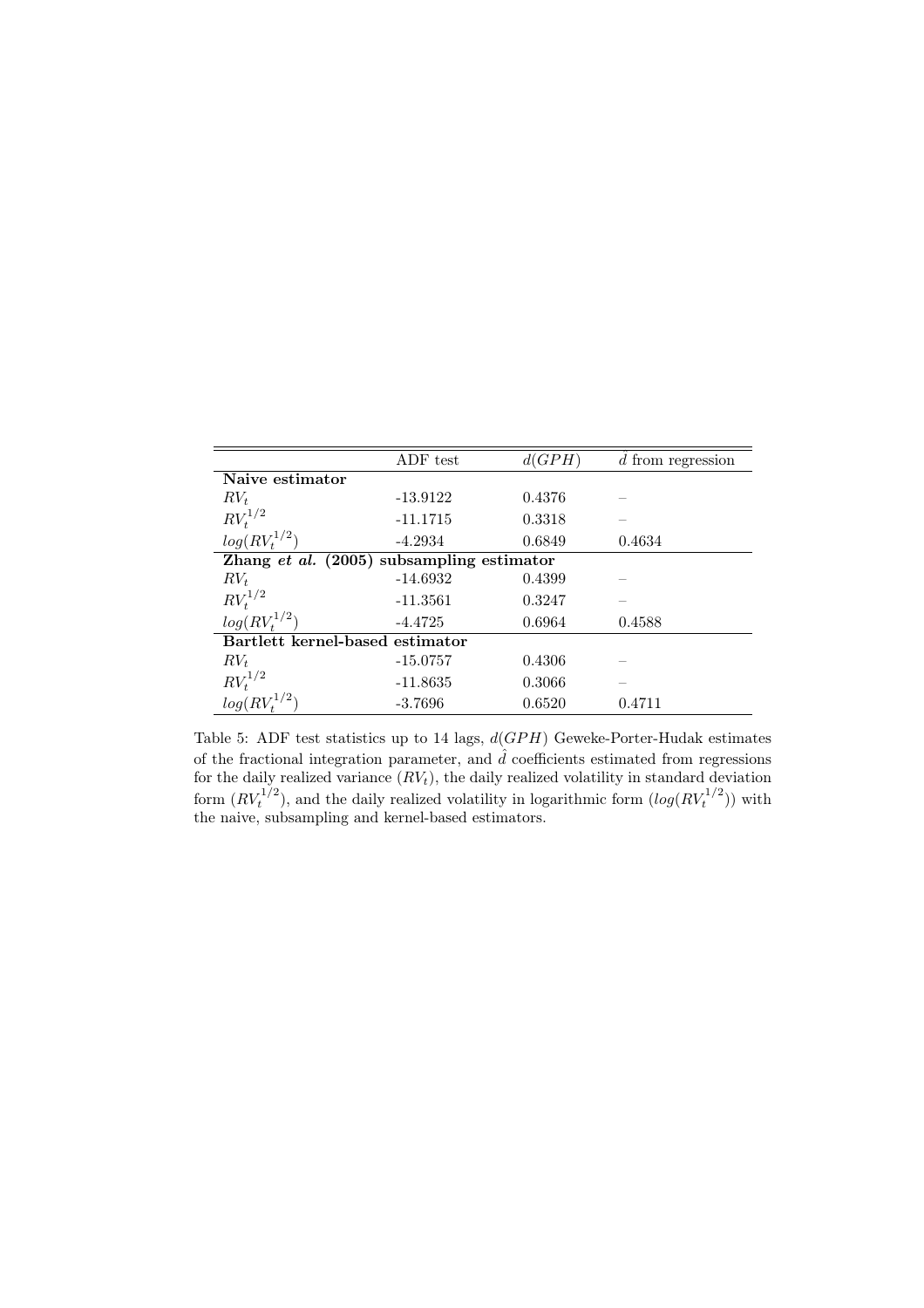|                      | $\left(1\right)$ | (2)       | (3)       | $\left( 4\right)$ | (5)       | (6)       | 7)        | (8)       | (9)       |
|----------------------|------------------|-----------|-----------|-------------------|-----------|-----------|-----------|-----------|-----------|
| $\overline{\beta_0}$ | 0.0130           | 0.0137    | 0.0130    | 0.0090            | 0.0093    | 0.0090    | 0.0074    | 0.0075    | 0.0074    |
|                      | (0.0028)         | (0.0022)  | (0.0028)  | (0.0019)          | (0.0015)  | (0.0019)  | (0.0016)  | (0.0013)  | (0.0016)  |
| $\beta_1$            | 0.0810           | 0.1013    |           | 0.0323            | 0.04683   |           | 0.0139    | 0.0211    |           |
|                      | (0.0746)         | (0.0645)  |           | (0.0741)          | (0.0648)  |           | (0.0739)  | (0.0649)  |           |
| $\beta_2$            | 0.0762           |           | 0.1556    | 0.0594            |           | 0.0916    | 0.0283    |           | 0.0424    |
|                      | (0.1505)         |           | (0.1315)  | (0.1580)          |           | (0.1395)  | (0.1619)  |           | (0.1435)  |
| $\overline{R^2}$     | 0.0109           | 0.0102    | 0.0059    | 0.0026            | 0.0021    | 0.0018    | 0.0005    | 0.0004    | 0.0003    |
| Adj. $R^2$           | 0.0024           | 0.0061    | 0.0017    | $-0.0059$         | $-0.0020$ | $-0.0024$ | $-0.0080$ | $-0.0037$ | $-0.0039$ |
| Log-lik.             | 484.29           | 494.19    | 483.69    | 564.60            | 575.98    | 564.50    | 595.53    | 607.52    | 595.51    |
| AIC                  | $-4.0960$        | $-4.1187$ | $-4.0995$ | $-4.7796$         | $-4.8031$ | $-4.7873$ | $-5.0428$ | $-5.0671$ | $-5.0511$ |
| <b>SC</b>            | $-4.0519$        | $-4.0896$ | $-4.0701$ | $-4.7354$         | $-4.7740$ | $-4.7578$ | $-4.9986$ | $-5.0380$ | $-5.0217$ |

Table 6: OLS estimates for the daily realized variance  $(RV_t)$  with the HAR-RV model (three estimators, naive: columns (1) to (3); subsampling: columns  $(4)$  to  $(6)$ ; kernel: columns  $(7)$  to  $(9)$ ).

Note: The model estimated is  $RV_t = \beta_0 + \beta_1 RV_{t-1} + \beta_2 RV_{t-6,t-1} + u_t$ .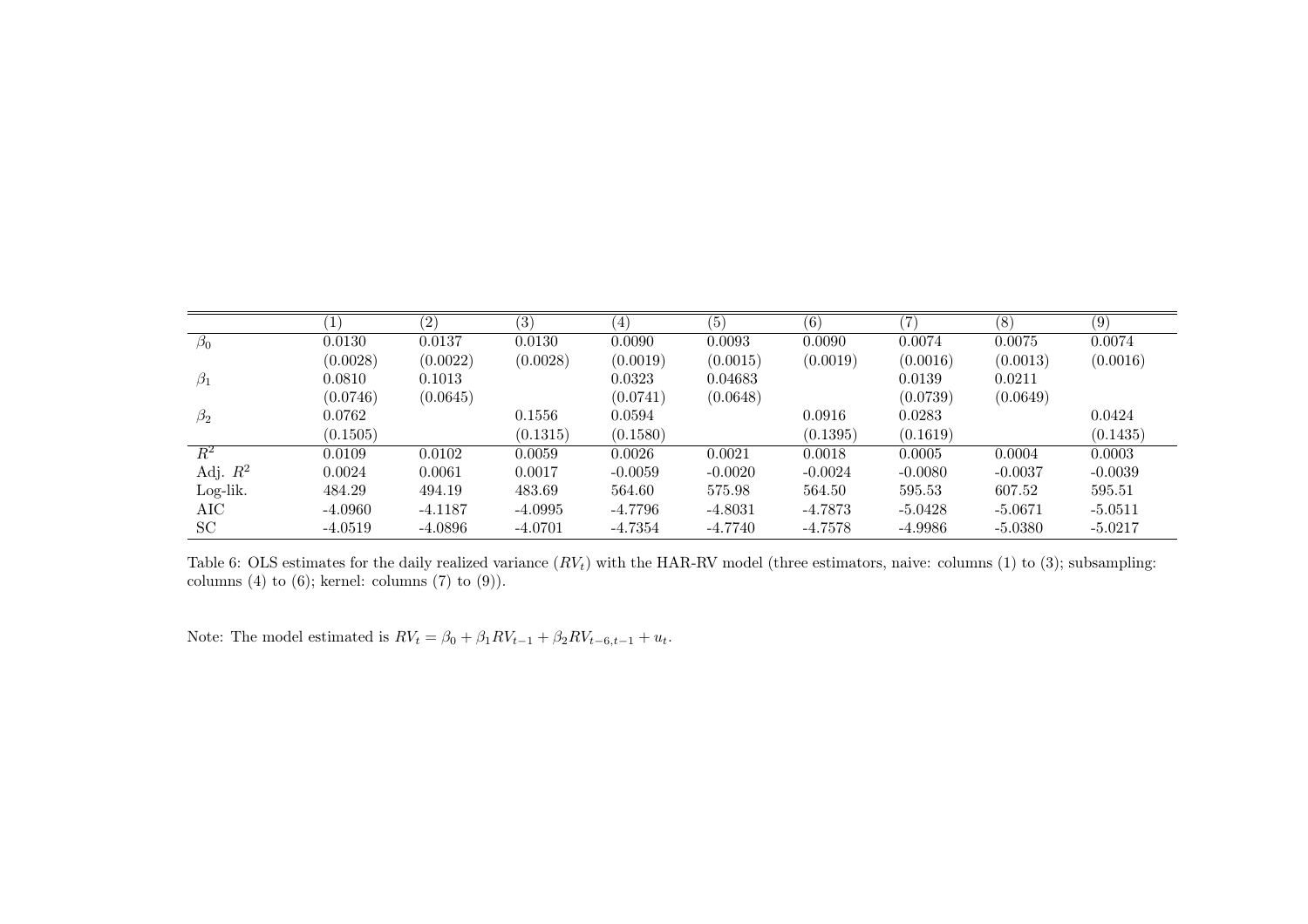|                  |           | $\left( 2\right)$ | (3)       | $\left(4\right)$ | (5)       | (6)       | '7)       | (8)       | (9)       |
|------------------|-----------|-------------------|-----------|------------------|-----------|-----------|-----------|-----------|-----------|
| $\beta_0$        | 0.0490    | 0.0680            | 0.0497    | 0.0388           | 0.0577    | 0.0390    | 0.0366    | 0.0538    | 0.0367    |
|                  | (0.0107)  | (0.0076)          | (0.0108)  | (0.0088)         | (0.0061)  | (0.0089)  | (0.0081)  | (0.0054)  | (0.0081)  |
| $\beta_1$        | 0.1904    | 0.3118            |           | 0.1522           | 0.2960    |           | 0.1181    | 0.2554    |           |
|                  | (0.0770)  | (0.0615)          |           | (0.0773)         | (0.0619)  |           | (0.0775)  | (0.0627)  |           |
| $\beta_2$        | 0.3174    |                   | 0.5013    | 0.3782           |           | 0.5281    | 0.3787    |           | 0.4964    |
|                  | (0.1234)  |                   | (0.0996)  | (0.1255)         |           | (0.1004)  | (0.1298)  |           | (0.1046)  |
| $\overline{R^2}$ | 0.1211    | 0.0975            | 0.0980    | 0.1207           | 0.0877    | 0.1060    | 0.0971    | 0.0653    | 0.0881    |
| Adj. $R^2$       | 0.1136    | 0.0937            | 0.0941    | 0.1131           | 0.0839    | 0.1022    | 0.0894    | 0.0613    | 0.0842    |
| Log-lik.         | 290.55    | 293.69            | 287.49    | 359.07           | 362.22    | 357.12    | 382.36    | 386.22    | 381.19    |
| AIC              | $-2.4472$ | $-2.4409$         | $-2.4297$ | $-3.0304$        | $-3.0144$ | $-3.0223$ | $-3.2286$ | $-3.2152$ | $-3.2271$ |
| SC               | $-2.4030$ | $-2.4118$         | $-2.4003$ | $-2.9862$        | $-2.9853$ | $-2.9929$ | $-3.1844$ | $-3.1861$ | $-3.1977$ |

Table 7: OLS estimates for the daily realized volatility in standard deviation form  $(RV_t)$  $(t_t^{1/2})$  with the HAR-RV model (three estimators, naive: columns (1) to (3); subsampling: columns (4) to (6); kernel: columns (7) to (9)).

Note: The model estimated is  $RV_t^{1/2} = \beta_0 + \beta_1 RV_{t-1}^{1/2} + \beta_2 RV_{t-6,t-1}^{1/2} + u_t$ .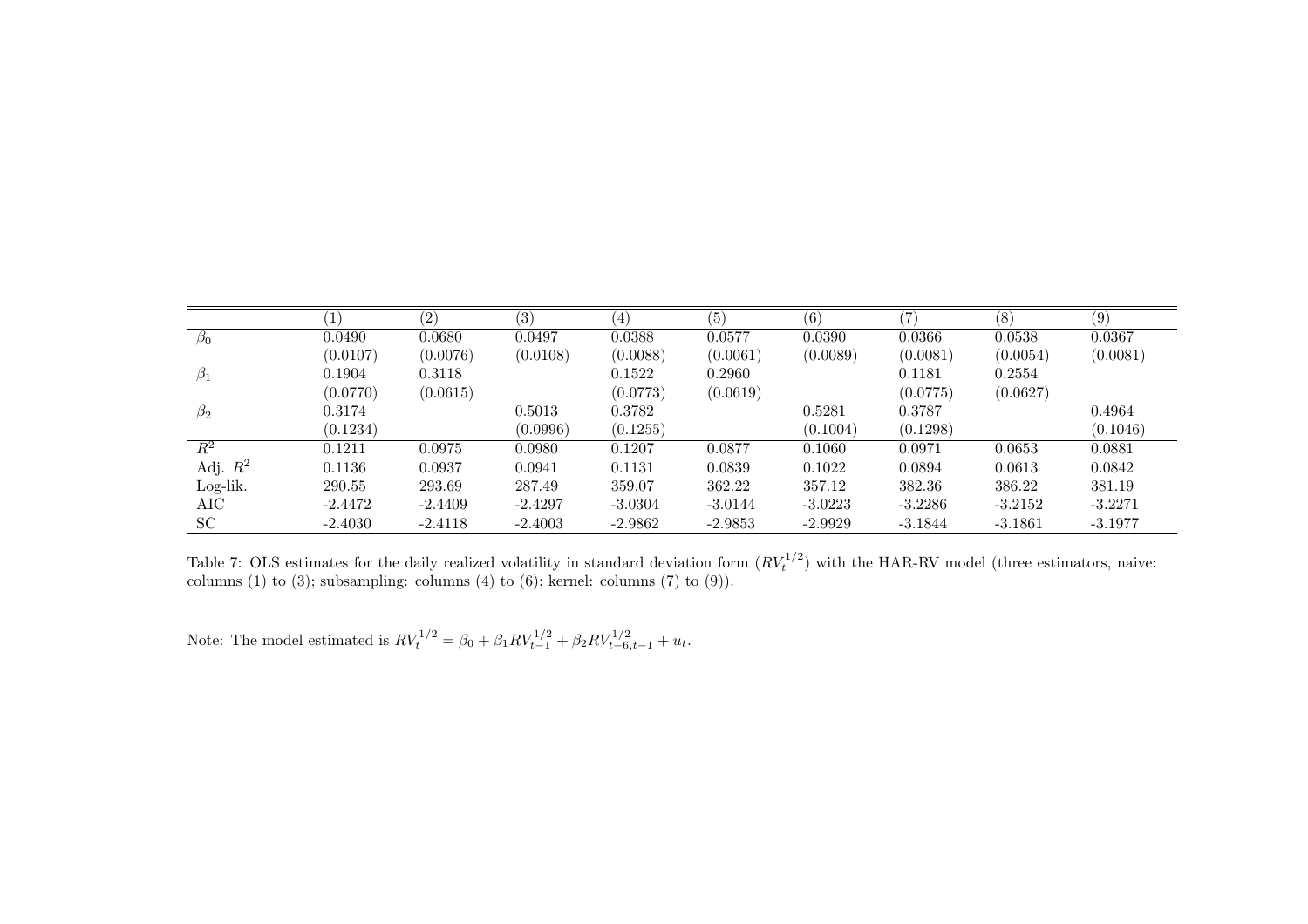|                  |           | (2)       | $\overline{(3)}$ | $\left(4\right)$ | (5)       | (6)       | 7         | (8)       | (9)       |
|------------------|-----------|-----------|------------------|------------------|-----------|-----------|-----------|-----------|-----------|
| $\beta_0$        | $-0.6329$ | $-1.2134$ | $-0.6452$        | $-0.6663$        | $-1.1683$ | $-0.6866$ | $-0.7345$ | $-1.2884$ | $-0.7512$ |
|                  | (0.1850)  | (0.1479)  | (0.1884)         | (0.1893)         | (0.1493)  | (0.1960)  | (0.2039)  | (0.1581)  | (0.2101)  |
| $\beta_1$        | 0.2480    | 0.5275    |                  | 0.3299           | 0.5678    |           | 0.3058    | 0.542864  |           |
|                  | (0.0789)  | (0.0549)  |                  | (0.0776)         | (0.0534)  |           | (0.0781)  | (0.0545)  |           |
| $\beta_2$        | 0.5041    |           | 0.7473           | 0.4226           |           | 0.7449    | 0.4325    |           | 0.7322    |
|                  | (0.1043)  |           | (0.0713)         | (0.1022)         |           | (0.0711)  | (0.1045)  |           | (0.0733)  |
| $\overline{R^2}$ | 0.3477    | 0.2798    | 0.3200           | 0.3691           | 0.3226    | 0.3200    | 0.3429    | 0.2946    | 0.2995    |
| Adj. $R^2$       | 0.3421    | 0.2768    | 0.3171           | 0.3637           | 0.3197    | 0.3171    | 0.3373    | 0.2916    | 0.2965    |
| Log-lik.         | $-220.98$ | $-228.18$ | $-225.88$        | $-190.05$        | $-200.23$ | $-198.87$ | $-184.02$ | $-194.03$ | $-191.54$ |
| AIC              | 1.9062    | 1.9851    | 1.9394           | 1.6430           | 1.6923    | 1.7095    | 1.5917    | 1.6404    | 1.6471    |
| <b>SC</b>        | 1.9504    | 2.0142    | 1.9688           | 1.6872           | 1.7214    | 1.7389    | 1.6358    | 1.6695    | 1.6766    |

Table 8: OLS estimates for the daily realized volatility in logarithmic form  $(log(RV_t))$  $(t_t^{1/2})$ ) with the HAR-RV model (three estimators, naive: columns (1) to (3); subsampling: columns (4) to (6); kernel: columns (7) to (9)).

Note: The model estimated is  $log(RV_t^{1/2}) = \beta_0 + \beta_1 log(RV_{t-1}^{1/2}) + \beta_2 log(RV_{t-6,t-1}^{1/2}) + u_t$ .